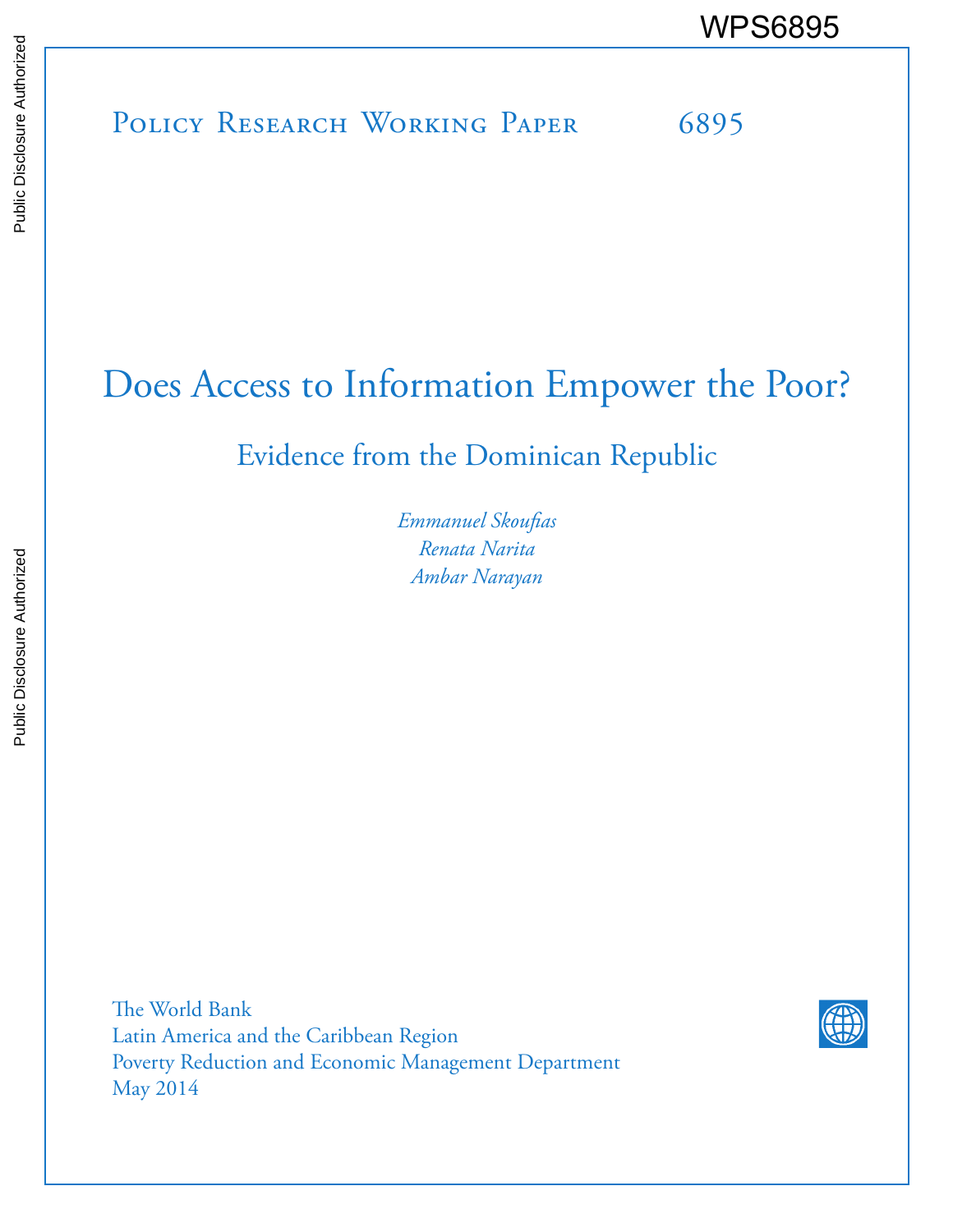#### POLICY RESEARCH WORKING PAPER 6895

#### **Abstract**

This paper summarizes the results of the impact evaluation of the Access to Information pilot project on empowerment of citizens in poor municipalities in the Dominican Republic. Among the dimensions of empowerment investigated are civic knowledge, awareness and use of the right to information, perceptions of and trust in public services and institutions, civic participation, and measures of local governance. Data were collected in two rounds: a baseline round at the end of 2010 and a follow-up round in mid-2012. No

impact is found on awareness and the use of information under the specific Access to Information rules. However, it is observed that individuals address more general complaints to governments as a result of the Access to Information program regardless of whether these are classified under the ATI law or not. Some positive and statistically significant impacts are found on local government responsiveness, prioritization and decisions about the municipal budget, and trust in and satisfaction with some local government services.

This paper is a product of the Poverty Reduction and Economic Management Department, Latin America and the Caribbean Region. It is part of a larger effort by the World Bank to provide open access to its research and make a contribution to development policy discussions around the world. Policy Research Working Papers are also posted on the Web at http:// econ.worldbank.org. The authors may be contacted at eskoufias@worldbank.org.

*The Policy Research Working Paper Series disseminates the findings of work in progress to encourage the exchange of ideas about development*  issues. An objective of the series is to get the findings out quickly, even if the presentations are less than fully polished. The papers carry the *names of the authors and should be cited accordingly. The findings, interpretations, and conclusions expressed in this paper are entirely those of the authors. They do not necessarily represent the views of the International Bank for Reconstruction and Development/World Bank and its affiliated organizations, or those of the Executive Directors of the World Bank or the governments they represent.*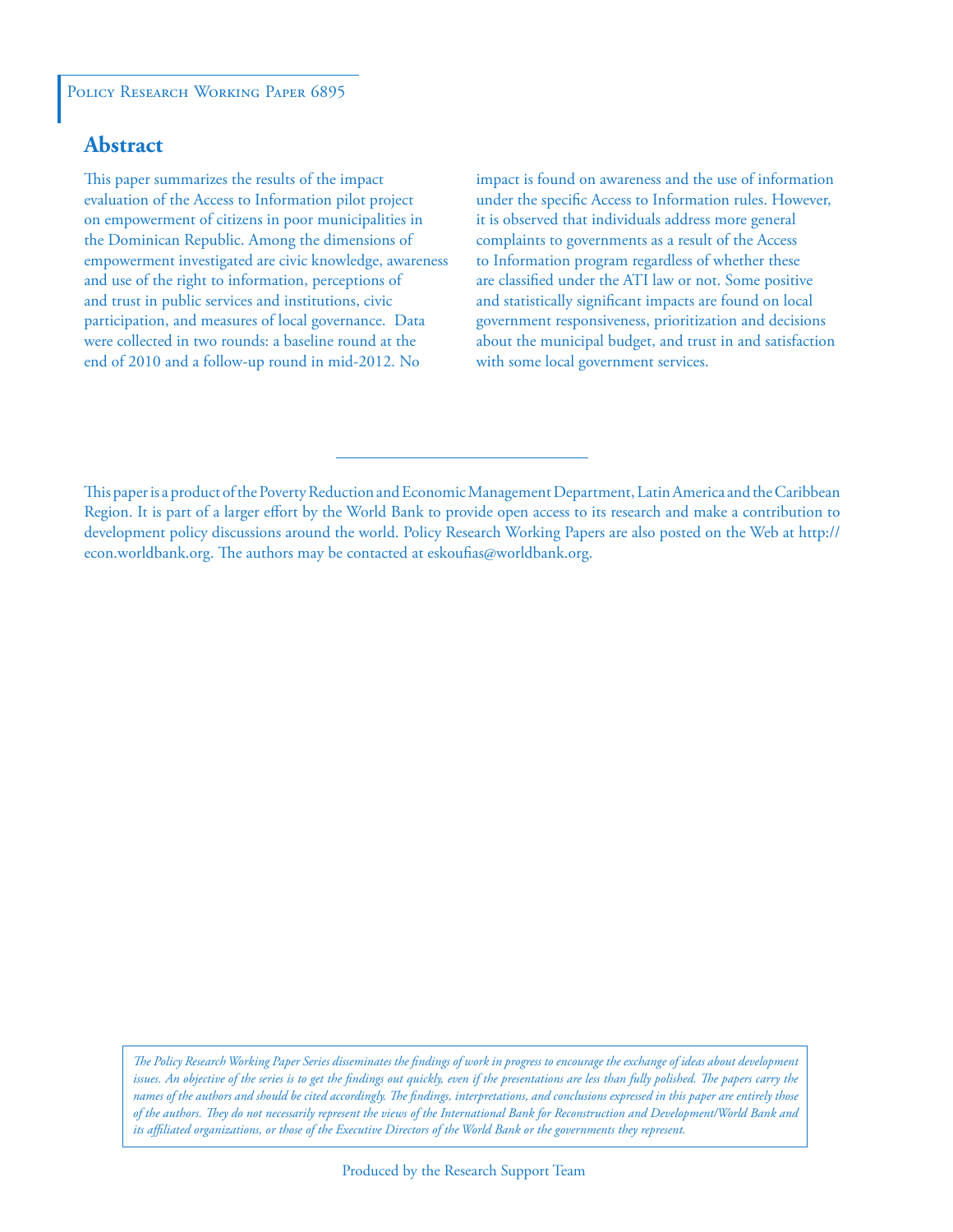# **DOES ACCESS TO INFORMATION EMPOWER THE POOR?**

**EVIDENCE FROM THE DOMINICAN REPUBLIC**

**Emmanuel Skoufias (World Bank) Renata Narita (Universidade de São Paulo) Ambar Narayan (World Bank)**

**JEL classification:** H0, C14 **Keywords:** Access to Information law, empowerment, program evaluation

*Corresponding author:* Emmanuel Skoufias, The World Bank, 1818 H Street NW, (MSN: I 4- 405) Washington DC 20433-USA. tel: (202)458-7539. fax: (202) 522-3134. e-mail: [eskoufias@worldbank.org](mailto:eskoufias@worldbank.org)

*Acknowledgements:* The authors are grateful to Sarah Keener, Helen Grandvoinette, and Anupama Dokeniya for valuable suggestions.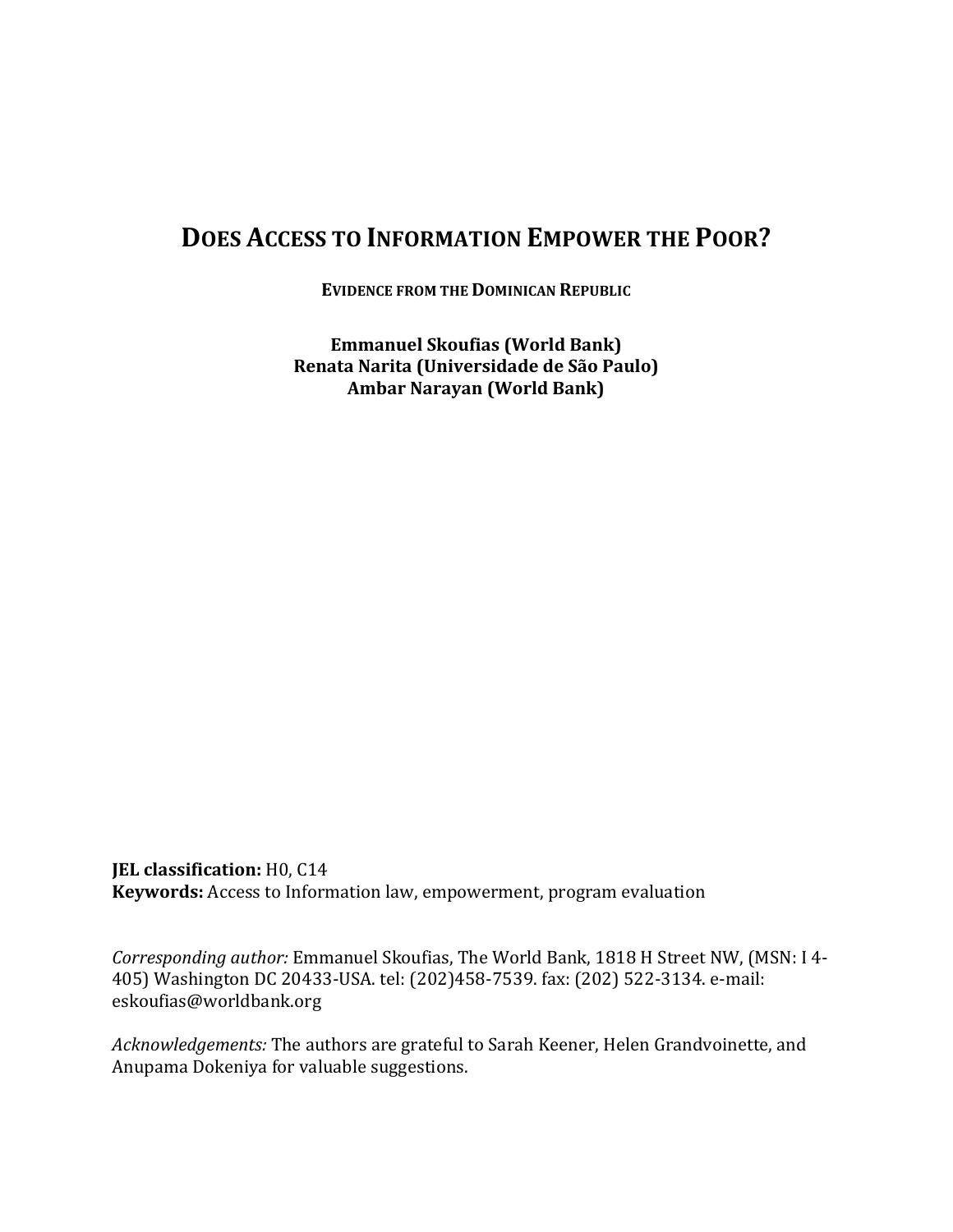#### **1. Introduction**

i<br>I

The monitoring of public institutions by citizens is widely believed to be a necessary condition for the successful implementation of institutional reforms aiming towards more effective and accountable governments. In the last decade, governance and institutional reforms have been promoted in variety of middle income and developing economies. The implementation of these reforms recognizes that the quality of institutions in these countries plays an important role for economic development and poverty reduction. [Keefer and Knack (1995, 1997), Mauro (1995), Hall and Jones (1999), La Porta et al (1999), Acemoglu, Johnson and Robinson (2001)].

One example of such reforms is the right-to-information (RTI) laws – laws that establish the rights of citizens to have access to public information or exercise such a right already written in the constitution.<sup>[1](#page-3-0)</sup> Since the 1980s, RTI laws have been implemented in more than 90 countries, starting with developed democracies. However, most of the new adopters are countries in Eastern Europe, Asia, Africa, Middle East and Latin America facing difficult governance environments and pressures from international aid agencies and intergovernmental bodies to adopt reforms that improve transparency and create more established democracies (Dokeniya, 2013)

Having a law of access to information about government decision-making and expenditures can help citizens hold governments accountable to their citizens. But simply passing a law does not necessarily or immediately translate into improved governance (Banisar 2006; Calland and Bentley 2011). Rather, a number of conditions have to be in place for freedom of information laws to increase government transparency. In addition to a functioning government system, there must be some degree of political will on the part of government, a civil society actively engaged in pushing for and monitoring use of the law, and an involved and active media. Thus programs towards improving supply and demand for information are thought to be the way to promote a more effective use of the RTI laws.

<span id="page-3-0"></span><sup>1</sup> The acronyms RTI (right to information), ATI (access to information) and FOI (freedom of information) will be used interchangeably for laws of access to information.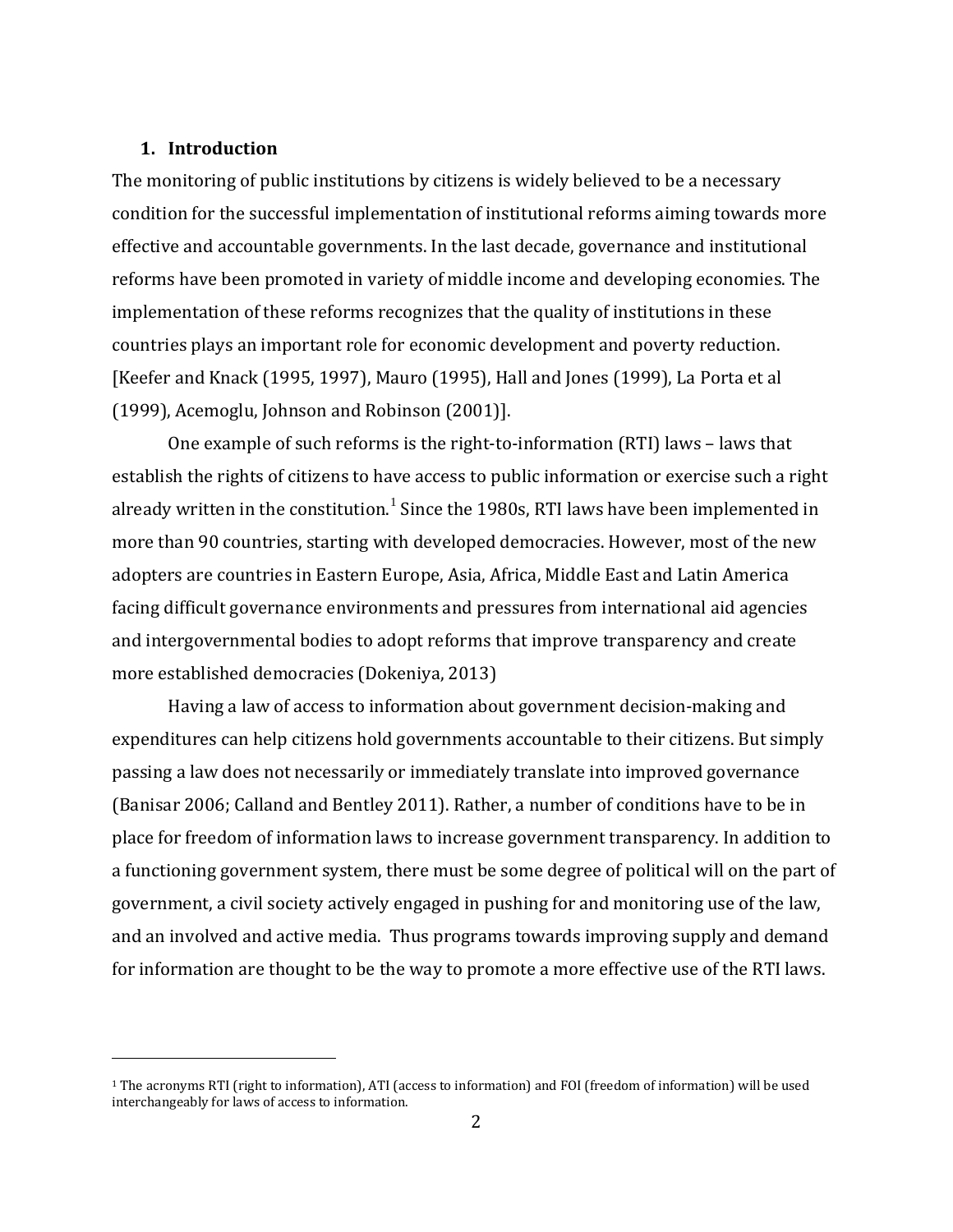One example of such programs is the Access to Information (ATI) pilot project in the Dominican Republic (DR). Following the adoption of the Freedom of Information laws in 2004 and 2007, this project has aimed to educate citizens in poor municipalities about their legal right to request and receive information from government institutions, with the long-term objective to increase transparency and accountability in public service provision. Project implementation begun in the third quarter of 2009 completed in December 2011. The insights gained from this pilot are expected to influence the next phase of the program as well as Bank support to initiatives aimed at increasing accountability and transparency in government.

To the best of our knowledge, little is known about the effects of such interventions in the Dominican Republic or in other developing countries. The little evidence that exists provides useful qualitative insights and before-and-after comparisons. In Mexico, for example, findings suggest that while the average person rarely exercised the right to obtain information; the most uneducated groups almost never used it. In response, the Federal Freedom of Information Institute developed the *Comunidades* project to raise awareness of the law among the country's most disadvantaged individuals. The project involved twenty civil society organizations that worked with people in poor communities of nine Mexican states to teach them about the potential uses of the law and procedures for requesting public information. An evaluation of this project associates the use of the law in these communities with an increase in trust, training, and monitoring of the process (Guerrero-Amparan and Toledo, 2009).

Similarly, Roberts (2010) studies the Right-to-information Act in India and finds that a substantial barrier to accessing information is lack of awareness about rights under the Act, particularly in rural areas, among females and socially disadvantaged groups. In addition, the author points other correlates of low use of the law such as lack of administrative capacity, low enforcement and hostility faced by individuals when placing requests.

A notable shortcoming of the studies mentioned above is the absence of a credible counterfactual that allows "causal" inferences about the effects of ATI interventions on

3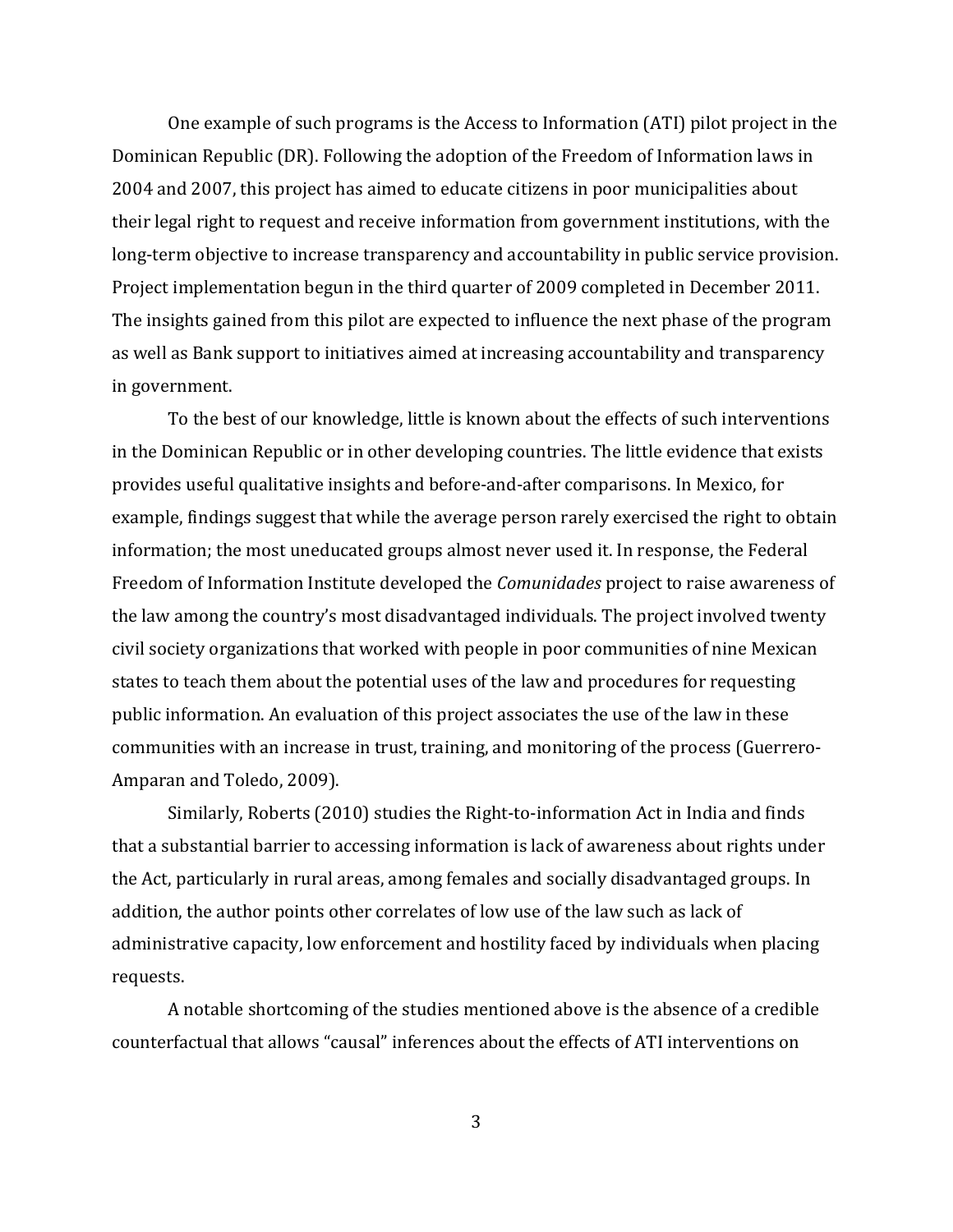different dimensions of empowerment among citizens. [2](#page-5-0) This paper is an effort to fill this lacuna through the blending of qualitative methods with rigorous quasi-experimental quantitative methods employed to construct a credible counterfactual group.[3](#page-5-1) Specifically, we employ the difference-in-differences method on individual survey data collected before and after the completion of the ATI pilot project using observations from treatment municipalities and a comparison group of municipalities selected by the method of "nearest neighbor" matching.

The ATI pilot relates to empowerment in many ways. First, information itself is power. In particular civic education allows individuals to be better equipped to take advantage of opportunities, access services, exercise their rights, and demand better institutions and services. In addition knowledge about the freedom of information law's roles on institution development could turn individuals into legal activists empowered to exercise the law.<sup>[4](#page-5-2)</sup>

Second, participation and inclusion of the poor together are critical at ensuring that limited public resources represent local priorities and do not exacerbate inequalities that could be reinforced by the exclusive participation of the local elites. The World Development Report 2004 is devoted entirely to the role of citizens' voice and participation in holding politicians accountable. Empowerment of poor citizens can increase their influence in policymaking or align their interests with those of politicians, thus making basic services reach the poor. The report also defends that "non-governmental or civil society organizations can also help amplify the voice voices of the poor, coordinate

<span id="page-5-0"></span><sup>&</sup>lt;sup>2</sup> Our research also contributes to the literature on information and participatory programs. Previous impact evaluations of such programs in developing countries have mostly focused on public health and education service delivery. Studies typically find positive impacts on knowledge about health issues (Duflo, Dupas, Kremer and Sinei, 2006), on awareness of parents about the school roles or education (Pandey, Goyal and Sundararaman, 2007); Keefer and Khemani, 2011), on participation in community meetings or in the monitoring of service providers (Pandey et al, 2007; Pandey, Goyal and Sundararaman, 2007; Bjorkman and Svensson, 2009), in volunteering for small group community work (Banerji, Duflo, Glennerster and Khemani, 2010), on investment in schools (Reinikka and Svensson, 2011; Bjorkman, 2008; Andrabi, Das and Khwaja, 2009), and on parental investment in education (e.g., Keefer and Khemani, 2011).

<span id="page-5-1"></span><sup>3</sup> Goncalves (2009) is perhaps the closest study to ours. She analyzes the gradual implementation of Participatory Budgeting (PB) across Brazilian municipalities. This program is similar to the ATI pilot, but more specifically, it consists of a participatory mechanism in which citizens negotiate with government officials over budget allocation and investment priorities. Using the difference-in differences method, she finds that the adoption of PB increased the spending that matches popular preferences as expressed in the participatory fora. In particular, it almost doubled spending in health and sanitation in the PB municipalities compared to the municipalities where PB was not implemented.

<span id="page-5-2"></span><sup>4</sup> For related discussion on legalist studies, see for example Gauri (2009), World Bank (2005) and references therein.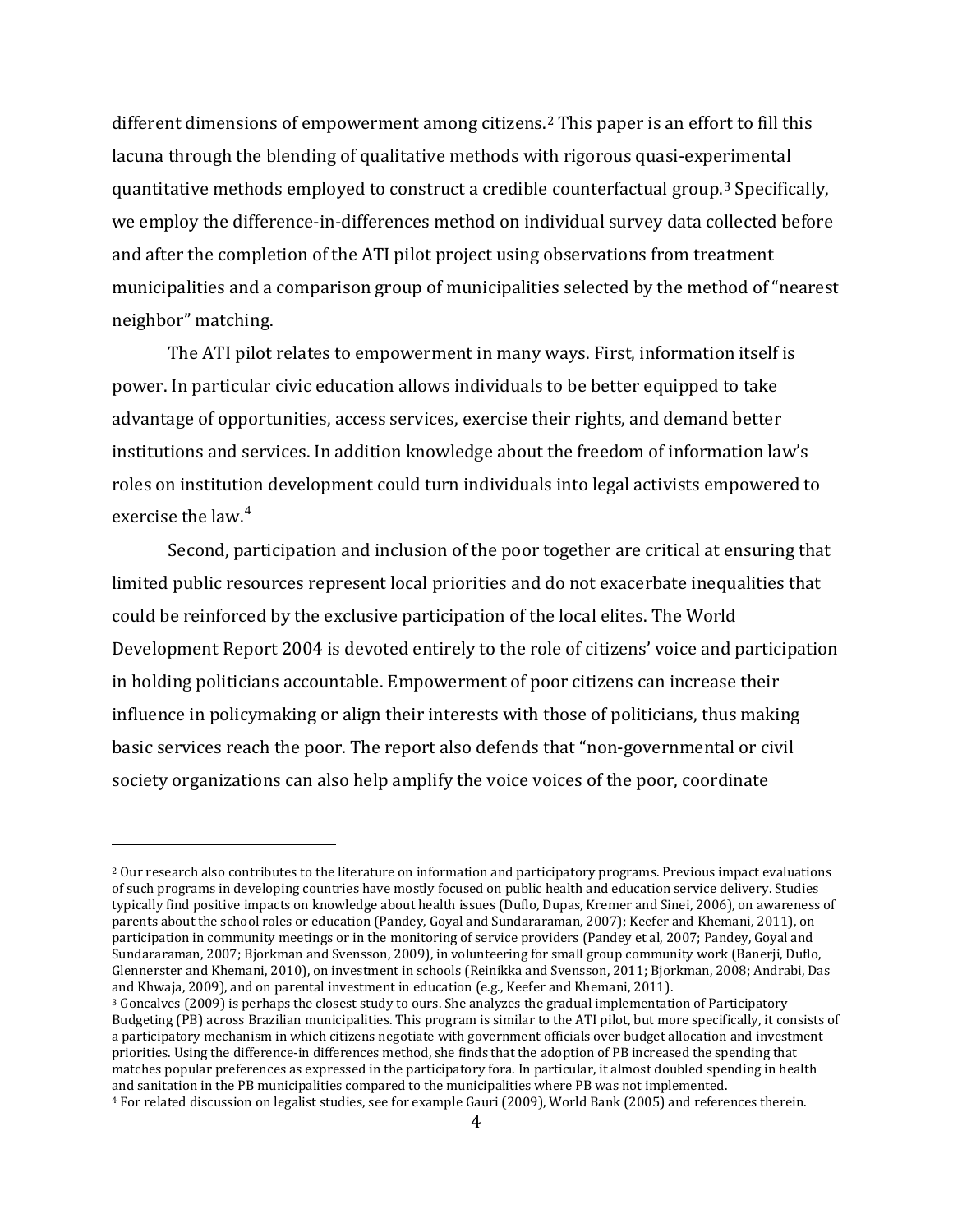coalitions to overcome their collective action problems, mediate on their behalf through redress mechanisms, and demand greater service accountability."

Finally, trust in state institutions and civil society contributes to greater participation and builds pressure for improved local governance, whether in setting priorities for expenditures, or providing access and quality of basic public services.

We explore several dimensions of empowerment by analyzing the short-run effects of the intervention on intermediate outcomes measured by indicators of individual civic knowledge, awareness and use of the right to information, perceptions of and trust in public services and institutions, civic participation, as well as measures of local governance.

The next section provides some background on the Access to Information project in the Dominican Republic. Section 3 presents the evaluation design and the combination of quantitative and qualitative methods used to evaluate the impacts of the ATI program. Section 4, discusses the findings while section 5 concludes with a discussion of the implications of the evaluation findings for the expansion of the pilot to the national level.

#### **2. Background on the ATI Program**

In July 2004, the Dominican Congress approved the Law of Free Access to Information (FOI), [no. 200 of 07/2004], which makes it compulsory for government agencies to make information accessible to the public by allowing every citizen to monitor government actions. This kind of information includes budget allocation, status of public works projects, program implementation status, procurement and the government's payroll, among others. The law also specifies the creation of an Office of Access to Information (OAI) in every government agency. These offices must guarantee permanent free access to up-to-date public information to all citizens. All agencies must establish information systems that are capable of providing this information on demand, and are liable to penalties if they refuse to provide information to the public.

With the support of the Japanese Social Development fund and the World Bank, the Dominican government launched an intervention pilot project with intervention components aimed at enhancing both the supply of and the demand for public information

5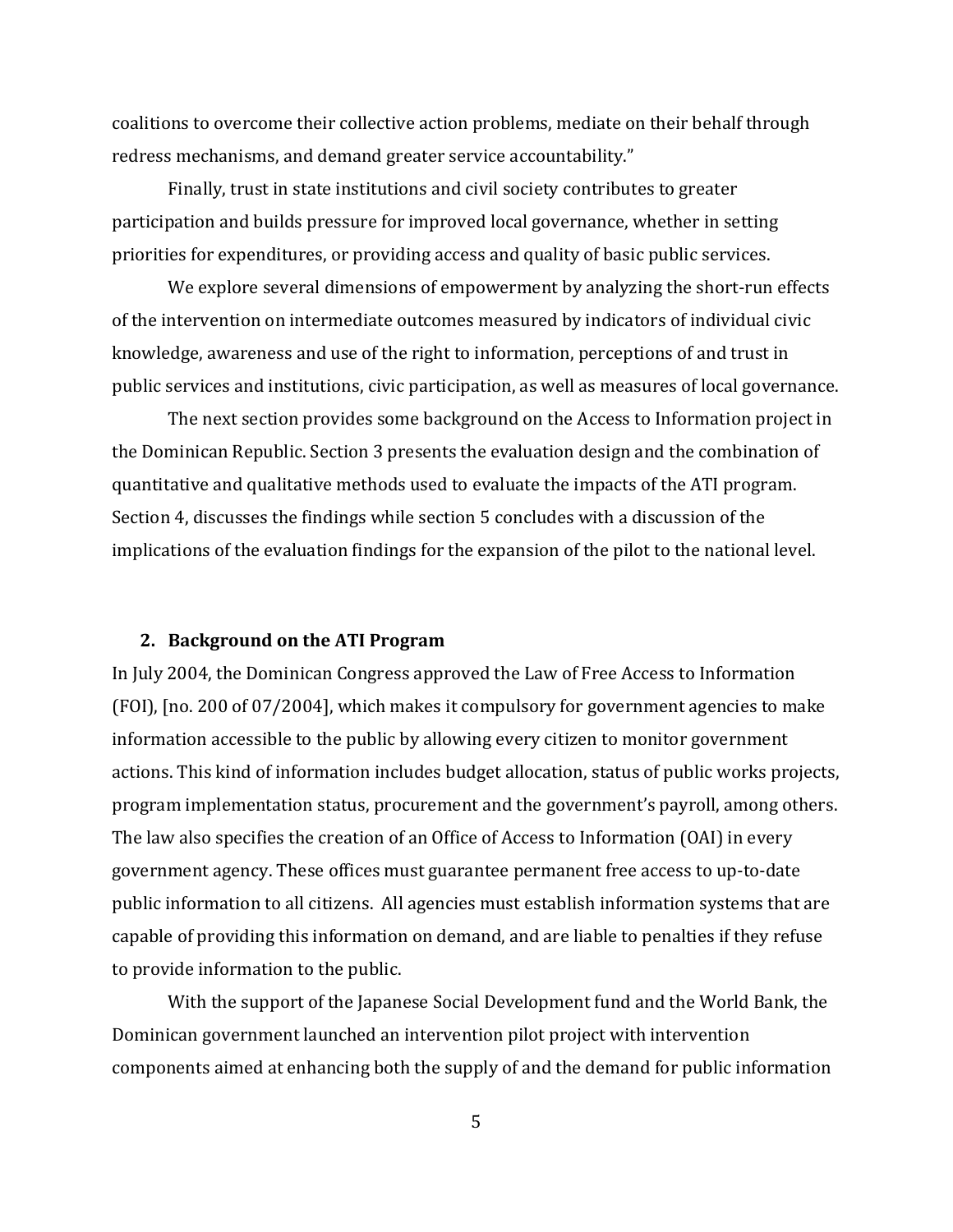in seven poor municipalities in the DR. (see Box 1) Grupo Gestion Moderna (GGM), a consultancy firm, and Centro Juan Montalvo (CJM), a local NGO, were jointly selected to implement the project.

The project included a number of activities aiming to increase the supply and demand for information. On the supply side GGM worked with local government agencies to raise their awareness about the importance of complying with the law. GGM also assisted local government agencies with organizing their management information systems and with establishing their OAI. On the demand side, CJM worked with local community organizations to raise their awareness about the importance of exercising their right to access public information. The project trained community organizations on a range of issues, including what types of information can be requested, how to request it, what to do in the case of refusal, and how the information once received can be used to hold municipal governments accountable. The knowledge was transmitted through workshops organized by CJM in different community organizations in each treatment municipality.

#### **3. Evaluation Design and Data**

The intervention was carried out at the municipality level. A total of seven municipalities were selected by the program implementers, Centro Juan Montalvo (CJM) and Grupo Gestion Moderna (GGM). These municipalities were selected from five provinces covering different regions in the country, urban and rural areas, based on their relatively high poverty rates (above 40 percent, province level), willingness of the local mayor and council to cooperate in developing information systems and opening offices of information, and the existence of a functioning participatory budgeting process.

Given that the treatment was not randomly selected and the lack of other sources of data to evaluate the outcomes of interest, matching was a natural choice. Each intervention municipality was matched with a group of five municipalities using nearest neighbor matching to minimize the statistical distance between the units based on population size (total, young and elderly), poverty rate, quality of life index, illiteracy, unemployment and remittances rate; the proportion of children per household, mean adult education, fraction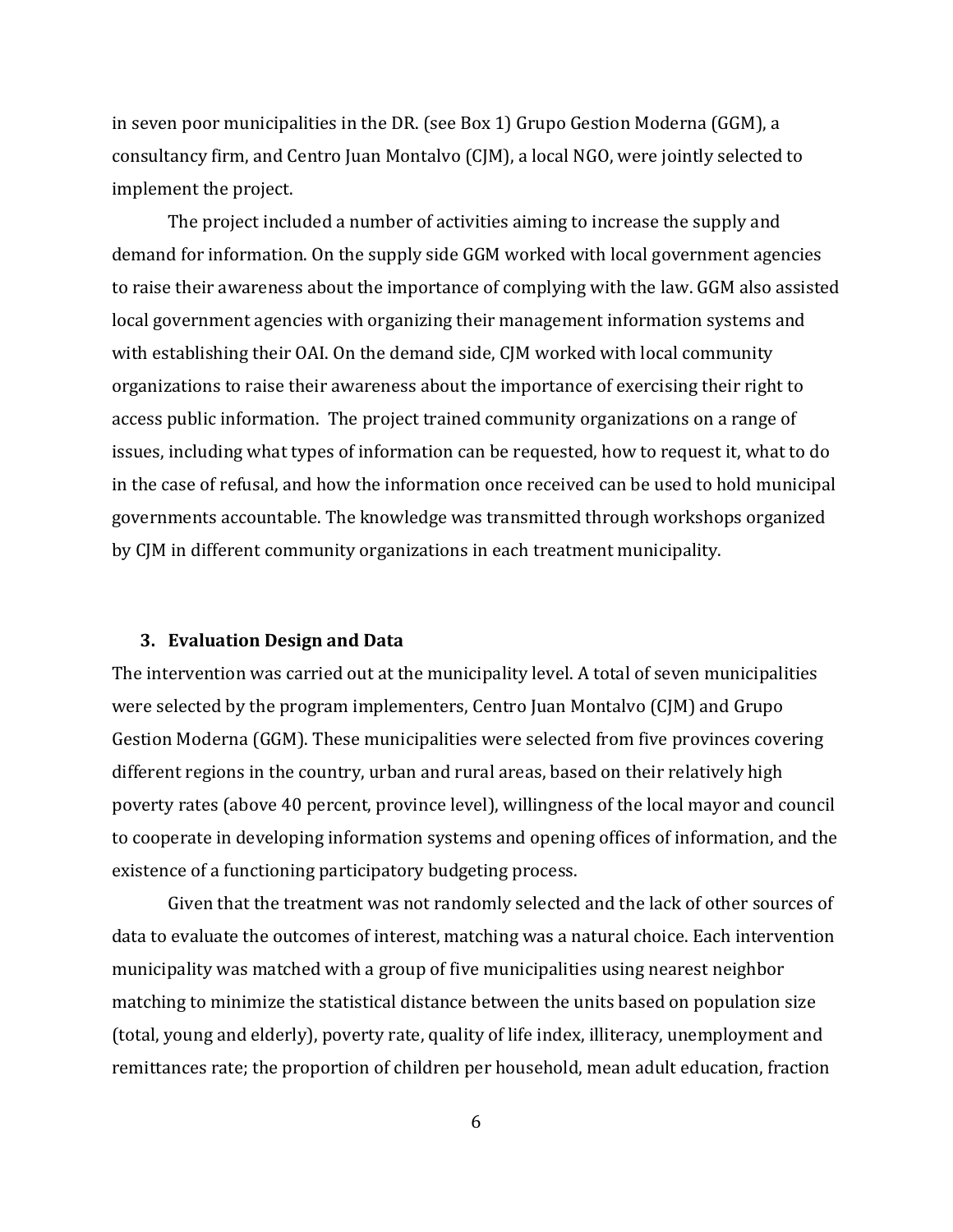of male household heads, proportion of households lacking basic services in energy, garbage collection, subject to contamination by stagnant water and trash accumulation. As a final step, only one municipality, the first or the second closest, was selected based on consultation with the program implementers as a "control" for each municipality in the treatment group. Thus, a total of seven treatment and seven control municipalities were selected into the study. It is important to bear in mind that the participatory budgeting process is also present in the control municipalities.[5](#page-8-0) It was not possible to ascertain the willingness of the local mayors in the control municipalities in developing information systems and opening offices of information as was done in the process of selecting the seven treatment municipalities. Table A.1, in the Appendix, lists the municipalities which entered the quantitative impact evaluation and indicates those selected for the qualitative baseline study.

Quantitative data were collected in two rounds for a broad range of indicators from the seven ATI municipalities, and from seven comparable municipalities that did not receive project support.[6](#page-8-1) The baseline survey round took place between December 2010 and January 2011, prior to the implementation of the ATI pilot program. The follow-up round took place in June 2012, six months after the completion of the intervention activities (in December 2011). The study was designed to detect a 10% relative increase in the primary and related outcomes indicating knowledge of the specific rights under the ATI law, satisfaction with requested information from public offices, civic participation, local governance, trust in public and non-public institutions, and perception about main public services. This resulted in a sample size of 1,932 households (966 households for the treatment and 966 for the control group), representing seven municipalities per treatment group, 10 clusters (*estratos*) per municipality, and around 13 to 14 households per cluster.

<span id="page-8-0"></span><sup>5</sup> Additional details on the potential role of participatory budgeting in the impact evaluation of the ATI pilot are provided below.

<span id="page-8-1"></span><sup>6</sup> Gallup Dominican Republic was contracted to conduct the field work for the baseline and end-line surveys. All instruments were translated into Spanish, and pre-tested prior to use in the field. Data collection instruments were administered to respondents in Spanish by native speakers.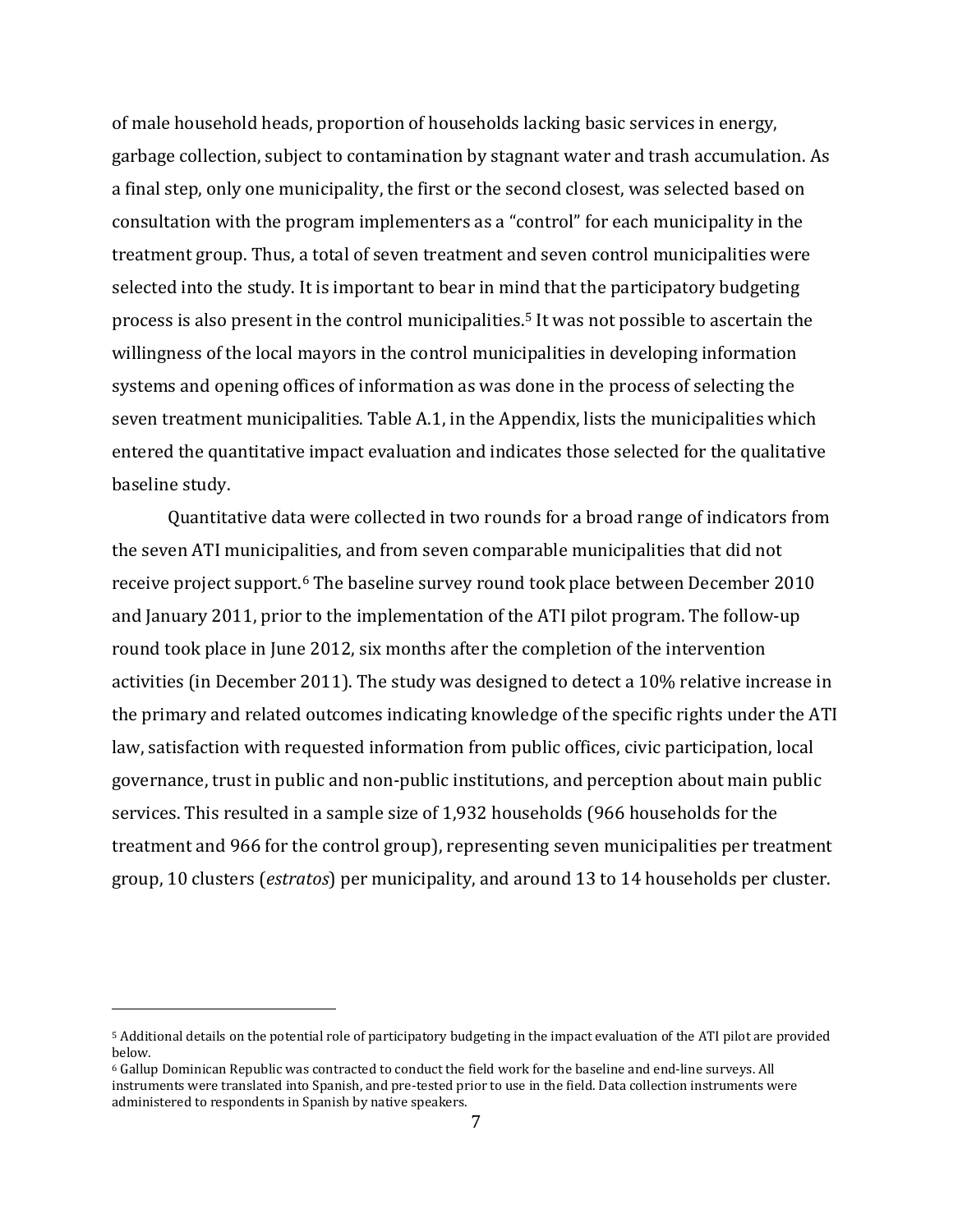Both the treatment and control groups comprise a representative sample of the population of households in the 14 municipalities of the study in each round.[7](#page-9-0)

The baseline survey above was complemented by the collection of qualitative data that included twelve focus group discussions (separate groups were organized with men and women, with a total of 95 participants) that took place in two treatment and two control communities with representatives of civil society organizations (CSO), individual interviews with representatives from community organizations, including neighborhood associations, women's organizations, and a range of other social, cultural and development associations; radio and print journalists, and three mayors who had been in office about a month before the survey took place (Dudwick et al, 2012). Meetings were also held with two to three municipal council members in each of the four communities. An operational or process evaluation was also carried out to verify consistency between project design and actual implementation. The process evaluation report shed light on the challenges faced during the course of the intervention and helped interpret the findings of this impact evaluation.

The combination of quantitative and qualitative data provided a very good basis for understanding the dynamics of change in the pilot communities. The group and individual discussions revealed the complexity of the context and the many activities already taking place in municipalities, including donor projects and NGO activities, directed at increasing people's awareness of public affairs. Another issue that surfaced was the pervasive fear that requesting information would lead to public officials to see them as confrontational. Overall, the main issues identified during the baseline and implementation of the ATI project may be summarized as follows.

Six years after the FOI law was enacted, only about twenty-six percent of respondents knew about transparency legislation. This generally reflects the low levels of education in the poor communities in the study, where just under 10 percent of households had a member with a university degree. Members of community organizations however

<span id="page-9-0"></span><sup>7</sup> Attrition is not an issue since the two rounds of survey represent cross-sections of households in the 7 treatment and 7 control municipalities (i.e. not a panel of households). The follow-up survey contained 1,918 interviewed households.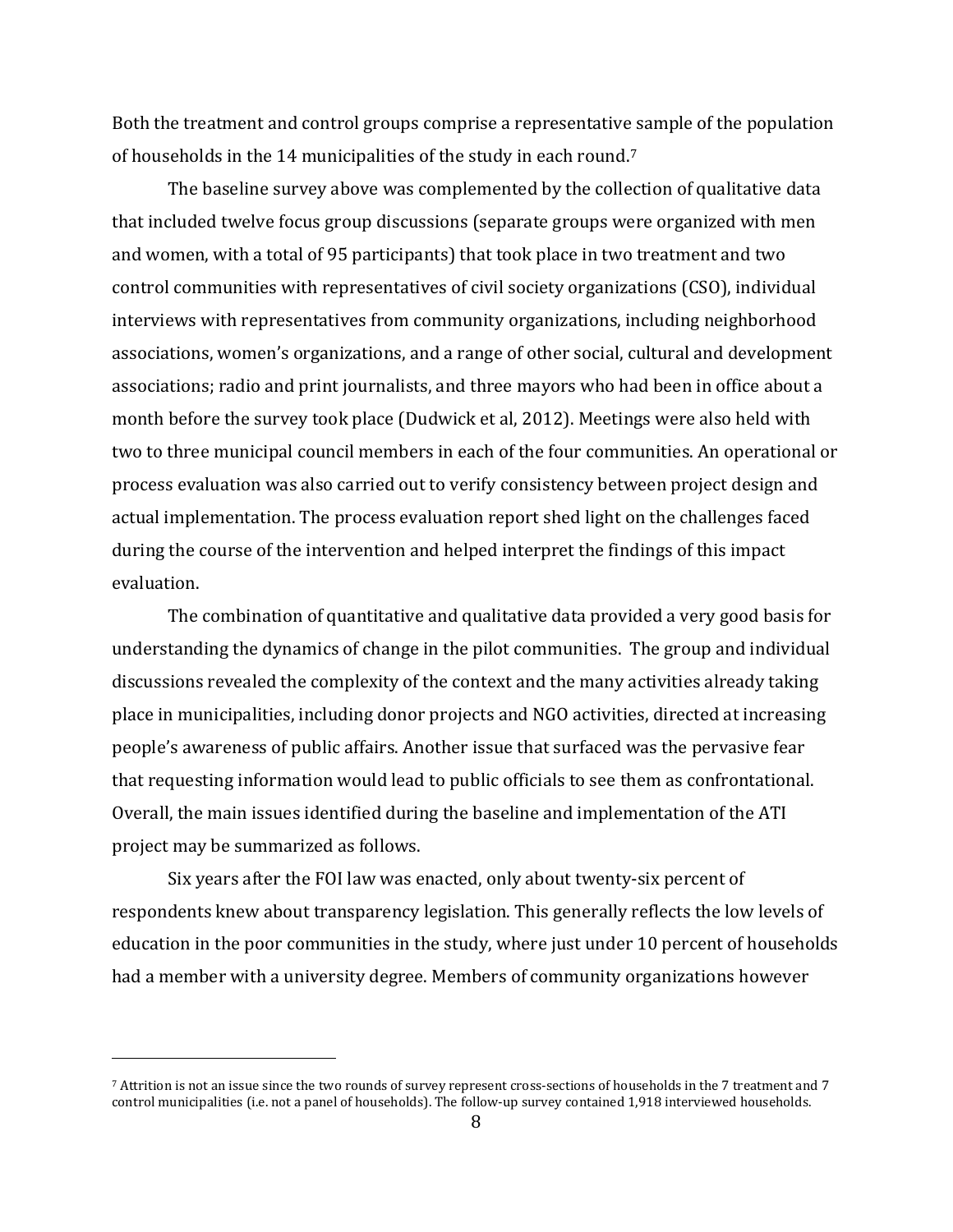were more likely to be aware of the law, even when characteristics such as education, occupation, gender, and age were taken into account.

Community organizations are the principal conduits for obtaining information. This is linked to (i) existing transparency organizations such as *Participacion Ciudadana* who have worked with local NGOs to disseminate information about Participatory Budgeting and transparency legislation, (ii) improved capacity and empowerment of many CSOs in the past ten years, especially those representing urban and relatively better educated segments of the population, (iii) concerns that officials would consider requests for information about financial matters confrontational, and respond by firing a close family member or friend working in the public sector. Other individuals also reported fear of physical reprisals, related to a long history of authoritarian regime.

Local politicians and civil servants were considered as the most serious bottlenecks when it comes to accessing information. Local mayors are very powerful as acknowledged by community representatives and municipal officials. On the other hand, local officials were aware of rising public expectations, and understood they were under greater scrutiny from CSOs and media. Yet, they stressed the financial challenges faced in setting up mechanisms for providing information to public, they also expressed their intention to disseminate information through the local mass media, government bulletins and newsletters but were vaguer about setting up procedures for responding to information requests. This is probably a reflection of their perception about what access to information should be or simply from the fact that relatively few officials knew the procedures for requesting information under the FOI law, and some were unsure about whether individual citizens could pursue requests.

A recent process evaluation on the status of ATI project implementation suggested that this project fulfilled its objective to establish Social Audit Committees (SAC) in each municipality of intervention. Further, all SACs participated in a broader national network (*Foro Ciudadano*) through the local support from Centro Juan Montalvo. This connection would guarantee that requests for information would be placed formally and through an established national organization, thus ensuring a successful and speedy delivery of information.

9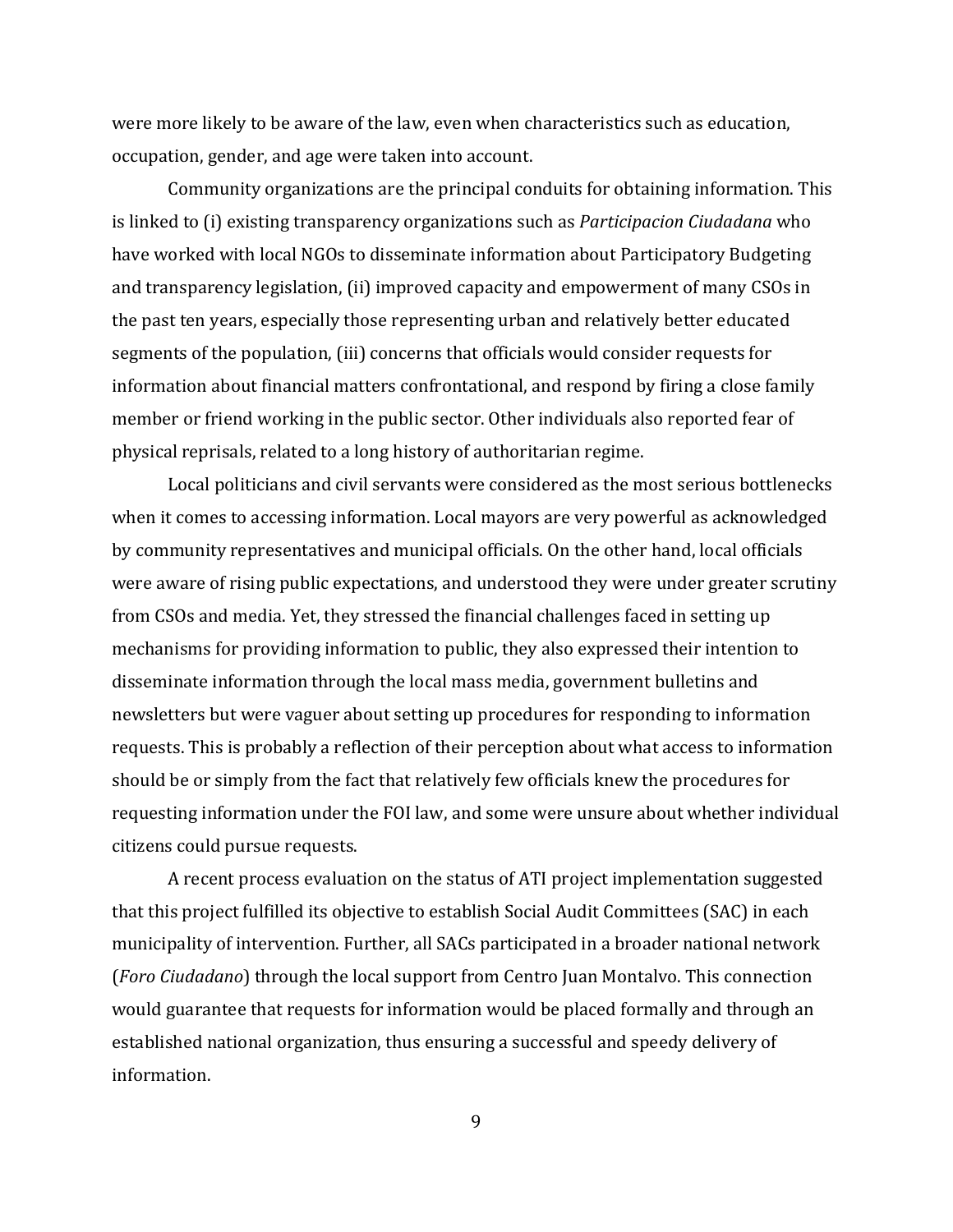Despite this, the SACs formed lacked basic governance rules. A presidential decree establishes that five members of any SAC should be selected during an open meeting with community organizations. Any resident in the community can become a member, except elected civil servants or those working directly in the activities executed by the public institution hosting the SAC. In addition, the creation and composition of the SACs should be notified to the Department for Prevention of Administrative Corruption (DPCA), thus preventing the establishment of long-lasting commissions which could lead to conflict of interest and capture. The implementation evaluation report reveals that the creation of SACs in some municipalities did not follow these rules. Many of the SAC members in the municipalities of the intervention are civil servants or CBO members with limited skills to monitor infrastructure projects or to analyze municipal budgets, hence showing low independence and little capacity within the SACs.

While there were oversight institutions, the GGM and the CJM, supervising the actions of SACs and working together with the CBOs *probably* played a major role in ensuring that local governments provided information. As soon as the ATI project finished in November 2011, SACs in at least three out of seven municipalities faced severe problems to finance their operations, since participants could not afford paying for transportation. As a consequence, meetings and requests for information stopped after the completion of the ATI pilot project.

These challenges encountered during the pre-program and implementation phases of the program provide useful explanations for the observed impacts (or absence of impacts) of the ATI pilot program.

#### *a. Indicators of impact*

Quantitative data were collected to investigate whether the ATI project had impacts on knowledge, access to information, civic participation, local governance, trust in public and non-public institutions and perception about main public services. These are believed to be important intermediate mechanisms for the information legislation to ultimately have positive results impacts on public transparency and accountability. Specifically, we investigate the ATI impacts on knowledge about the FOI law, existence of offices of access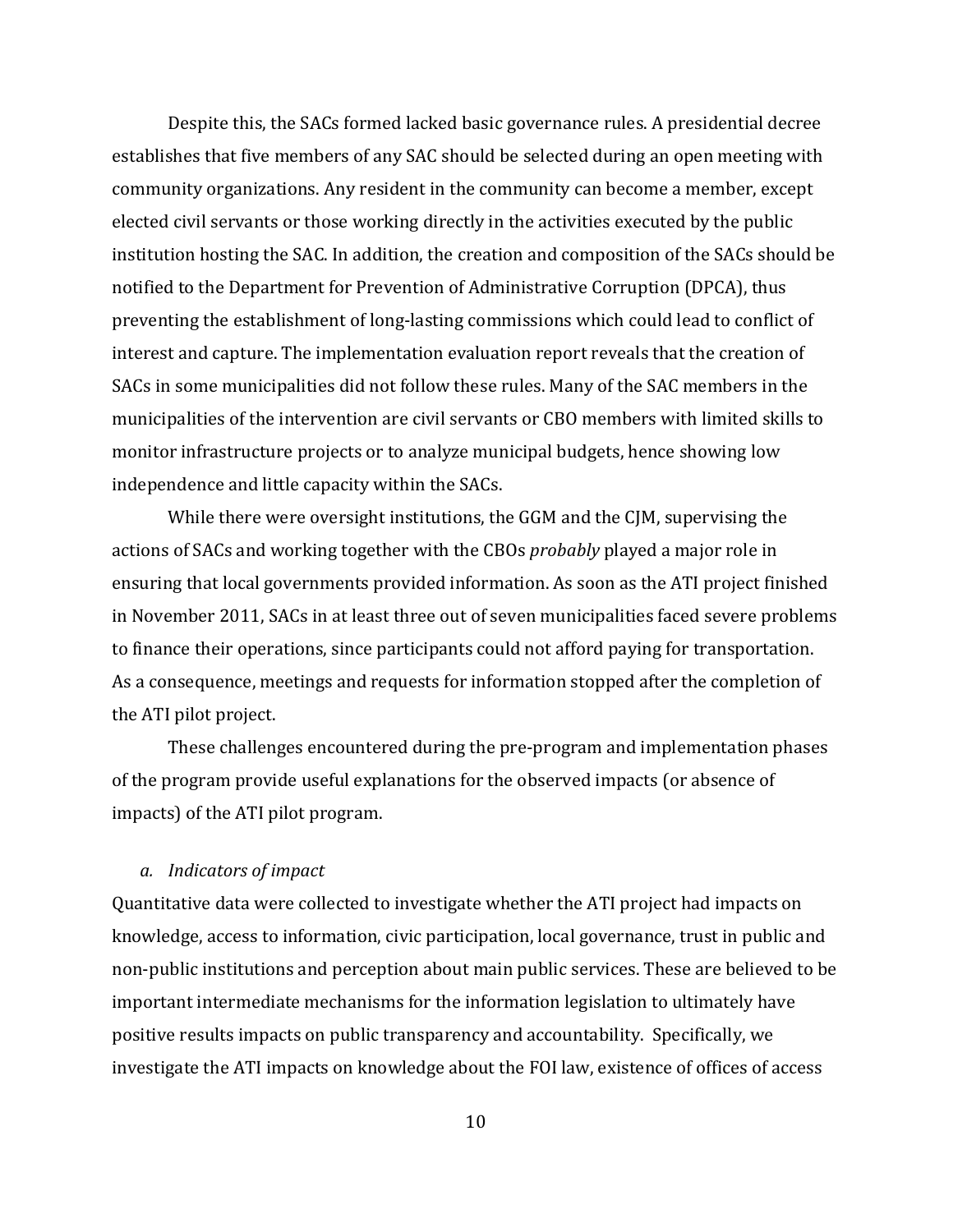to information, knowledge on existing related processes/projects such as the Participatory Budgeting and other civic knowledge for example local and central government responsibilities in terms of main services provision, local and central government activities, projects and knowledge on who is the mayor or the president.

In terms of use of information, we look into whether individuals have asked for public information to a government official or department. As for civic participation, we investigate individual participation into collective action activities: participation in CBOs, in Participatory Budgeting meetings, in protests or strikes. In addition, we investigate whether the individual placed a complaint to the government, voted in municipal elections, or supported campaigns for city council candidates.

While knowledge, access to information and civic participation are intended to measure the first order impact on the demand side, local governance is intended to measure the direct impact on the supply side of information. Proxies for local governance indicate whether local government consults the citizens' opinions for project prioritization, for making decisions and whether the government is spending in key areas, always as perceived by households. This said, it is possible that an improvement in local governance is driven by an increase in awareness of individuals pushing for greater transparency rather than the supply side directly improving government information provision. While are not able to disentangle supply from demand effects, we can infer which one is likely to be more predominant given the intervention design and how the program was implemented in practice.

Regarding individual perception of public institutions, public services and CSOs that could improve the collective participation of individuals and demand information, we investigate whether individuals trust government institutions (central, local, justice courts and police) as well as whether they trust non-government institutions such as CBOs, NGOs, political parties, church, besides neighbors in their community. In addition, we look at the satisfaction of individuals with each of the key public services in their community.

11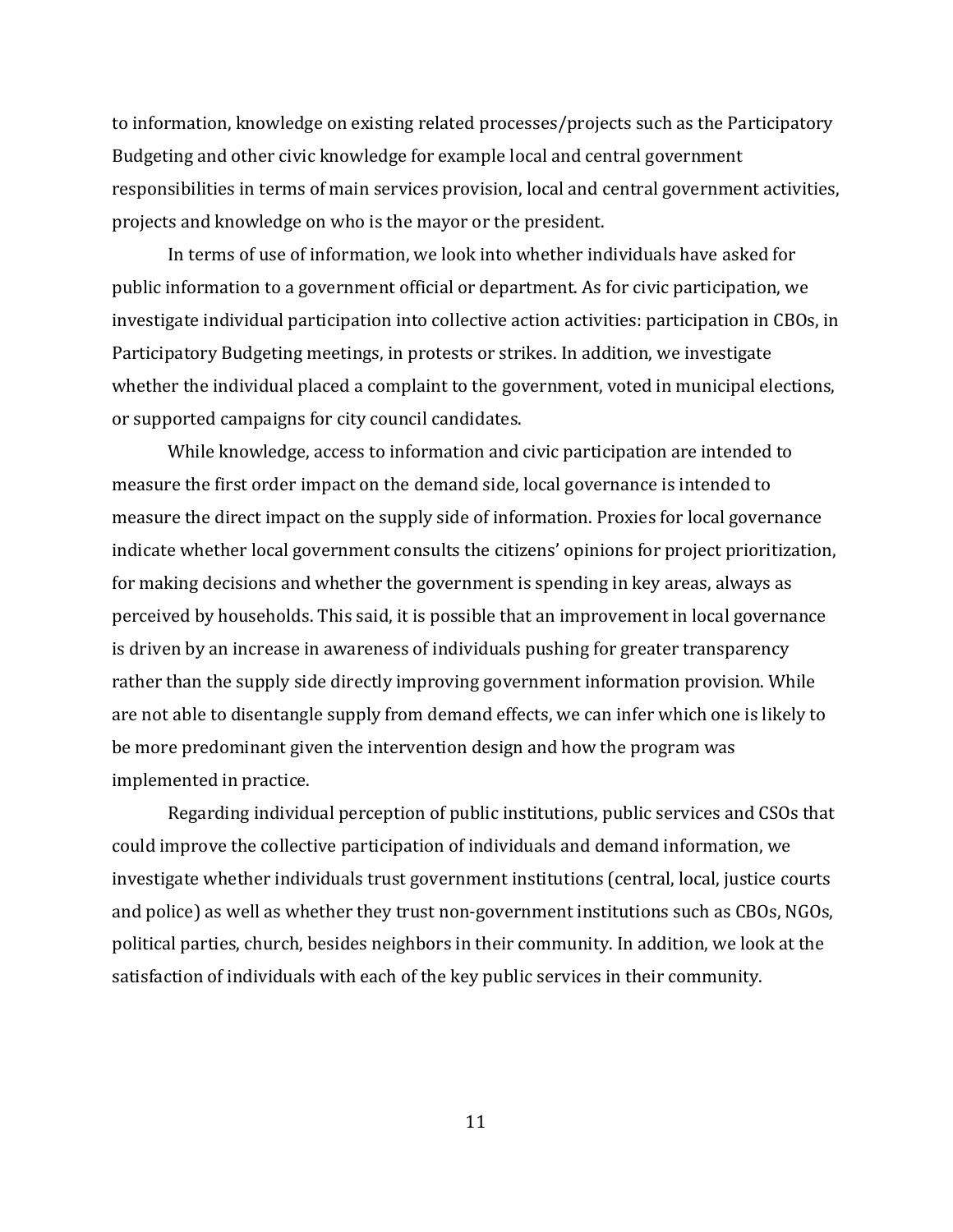#### *b. Balancing tests*

i<br>I

The baseline quantitative paper presents several balance tests and detailed descriptive analysis for all the variables contained in the questionnaire. In this paper we present the balancing tests only for the main variables. Tables A.1 and A.2 show comparison of means between treatment and control groups at the baseline. Given that we used matching to obtain the control group, the p-values refer to a test in which we compare means in the treatment group with 'weighted' means in the control group.<sup>[8](#page-13-0)</sup> In terms of the main household characteristics, Table A.1 shows that the null hypothesis of equality of means between treatment and control groups is *not* rejected for most key variables. The tests where the null is rejected show that at the baseline the treatment may be slightly worse than the control group in terms of basic services of sanitation, sewer, electricity, water, garbage collection and house property. All other variables show great balance of household characteristics between treatment and control groups.

Table A.2 reports the main outcome variables. All except one are found very similar across treatment and control groups. Under a 90% confidence level, trust in CBOs is lower in the ATI municipalities than in the control ones. Other than this, all other tests indicate that at the baseline, there were no major differences between outcomes in the treatment and control groups.

#### *c. Difference-in-Differences Matching (DDM) estimator*

Our estimation relies on quasi-experimental methods. The program implementers chose the treatment municipalities and we paired the treated municipalities with comparison or control municipalities using a matching procedure. Baseline analysis showed that most key exogenous and program variables are well balanced, which reinforces our attempt to obtain robust impact estimates. Our strategy then consists of comparing means of outcomes between municipalities assigned to treatment to mean outcomes in the control municipalities before and after the initiation of the ATI pilot. The parameter of impact that we estimate is the intent-to-treat effect (ITE), which is an estimate of the impact of making

<span id="page-13-0"></span><sup>&</sup>lt;sup>8</sup> These weights are proportional to the number of times a control municipality (from the universe, excluding the treatment group) is matched with another municipality in the treatment group.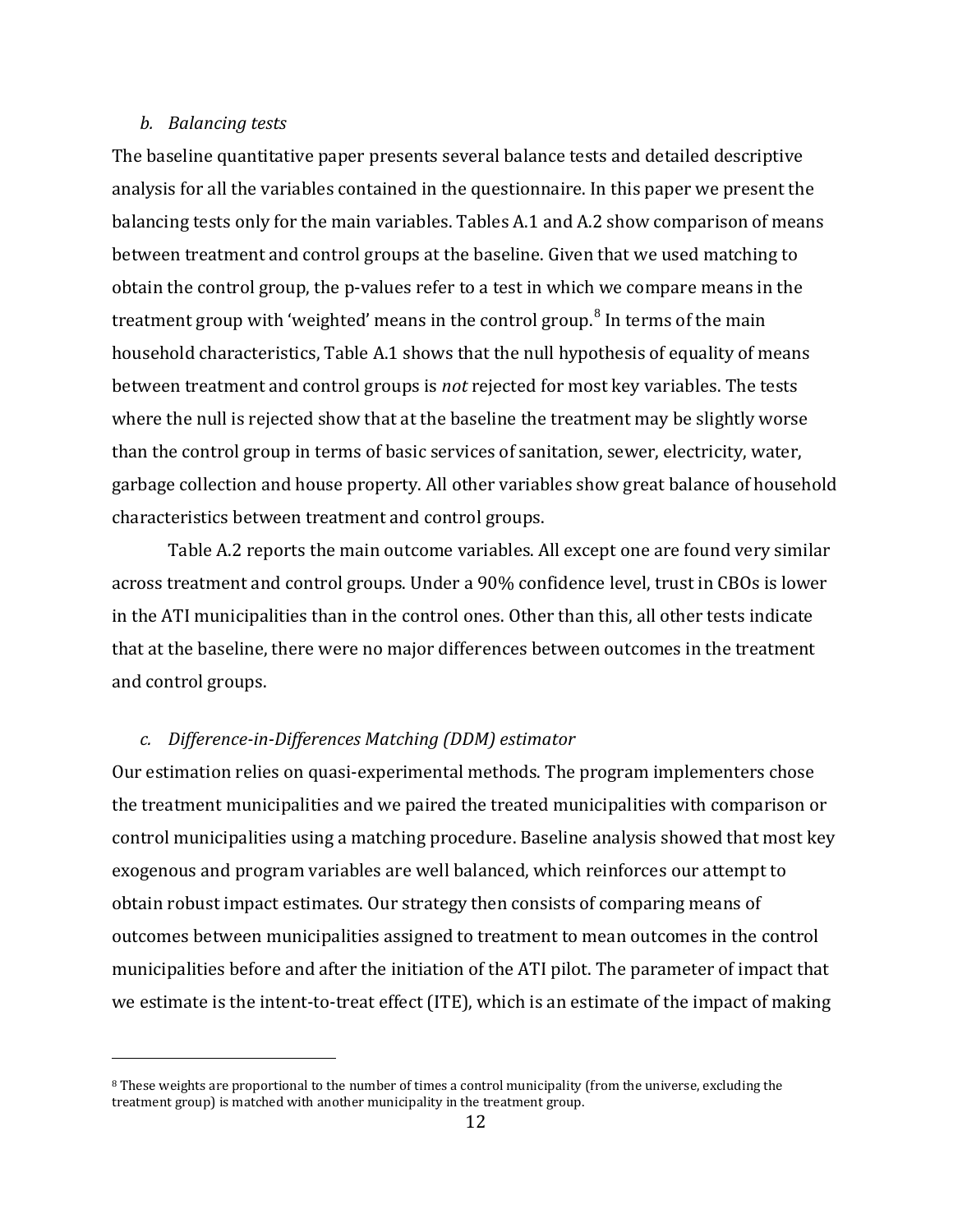the ATI program available in the treatment municipalities regardless of whether households actually participate (by choice or not) in the training sessions offered by the ATI program. The ITE is of particular interest to policy makers since it captures the operational efficiency of the program, such as inefficiencies in the delivery of the program, as well as any potential general equilibrium or spillover effects of the program. Below we detail our estimation method.

The typical matching estimator pairs each municipality in the treatment group to an observationally similar municipality (or several) in the control group and compares the differences in their outcomes as the effect of the program (Rosenbaum and Rubin, 1983). In practice, using outcomes post- intervention, this would be estimated from:

$$
\widehat{ITE}_{\mathbf{M}} = \frac{1}{\# \{T_i = 1\}} \sum_{i: \{T_i = 1\} \cap \mathcal{S}} \{Y_{1i} - \mathbf{W}(i, j)Y_{0j}\}
$$
(1)

where  $Y_{1i}$  represents the average of outcome Y within the treatment municipality *i* and  $Y_{oj}$  the average of outcome Y within the control municipality *j* which was paired to *i*. W(i, j) are weights which depend on the metric used for the distance between treatment and matched to treatment municipalities.<sup>[9](#page-14-0)</sup>

One of the maintained assumptions for the validity of this ITE estimate of the impact of ATI based on the matching estimator is the conditional independence assumption (CIA) assumption which assumes the absence of the role of any unobserved variables such as political affiliation of mayors etc. into the selection into the treatment group (i.e. selection based on observables). In fact the choice of the seven treatment municipalities was decided by GGM and CJM in charge of the program implementation and was based on the willingness of the municipality government to engage on the supply-side of the project and the existence of a functioning participatory budgeting process.

<span id="page-14-0"></span><sup>9</sup> Only one control municipality satisfying the common support region was chosen to pair with each treated municipality. Weights are proportional to the number of times a control municipality is used to form a match in the treatment group (see Abadie and Imbens, 2002).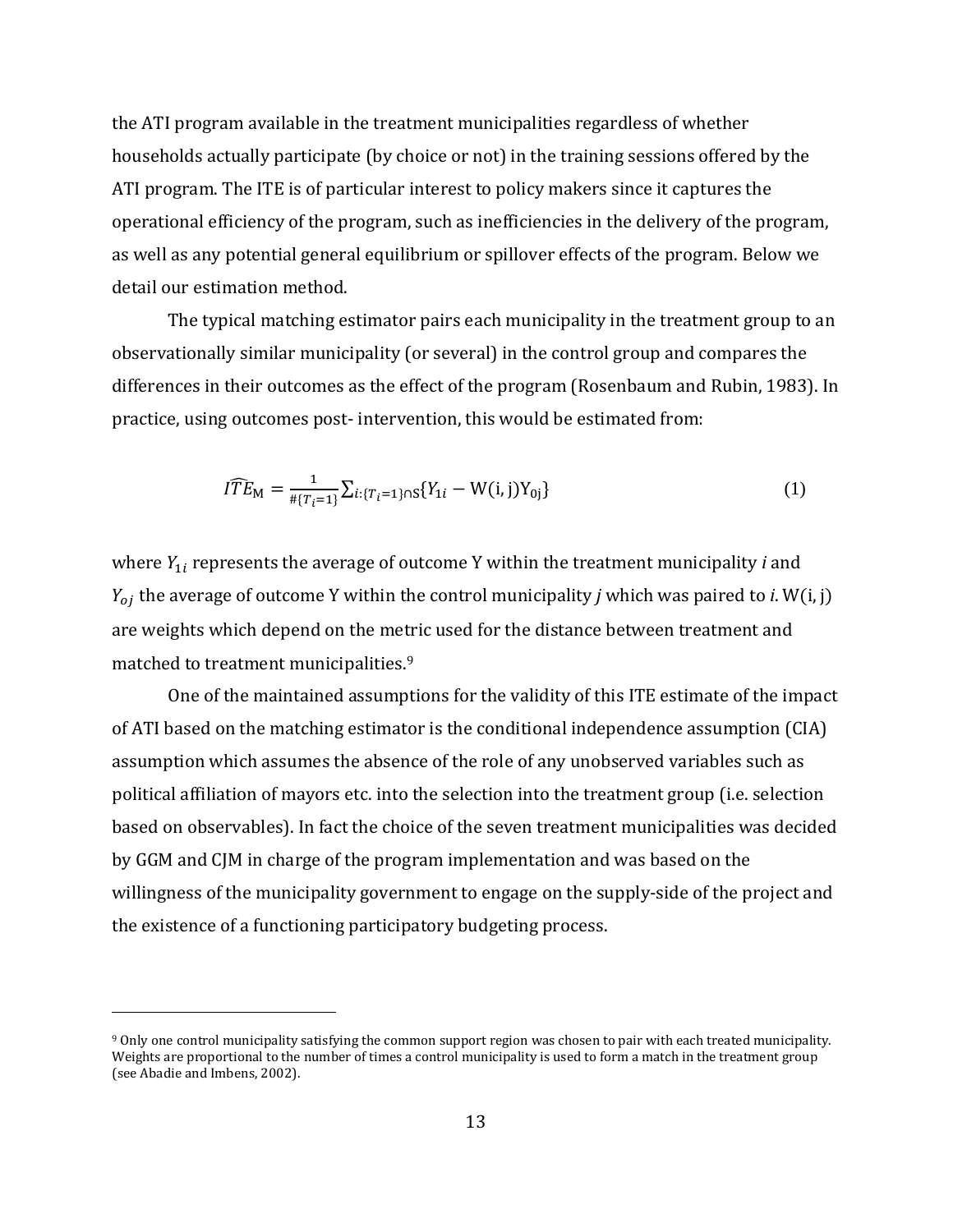The availability of the baseline survey allows us to estimate the impact of ATI based on the double-difference approach whereby the matching estimate of the ITE ex-post is netted out of any preexisting differences between the treatment and control municipalities. Since observed characteristics and outcomes were balanced across the treatment groups at baseline, inclusion of the baseline does not change the results, but leads to more precise estimates.

Given that we have repeated cross-sectional data, as opposed to longitudinal data, the estimator following Smith and Todd (2005) can be implemented as:

$$
I\widehat{TE}_{\text{DDM}} = \frac{1}{\# \{T_{it} = 1\}} \sum_{i: \{T_{it} = 1\} \cap S} \{Y_{1it} - W(i, j, t)Y_{0jt}\} - \frac{1}{\# \{T_{it} = 1\}} \sum_{i: \{T_{it} = 1\} \cap S} \{Y_{1it} - W(i, j, t')Y_{0jt'}\}
$$
\n
$$
(2)
$$

where t and t' indicate periods after and before the program start date, respectively. This procedure differs from the one above in that matching is performed now twice, before and after the program starts. $10<sup>10</sup>$  $10<sup>10</sup>$ 

The second term in the ITE-DDM estimator differences out from the ITT-M estimator any pre-program differences in the outcomes between treatment and control municipalities, hence producing more robust estimates of program effects. We consider time invariant covariates, the ones we use to construct our control group. Given this and that the control municipality remained control after the program started, it is plausible to assume  $W(i, j, t)$ =  $W(i, j, t')$ , i.e. the matching procedure is performed only once, before the intervention.

The standard error for a DDM estimator does not have an analytical form. Therefore, we construct standard errors using bootstrapping.

#### *d. Potential threats to the evaluation design*

<span id="page-15-0"></span><sup>&</sup>lt;sup>10</sup> The difference-in-differences matching estimator is defined in Heckman, Ichimura and Todd (1997) and Heckman, Ichimura, Smith and Todd (1998). Blundell and Costa-Dias (2008) also present a variant of the estimator by Smith and Todd (2005) applied to a similar context, with repeated cross section data.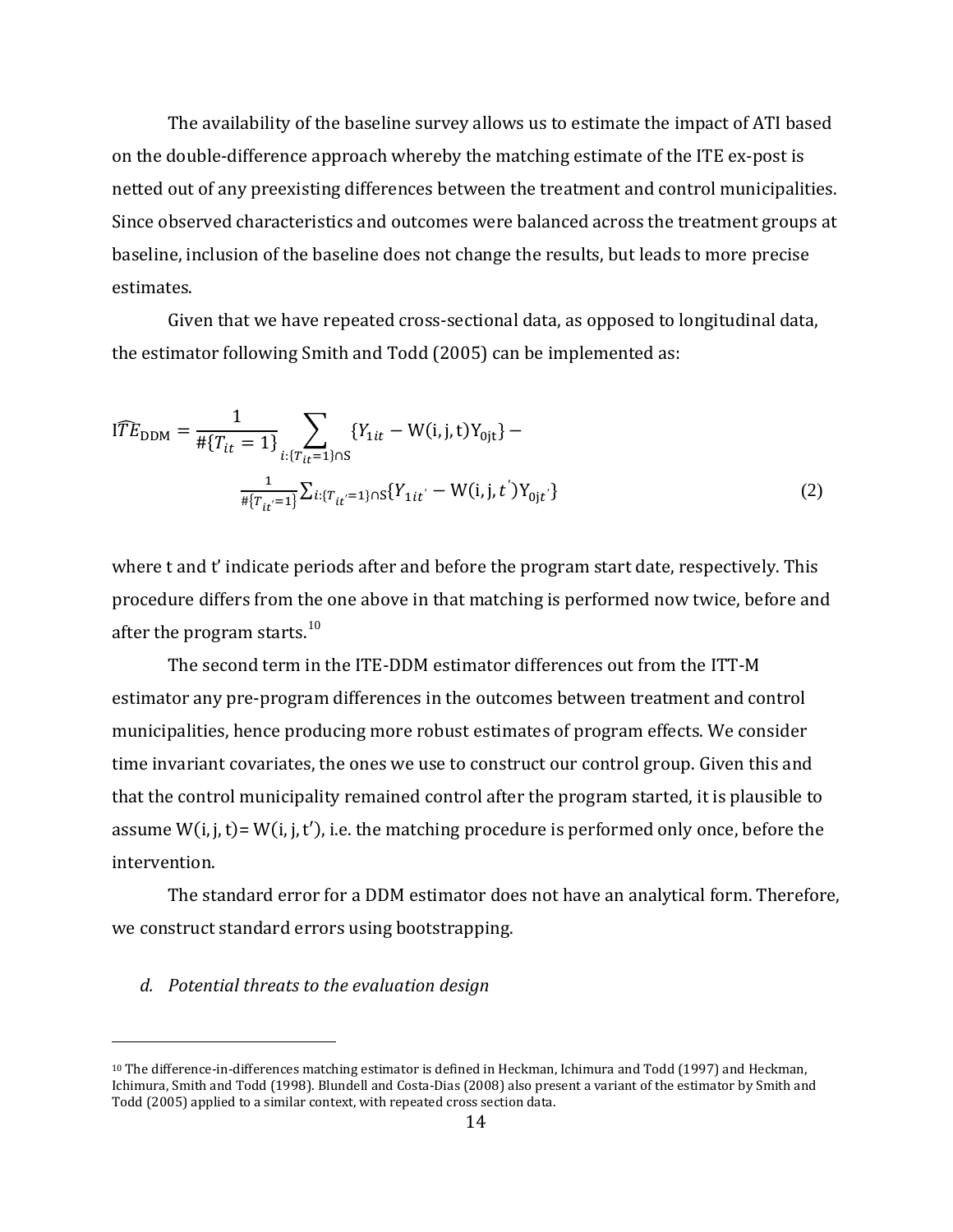The evaluation design above does not distinguish explicitly the potential effect of the Access to Information pilot from the effect of participatory budgeting. As pointed out above, one of the selection criteria for the municipalities in the pilot ATI, was the existence of a functioning participatory budgeting process. However, the implementation of participatory budgeting meetings was not uniform across the seven treatment municipalities. For example, the Monte Plata municipality had functioning partici[pa](#page-16-0)tory budgeting, whereas San José de los Llanos and Hato Mayor municipalities did not. 11

It is important to point out, however, that the participatory budgeting process is also present in the control municipalities. According to the baseline survey about 25% of the households in both treatment and control municipalities knew what a participatory budget process was, and most [of t](#page-16-1)hem heard about it through friends and family (43% and 38% in control and treatment). <sup>12</sup> Approximately 53% and 60% of respondents in the control and treatment municipalities, respectively, who reported knowing what a participatory budget process was, reported that participatory budget meetings were being undertaken in their municipality (this difference is statistically significant at the 10% level but not at the 5% level), and approximately half of them had participated in at least one meeting, with no significant differences between the two groups. Among those people that had participated in the meetings, 76% in the control municipalities and 60% in the treatment municipalities had expressed their preferences during these meetings (statistically significantly different at the 5% level).

To the extent that the participatory budgeting processes were already in place in both treatment and control municipalities and their effects on people's perceptions have already taken place prior to the implementation of the ATI, then one could reasonably argue that the application of the DiD estimator is likely to yield an estimate of the impact of the ATI program that is "net" of the effects of participatory budgeting on key outcome indicators. However, this statement needs to be qualified further, since participatory budgeting was "work in progress" with possibly measurable impacts on people's perceptions and attitudes during the life of the ATI project.

<span id="page-16-0"></span><sup>11</sup> See Lima (2011).

<span id="page-16-1"></span><sup>12</sup> See Table 1 Appendix B of Lima (2011).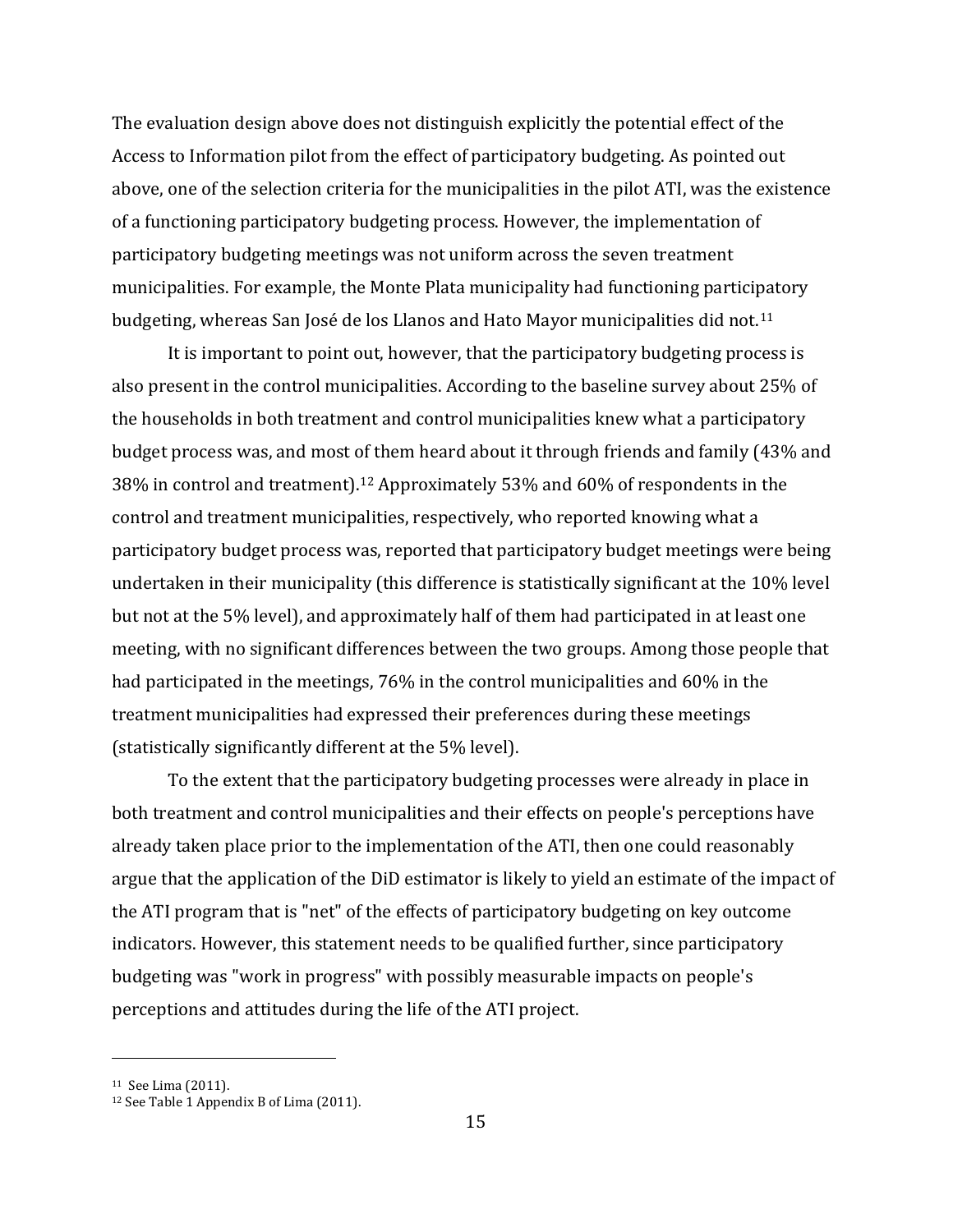#### **4. Results**

i<br>I

In this section, we review the results on awareness and use of information, participation in collection action activities, local governance, trust in public institutions and CSOs, and satisfaction with public services. The reported estimator is the intent-to-treat effect obtained using difference-in-differences with matching (DDM) as we explained in the previous section. $13$ 

#### *Awareness of and Access to Information*

Table 1 shows the main results of the ATI project on awareness and use of the FOI law. The ATI pilot's impact is positive, since it appears to raise knowledge about rights under the FOI law by 3.6 percentage points (on average). However, the impact is not statistically significant.

While the average impact is not statistically significant, the project could have had positive impacts on awareness of FOI law among certain sub-groups, which is not possible to determine due to the limited sample sizes. Since initial awareness of transparency legislation associates positively with covariates such as the level of education or wealth, the ATI project could have been more effective among more educated and wealthier groups. In addition, it could have been more effective among individuals who participate in community organizations since these have been actively disseminating information in many communities. Findings from the qualitative evaluation highlight that many of the community leaders and officials interviewed during the study credited their awareness to workshops and seminars that *Participacion Ciudadana* had held throughout the country on transparency legislation.

#### **Table 1 here**

Although provision of information by public institutions is a mandate, by 2011, 60 percent of public institutions still lacked information offices (World Bank 2011). While

<span id="page-17-0"></span><sup>13</sup> In Appendix C, we also estimation results using the simple ex-post difference with matching to compare with the DDM estimates. Also, in Appendix D, we report results of a bias correction method, which uses matching with regression.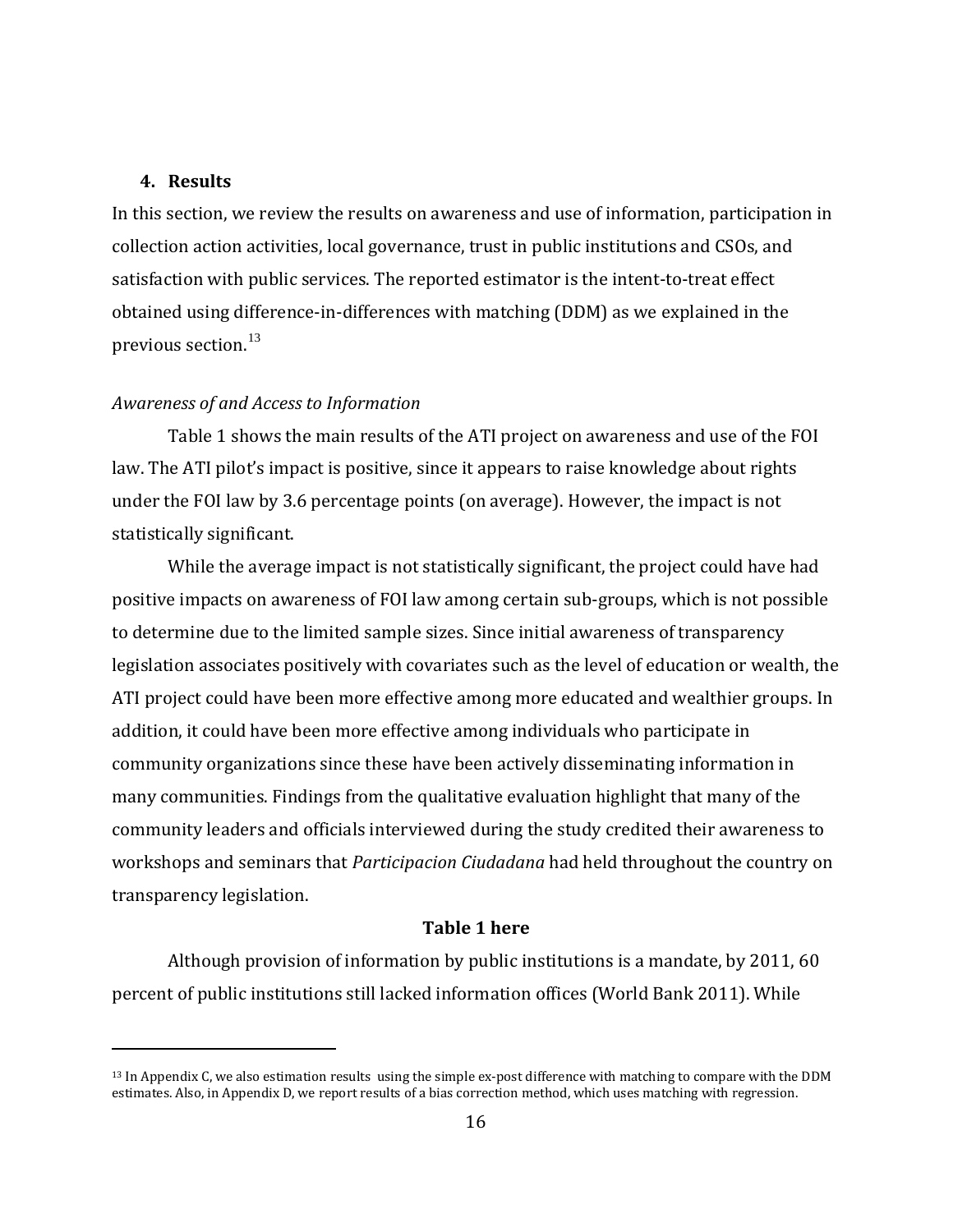there was potential for the ATI intervention to improve government capacity and thus knowledge on existence of OAIs, our evaluation findings show no relevant impact of the intervention on knowledge about existence of an OAI. It appears that this knowledge has increased similarly in both treatment and control groups which would be consistent with the presence of spillover effects across treated municipalities. It also appears that knowledge is greater in the chosen ATI municipalities both in the baseline and endline surveys, thus implying no differential effect from the intervention.

In terms of general civic knowledge, when households were asked to identify whether a certain public service is provided by the central or local government, the proportion of correct answers is higher in treatment than in control municipalities for key services. Specifically, the proportion of correct response on education – that it is a central government responsibility – was 4.2 percentage points higher in treatment areas than in control areas. Surprisingly, despite similarity between the ATI program and other transparency projects such as the Participatory Budgeting, knowledge on the latter wasn't influenced by the ATI program. Neither of these findings was found to be statistically significant.

Regarding the use of information, the surveys show a large increase in requests for information to public offices or officials in the ATI municipalities and a small decrease in the control municipalities. The differential effect is positive, 1.5 percentage point, but not statistically significant. That this parameter is small also reflects findings raised by the qualitative baseline study that identified several barriers to accessing information, especially in the poorer communities in the DR. First, participants in the focus groups blamed pervasive illiteracy for making people unaware of their rights as citizens. Because people do not understand their rights, they do not make demands – as a result, professionals or lawyers are the ones most able to pursue these rights on their behalf. Second, although people wanted to know more about what the public authorities were doing, they feared that demanding information about financial matters could appear confrontational. Participants of the study attributed fear of reprisal to the legacy of dictatorship, under which they lived for 32 years. Thus they seemed to believe that the

17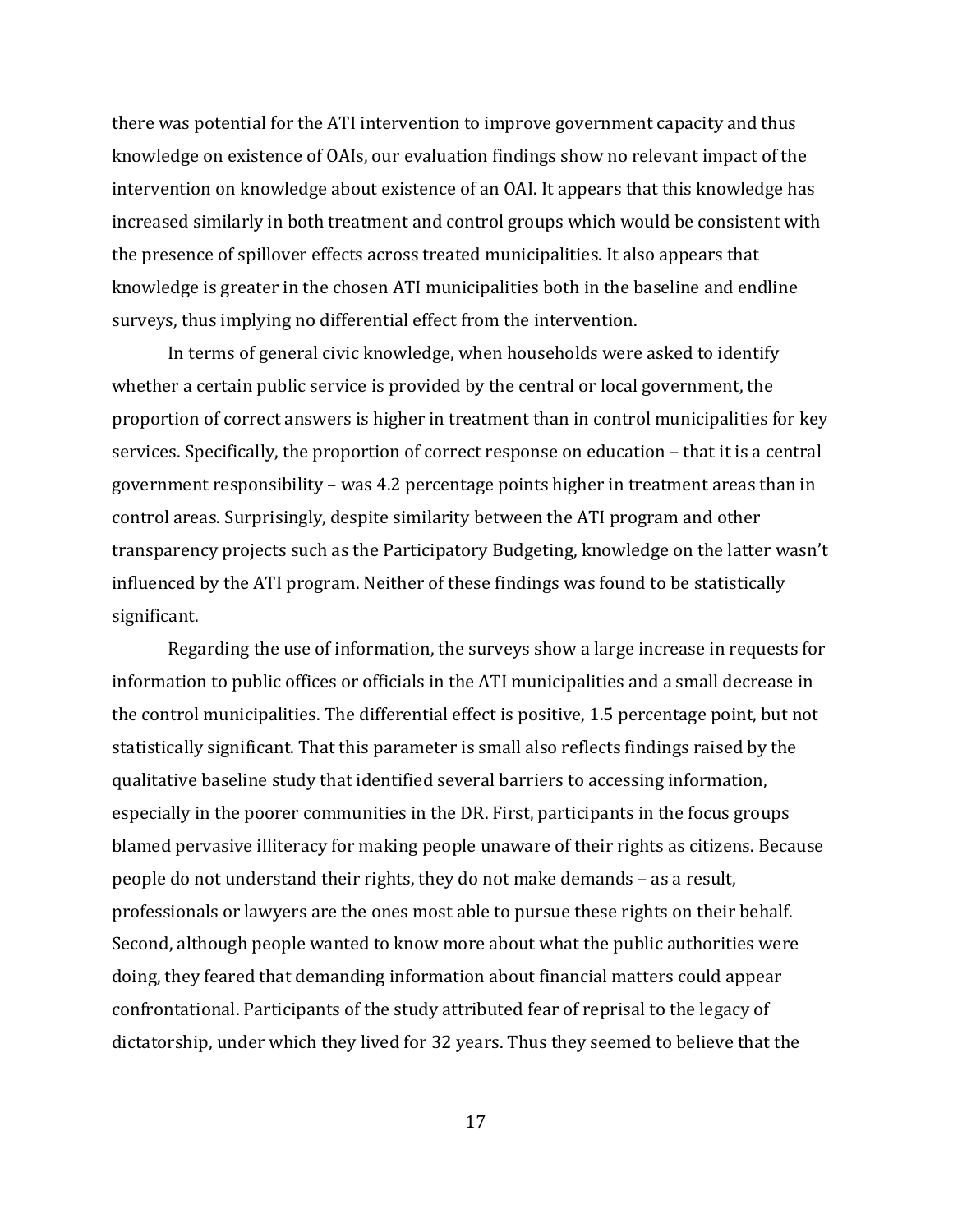government would only respond to well-educated, well-spoken or well-connected people (for example, CBO members), but ignore those of lower status.

Nonetheless, our quantitative evaluation shows that CBO members were just a bit more likely to access information than non-CBO members across ATI and non-ATI municipalities, and that this difference is not significant. In principle, this shows that barriers to access information seem to extend to everyone including organized individuals.

Another dimension of access to information that was studied was whether the individual had complained to the local government in the year prior to the survey date. The project led to an increase of 4.5 percentage points in the proportion of households that submitted complaints to the government. Unlike placing requests under the FOI law, submitting complaints is much more general and covers a much broader range of issues than the FOI law does.

In this regard, the qualitative paper for this evaluation shows that all interviewed individuals (in selected treatment and control municipalities) acknowledged the right of citizens to access information from public institutions. However, this notion was present among those who knew as well as those who did not know about the existence of the law. In addition, the rights to access information are stated in a very general and vague way. There is no clear understanding of the ways this information should be accessed or the type of information people would like to obtain. In many cases it is even confused with social demands like holding public officials accountable to their campaign promises, or getting the council to pay for medicine and funeral arrangements for members of the community (Vega, 2011)

#### *Participation in collective action activities*

Membership in community-based organizations (CBO) is considered high in the DR. Nearly fifty per cent of the households have someone who belongs to a religious, farmer, neighbor or a non-governmental organization. Table 2 shows that pre-program difference in CBO membership between treatment and control regions is not significant, and that membership has increased for both groups. Surprisingly, this is higher in the non-ATI than in the ATI municipalities. While there is no statistical significance, this is rather puzzling,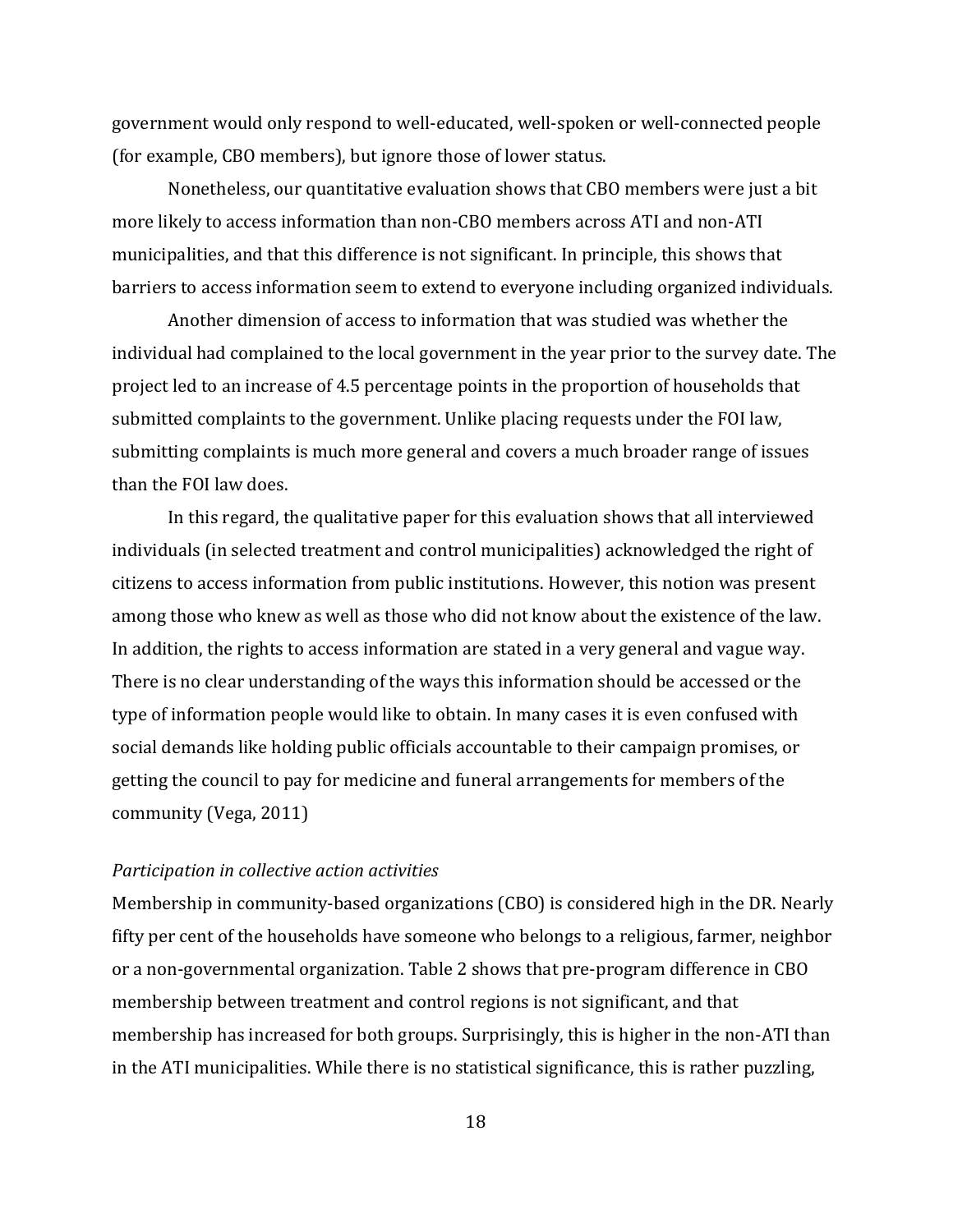since the ATI project worked through CBOs to raise awareness about the law. One would expect that this would have created stronger incentives for group membership in treated more than in control municipalities. One possible reason why it did not could be a substitution effect. Where individual CBO members become more empowered to request information, there is likely to be lower demand for collective action.

However, the fact that group membership has grown over the two rounds of the survey in both treatment and control municipalities is interesting in itself and probably a reflection of the Municipal Law 176-07 that complements the FOI law 200-04. A qualitative baseline assessment reports that the Municipal Law 176-07 promoted the development of CSOs, through greater access to public information, use of public media and financial assistance, to propel their participation in the municipal administration.<sup>[14](#page-20-0)</sup>

Engagement in other transparency projects such as the Participatory Budgeting has similarly increased in both ATI and non-ATI municipalities, which is to say, independently of the ATI project intervention.

#### **Table 2 here**

#### *Local governance*

i<br>I

As Table 3 reports, the impacts of the ATI on local governance appear to be the strongest so far. They indicate a higher rate of consultation of citizens in government decision making across samples and periods. The general decline from the baseline to the follow up survey is somewhat puzzling. It may have occurred due to the local elections that took place just before the collection of the baseline survey, thus reflecting candidates' campaign or commitment to greater accountability than previous administrations.

Nonetheless, looking at the differential effect of the ATI, we observe a positive and large effect, i.e. the reported consultation rate of citizens by local governments in the treatment municipalities is higher by 7.8 percentage points compared to consultation rate

<span id="page-20-0"></span> $14$  The financial incentives to the creation and development of non-profit organizations consist of a competitive grant in which the organizations with the project which could benefit mostly the community would win, as established by art. 227 of the Law No. 176-07.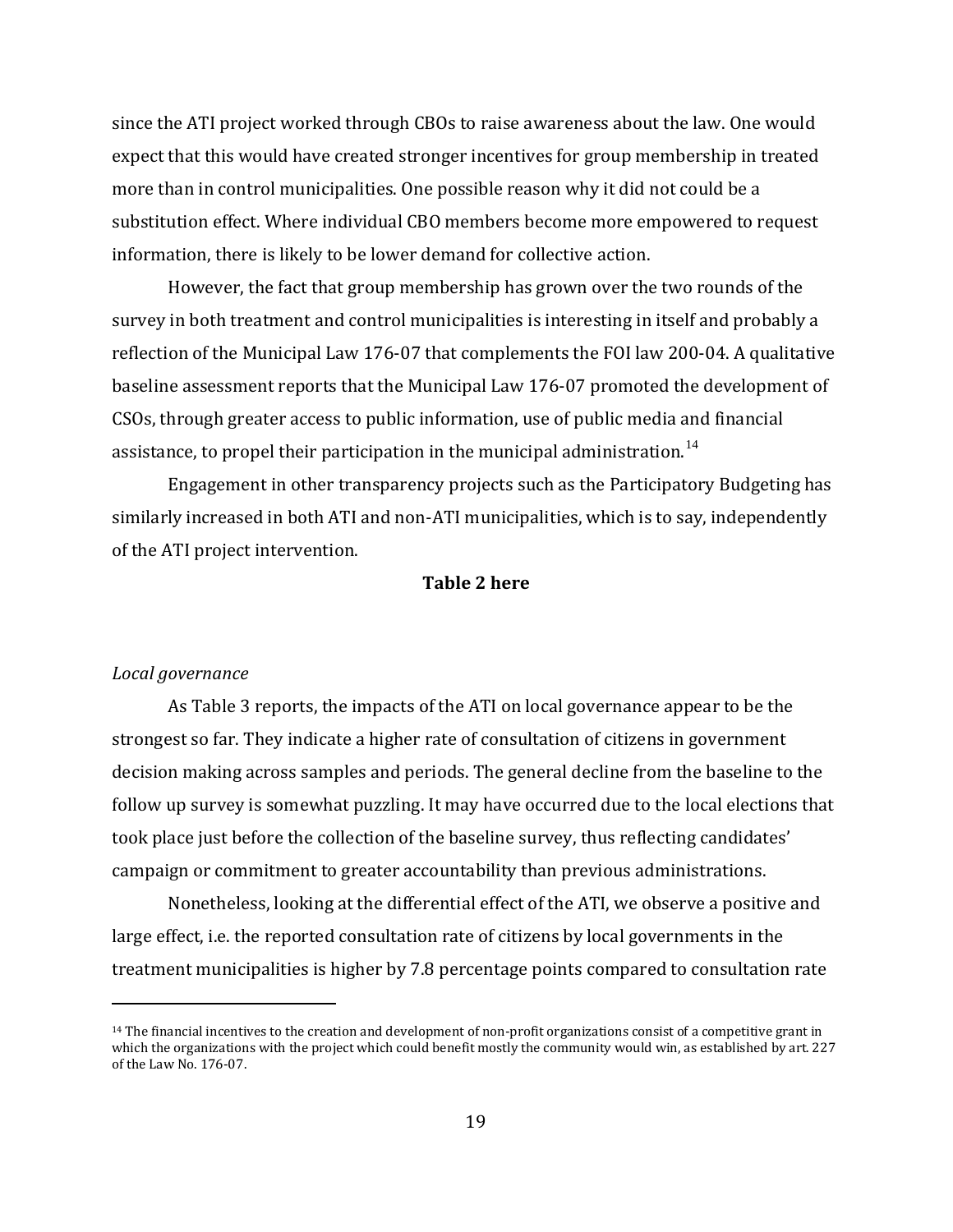in the control municipalities. Proportion of citizens who believe that local governments are spending in key areas for their community is also higher (by 8.1 percentage points) in the treatment than in the control municipalities.

#### **Table 3 here**

The importance and statistical significance of these results are intricately linked to how the program operates at the local level. However, we cannot disentangle which factor, supply of or demand for information, is primarily responsible for this result. The pre-program and implementation evaluation seem to point to failures of the ATI intervention in creating institutions and capacity that would improve the quantity and quality of information. On the other hand, the increasing strength and training of local CBOs are believed to be the strongest component of the program, pushing governments to address complaints and to consult citizens for the execution of public investments in key areas for the community.

Qualitative findings from interviews with mayors also reveal their perception about transparency in the ATI municipalities of Bayaguana and Hato Mayor del Rey. According to these, a transparent management is perceived to increase citizens' trust in mayors, which would favor the re-election of mayors who promote such trust. Hence, trust of households in the government seems to be an important channel through which transparency laws can translate into greater transparency of public institutions. In this context, the impacts of ATI intervention on trust in public private institutions, discussed below, acquire special meaning.

#### *Trust*

Table 4 reports the effects of the ATI program on trust in public and non-public institutions. The measure in use is the proportion of households who responded as having complete trust or some trust in these institutions.

Consistent with the positive results we found for most local governance outcomes, we also observe a positive effect of the ATI program on the level of trust of households in the local (municipal) government. One of the components of the ATI intervention involved working with municipalities to increase capacity to respond to demand for information.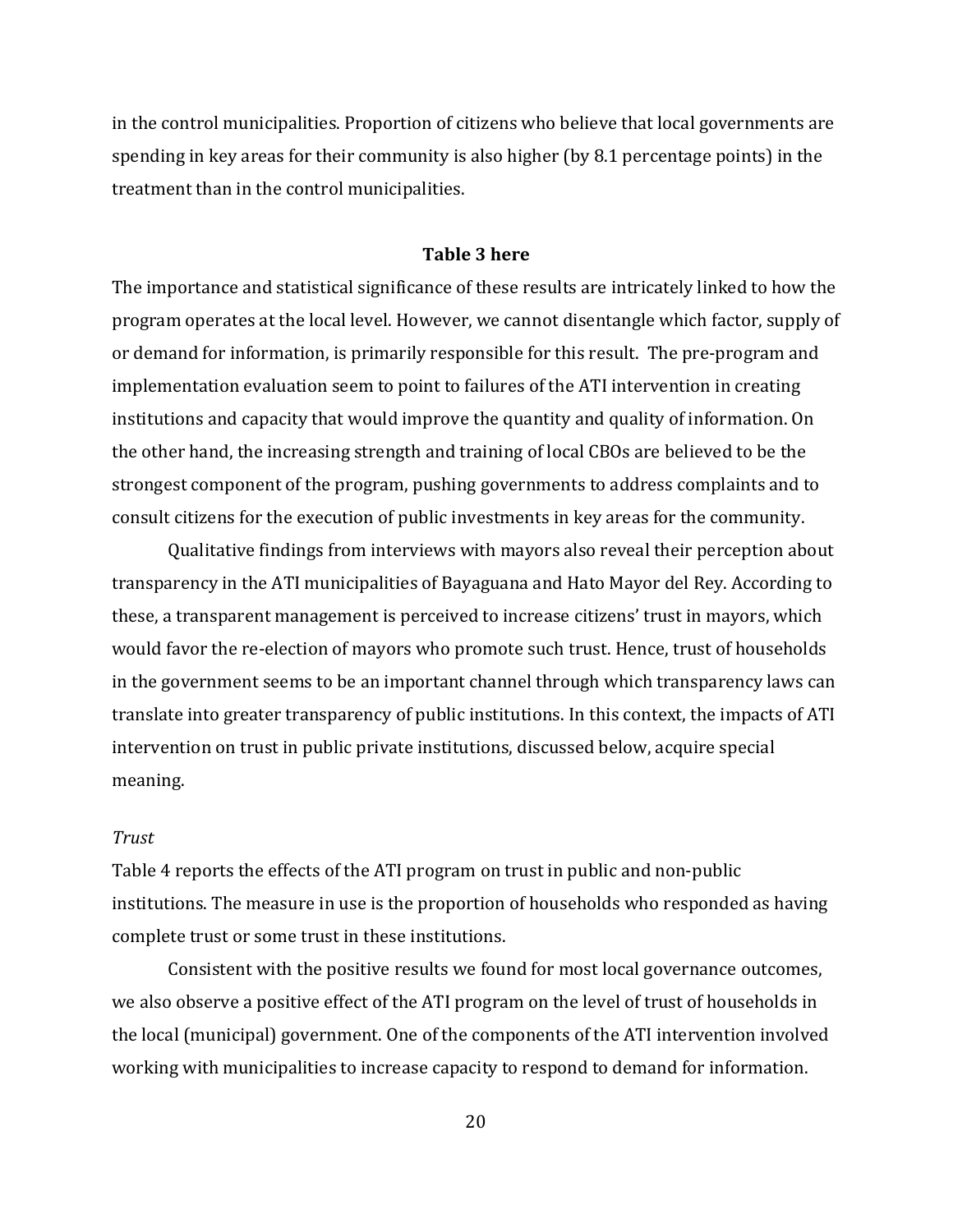That reported trust in local governments increased by 9.5 percentage points in the municipalities with the ATI program – while trust in other institutions of the public sector did not show a significant increase – is consistent with a direct effect of the program on the supply (and maybe even quality) of public information at the local level, at least in the way individuals perceive it.

#### *Trust in individuals and CSOs*

Though positive, the effects of the ATI program on trust in CSOs (such as church, political parties, NGOs and CBOs) are not statistically significant. However, it is worth noting that the trust in CBOs is large and higher by 8.6 percentage points due to the program (though statistically insignificant). The second component of the ATI program consisted of working intensively with the CBOs to increase awareness in the communities. The increase in trust in CBOs, present only in the treatment group, is indicative of the effectiveness of this channel.

Findings from the qualitative study also indicate that one reason that people were more likely to trust civil society organizations is their history of resistance to the authoritarian regime. Social movements or activism were historically supported by peasant movements, Christian communities, cultural and sports clubs, and NGOs.

#### **Table 4 here**

#### *Satisfaction with public services*

As Table 5 shows, there is little or no evidence of project impacts on satisfaction with public services, with the exception of maintenance of public parks. Services for which there is no significant impact on satisfaction include those provided by the central government (such as health, education, electricity, sewer and water) or the municipality (such as garbage collection, roads, and transport). For most of these services, there seems to be a common time trend of increased satisfaction in both treatment and control municipalities. The resulting net treatment impact is null in the case of health, education, transportation and roads. The only significant and positive impact observed is on satisfaction with maintenance of public parks (greater by 9.3 percentage points in the ATI municipalities). That any positive impact on satisfaction in ATI municipalities was limited to a service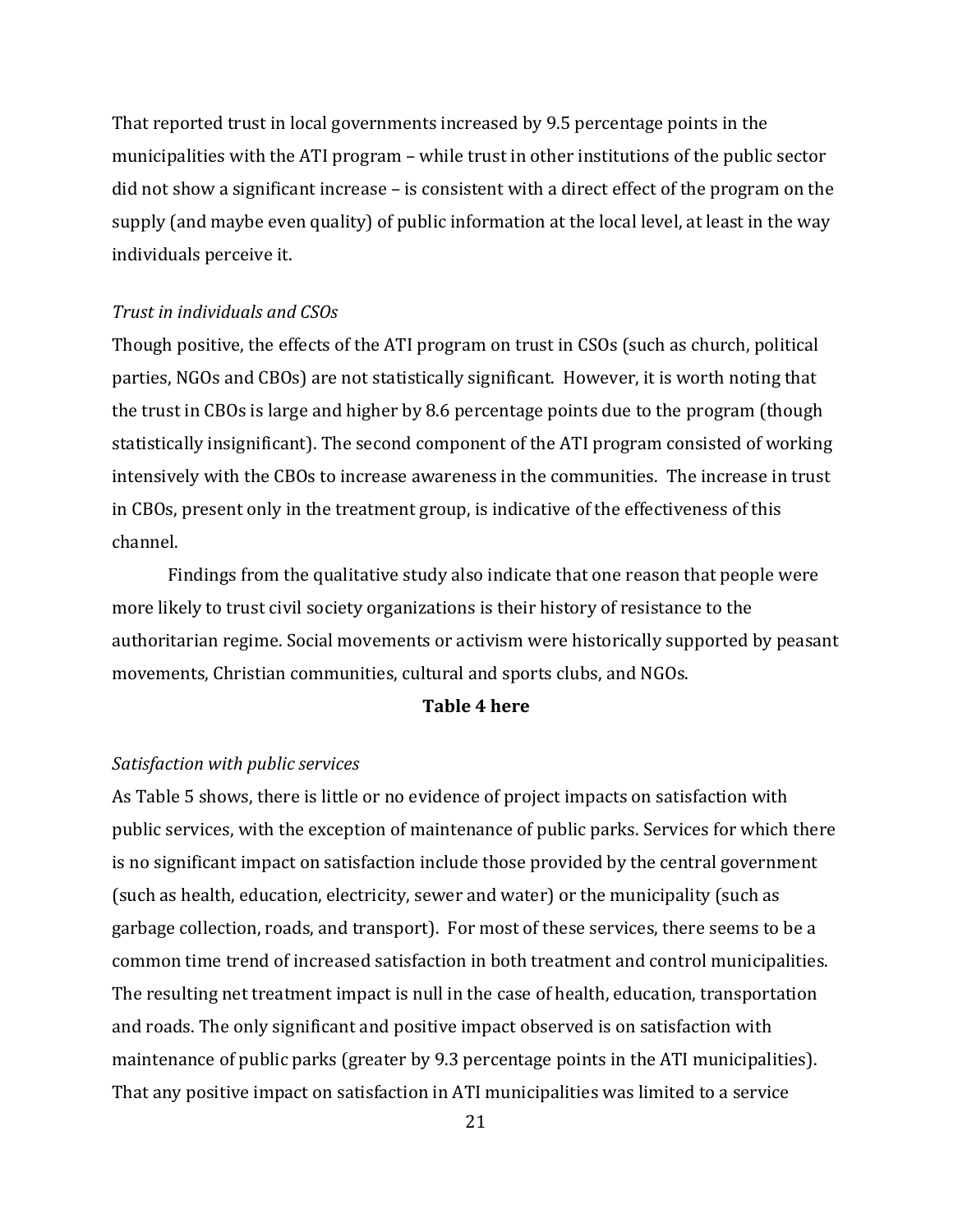under the purview of the local government makes sense – the limited size of the pilot meant that any increase in demand for accountability among citizens would have affected the incentives of only the municipal government.

#### **Table 5 here**

What remains less clear, however, is why the positive impact on satisfaction occurred for one municipal government service (maintenance of public parks) only and not the others. The qualitative study appears to provide some clues. First, most people care about municipal budgets and information on payrolls and expenditures. Second, spending on maintenance or construction of parks (and to a lesser extent) is among the most visible to citizens. During focus group meetings and interviews, people seemed concerned with taxes and budgets, and particularly with what is being done with their taxes, focusing mostly on visible signs of improvements (or lack thereof) in their community. As seen in Chapter 1, a respondent mentioned a children's park that was to be paid for from the local budget – "from our pockets" - but has remained unfinished for years. Others talked about using the right to information to get the council to give money to their organizations or to find ways to have the local government build things for the community, such as parks and bridges. For most people, having more information was a way to oversee the expenditure allocation of local, and sometimes central governments (Vega, 2011). Knowing about these concerns, and responding to increased demand from citizens for accountability in the ATI treatment areas, local governments in ATI municipalities might have focused on spending to improve the quality of visible services like public parks.

#### *Heterogeneous impacts*

For younger households (40 years or less), effects are twice as much effects for the average, for all outcomes except access to rights. The p-values reduce in all cases, suggesting that effects are much higher so detectable with the sample we have. In the limit, this also suggests a positive and higher effect of the ATI pilot on awareness of younger households, if we had a larger sample.

#### **Table 6 here**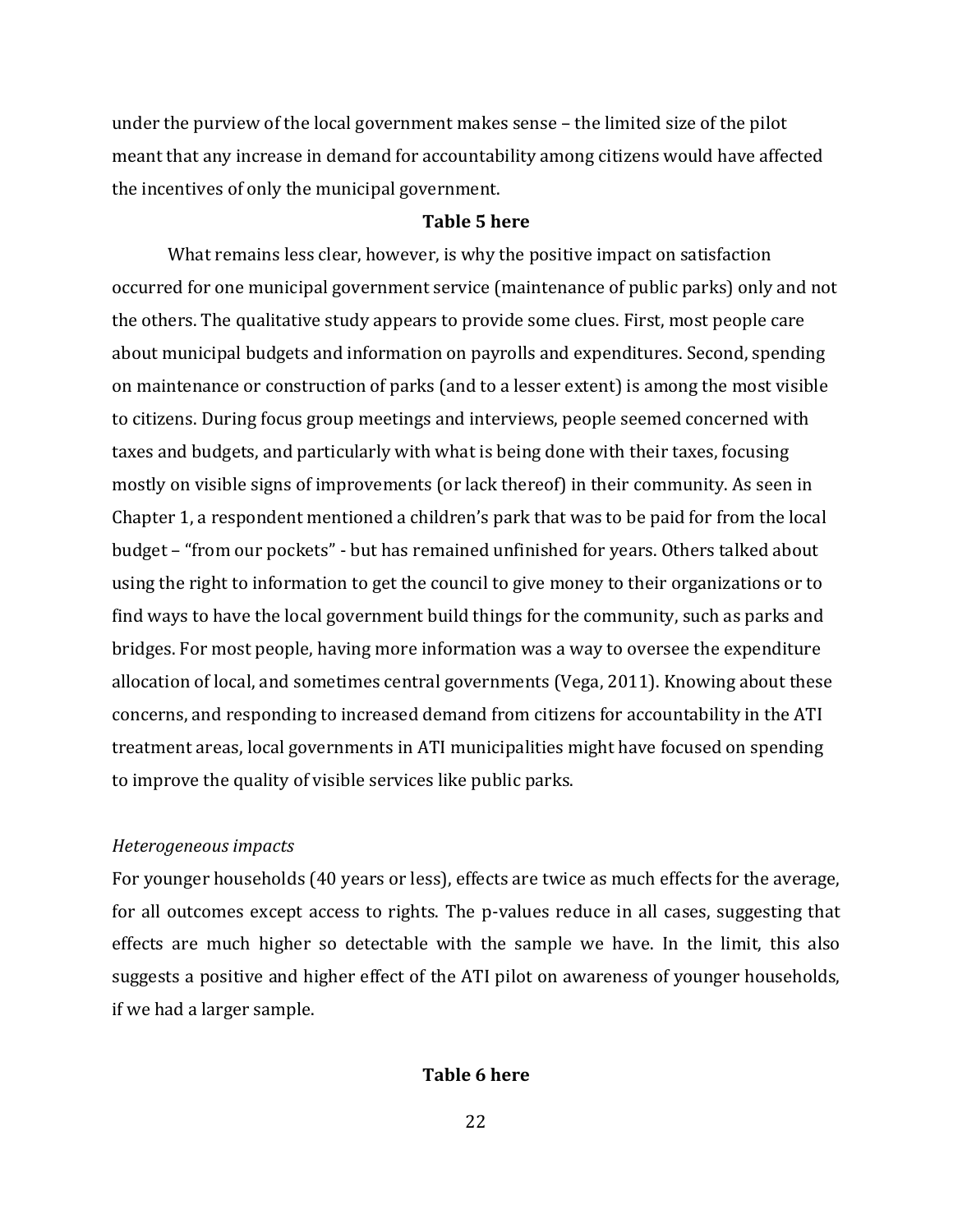#### **5. Conclusions and Considerations for Project Expansion**

This paper summarizes the results of the impact evaluation of the ATI pilot project on empowerment of citizens in poor municipalities in the Dominican Republic. Among the dimensions of empowerment investigated are civic knowledge, awareness and use of the right to information; perceptions of and trust in public services and institutions; civic participation; and measures of local governance.

The quantitative data collected in two rounds; baseline at the end of 2010 and follow up in mid-2012, is based on the premise that the project could have some measurable impacts one and a half years after its initiation. This relatively short time horizon may be sufficient for some indicators to change but certainly not all. Indeed, as it is apparent in the paper, many indicators do not change relative to the comparison group, or even if they do the changes (or the impacts) are too small or statistically insignificant. Nevertheless it is important to point out that some positive (and statistically significant) impacts are observed on local government responsiveness, on prioritization and decisions about municipal budget, and on trust in and satisfaction with some local government services.

Bearing these caveats in mind, the results of this paper shed some light on the type of outcomes that can be influenced by interventions enhancing the supply of and demand for public information in poor areas, and potential areas of improvement for such interventions. Specifically, we observe no impact on awareness and access of information under the specific ATI rules. However, we do observe that individuals manage to address more general complaints to governments as a result of the ATI program regardless of whether these are classified under the FOI law or not. We also do not find any impact on participation in collective action activities. But the ATI pilot appears to have been more effective in other dimensions that are detailed below:

The ATI intervention increased the consultation of citizens by government about where to invest at the local level, as perceived by citizens. It also resulted in an increase in expenditures that match people's preferences in the communities. These results seem to be linked to how the program operates. There seems to be a greater role played by the demand side of the intervention as pointed out during the pre-program and interim stages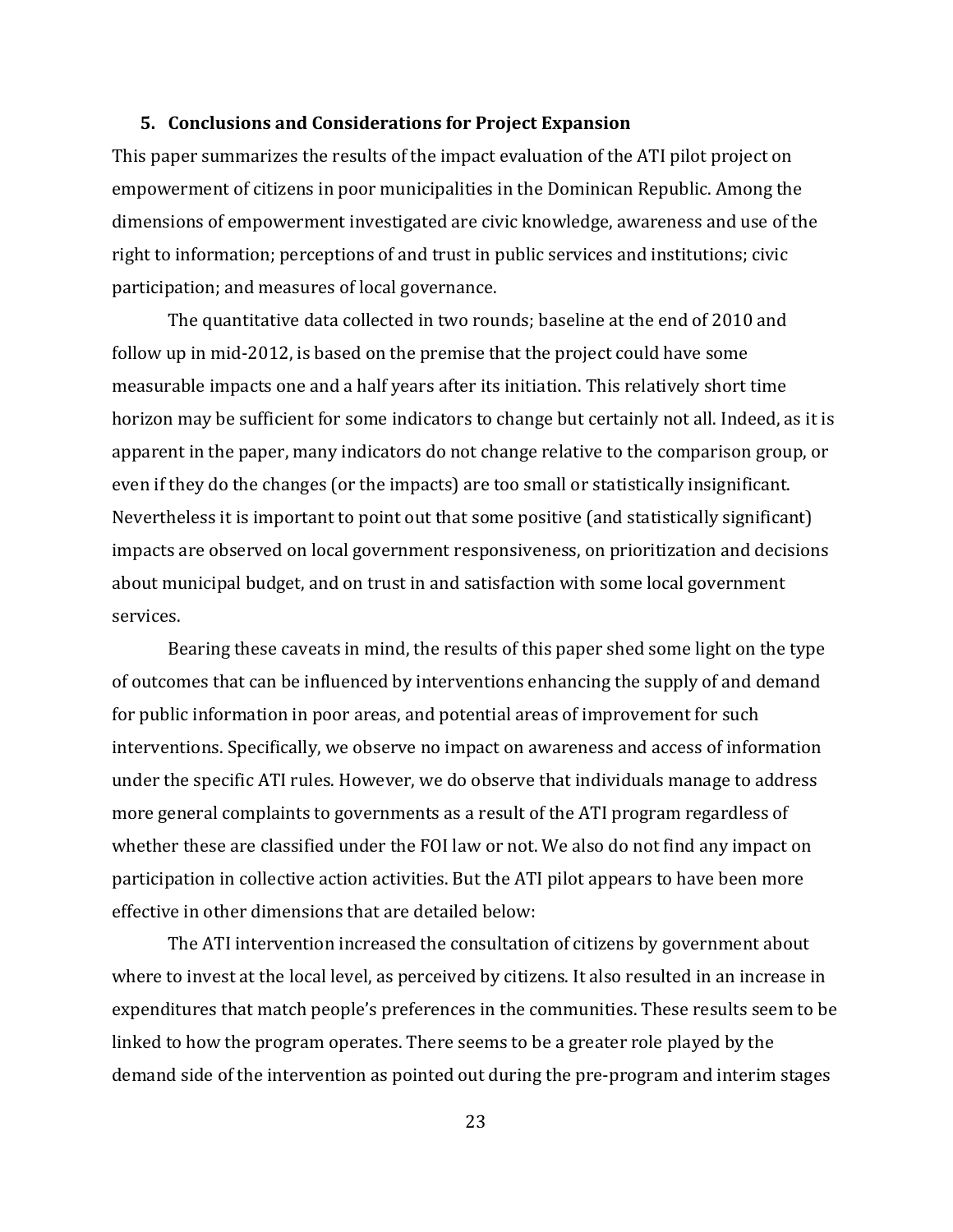of the evaluation. The increasing strength and training of local CBOs are believed to be the strongest component of the program, pushing governments to address complaints and to consult citizens for the execution of public investments in key areas for the community.

The ATI intervention also improved trust in local governments. This is in line with the previous result indicating significant improvement in local government transparency, as perceived by citizens. Greater pressure for improved local governance and more response from mayors probably contributed toward the program's success in improving trust in municipal governments.

The ATI intervention increased satisfaction with maintenance of public parks, but had no significant impact on satisfaction with other services provided by the municipality or the central government. Citizens seem to associate freedom of access to public information with the right to know about municipal budgets – how the taxes they are contributing to the municipal governments are being spent by the government. It seems intuitive that people tend to be more focused on investments that are more visible to them, such as public parks, which could explain why municipal government might have focused on improving the quality of this type of spending.

Even though the ATI intervention demonstrated some success in providing incentives for better governance at the municipality level, there are a few potential areas of improvement in the design of these types of interventions that deserve serious consideration if they are to lead to greater empowerment and improved governance.

Most of the interventions supported by the ATI pilot – raising awareness and educating citizens about how to demand information – occurred through community organizations. As mentioned earlier, CBOs are also generally seen as the principal conduits for request for information, and the ATI pilot leverages (and reinforces) this perception. In the past ten years, CBOs have been supported as part of initiatives to promote democratization and government transparency. However, this has occurred primarily among urban and relatively better educated segments of the population. In poor municipalities such as the ones included in this pilot, CBOs are likely to lack the resources and the training required to demand information effectively. While the ATI pilot attempted to correct for the lack of capacity through initiatives to train CBO members, these may have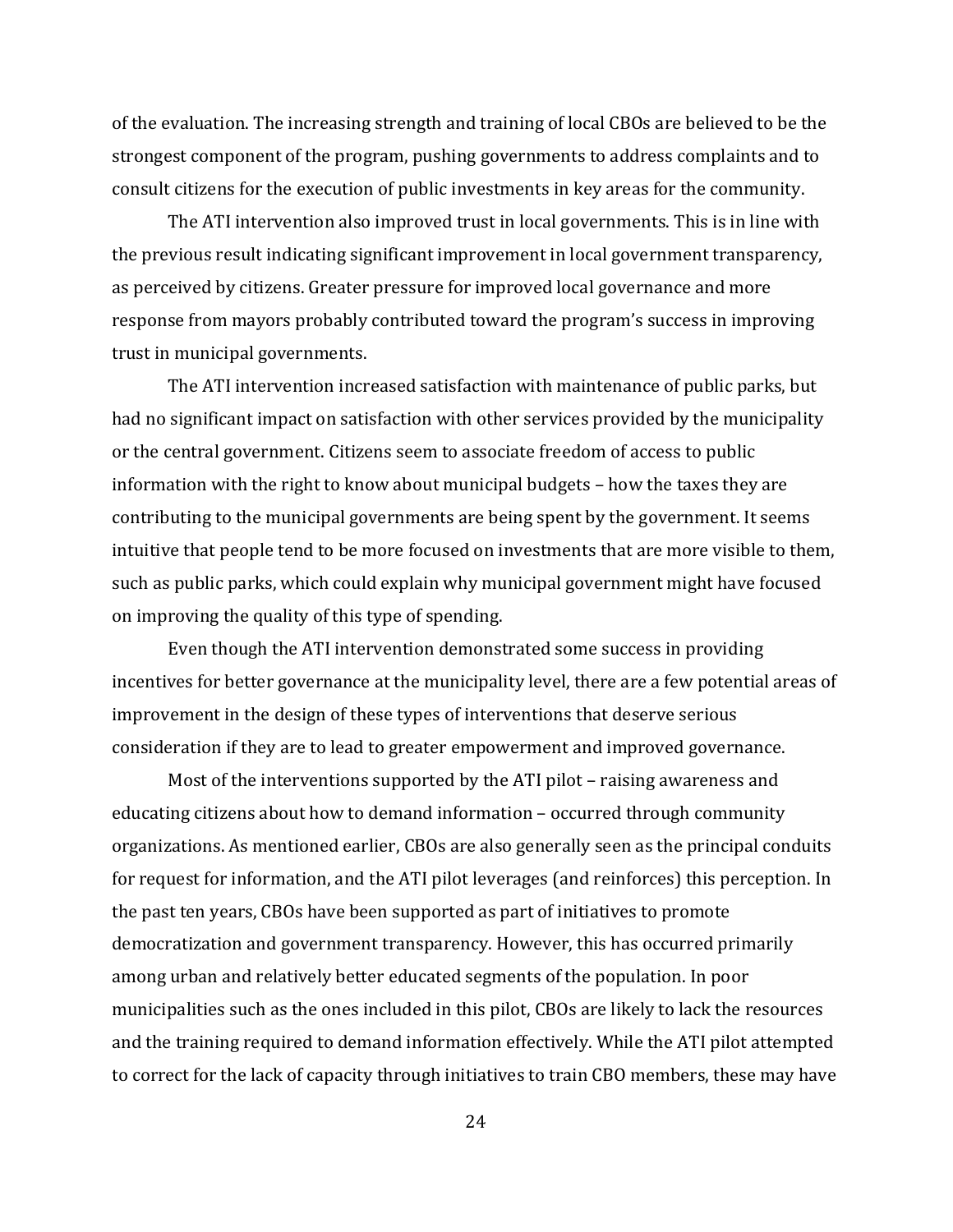been inadequate and short-lived. Future programs of a similar type can become more effective by focusing even more on – and improving the content and length of – such training.

Intervening through community organizations is probably the most effective way to increase demand for information, as members and leaders of such organizations are relatively better off, more educated, more engaged in entrepreneurial activities, and thus more knowledgeable and successful in requesting information about government actions. On the other hand, channeling information requests through community leaders may run the risk of capture by local elites, which could in turn imply that the concerns of the poorest or most disadvantaged citizens are inadequately represented. While the risk of elite capture is something this study has not analyzed, it is a risk that merits consideration in the design of future ATI-type interventions. Whether elite capture of CBOs has occurred in these areas will also be a subject of upcoming research using the evaluation survey data.

Since CBOs are likely to have limitations in terms of outreach among citizens, should future programs use media sources, such as television, more intensively? Recent literature shows the potential for ICT to enhance government outcomes (Zhen-Wei Qiang et al, 2006). The process evaluation report reveals that information campaigns through TV and radio were carried out only for one quarter of the calendar year, towards the end of the program implementation period. Despite this, the quantitative baseline survey reveals that when individuals are asked to respond spontaneously about how they heard about the FOI law, 60 percent answered TV, 27 percent radio, 18 percent family and friends, 11 percent newspapers, 5 percent community meetings, 5 percent CBOs, and less than 1 percent from other activities such as workshops. These numbers were similar in the follow up survey, but with the difference that the percentage of those who heard about the law from community meetings or CBOs increased to 9 and 7 percent respectively. Given this, future projects of this type should consider using media channels more intensively to disseminate information, to complement efforts through CBOs.

The results from the surveys also suggest that efforts to raise awareness about right to information laws are likely to be more successful if the type of information that is disseminated is customized or tailored to fit more closely with the immediate concerns and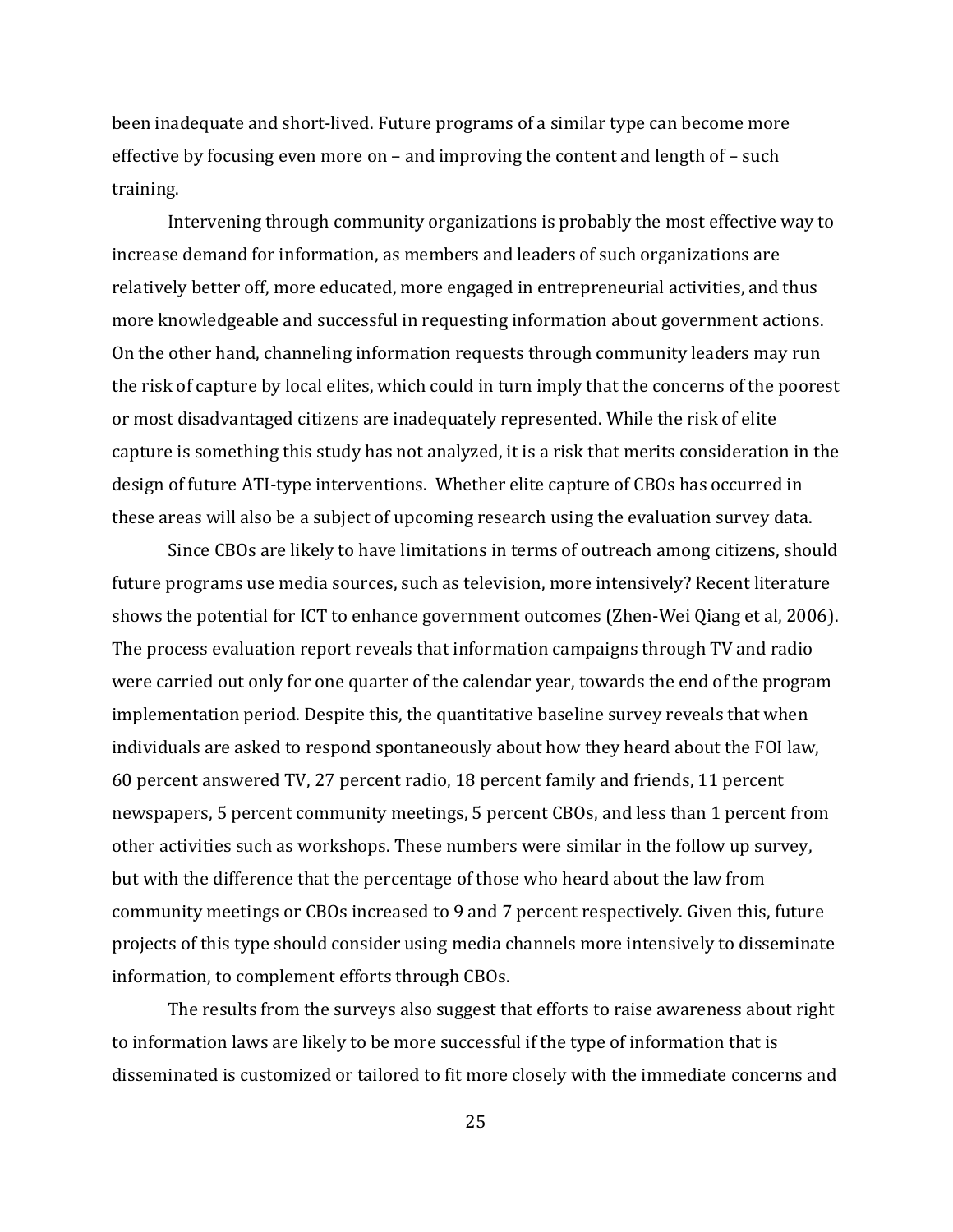needs of citizens. A program to attract the interest of people would be one that is *localized*, and has clear relevance to issues close to the immediate concerns of citizens. In poor municipalities where the ATI pilot was implemented, people seem to be most interested to demand information on services that create jobs or generate income, or visibly affect the quality of their day-to-day lives (such as poor maintenance of public parks) – and related to that, what their municipality is doing with the taxes they pay. Given this, the focus of the ATI pilot on information about services provided by (and expenditures by) the municipal government seems to be appropriate. That said, there may be scope to further strengthen the "localization" component of future programs with similar objectives.

The process evaluation suggests that the governance of social audit committees (SAC) was a major challenge. Most SAC members were civil servants or CBO members with limited skills to monitor infrastructure projects or to analyze municipal budget, resulting in low independence and capacity within these committees. We cannot disentangle the effects attributable to supply or demand side interventions. However, based on what we know about the implementation of the project, it appears that the impacts we find were mainly a result of demand side interventions, namely ones that seek to increase demand for information and accountability (of municipal government) among citizens.

The ATI pilot seems to have an important implication for future programs: demandside interventions by themselves, even with uneven implementation, can have some impact on citizen empowerment and local governance. Beyond this, what the results imply for future projects – on the efficacy of supply versus demand-side interventions – is unclear. Given that the impacts appear to have resulted mainly from demand-side interventions, one could argue that it would be more cost-effective for future programs to focus even more on the demand side at the expense of the supply-side. On the other hand, one could also argue that the impacts of the program could have been higher with a more effective implementation of the supply side of the intervention, by improving the quantity and quality of information provided to citizens.

Finally, it is interesting to note that the impacts seem to have occurred in the *absence* of any significant impact on citizen awareness or knowledge of the ATI law. This seems to suggest that improving knowledge about the law among the average citizen is not

26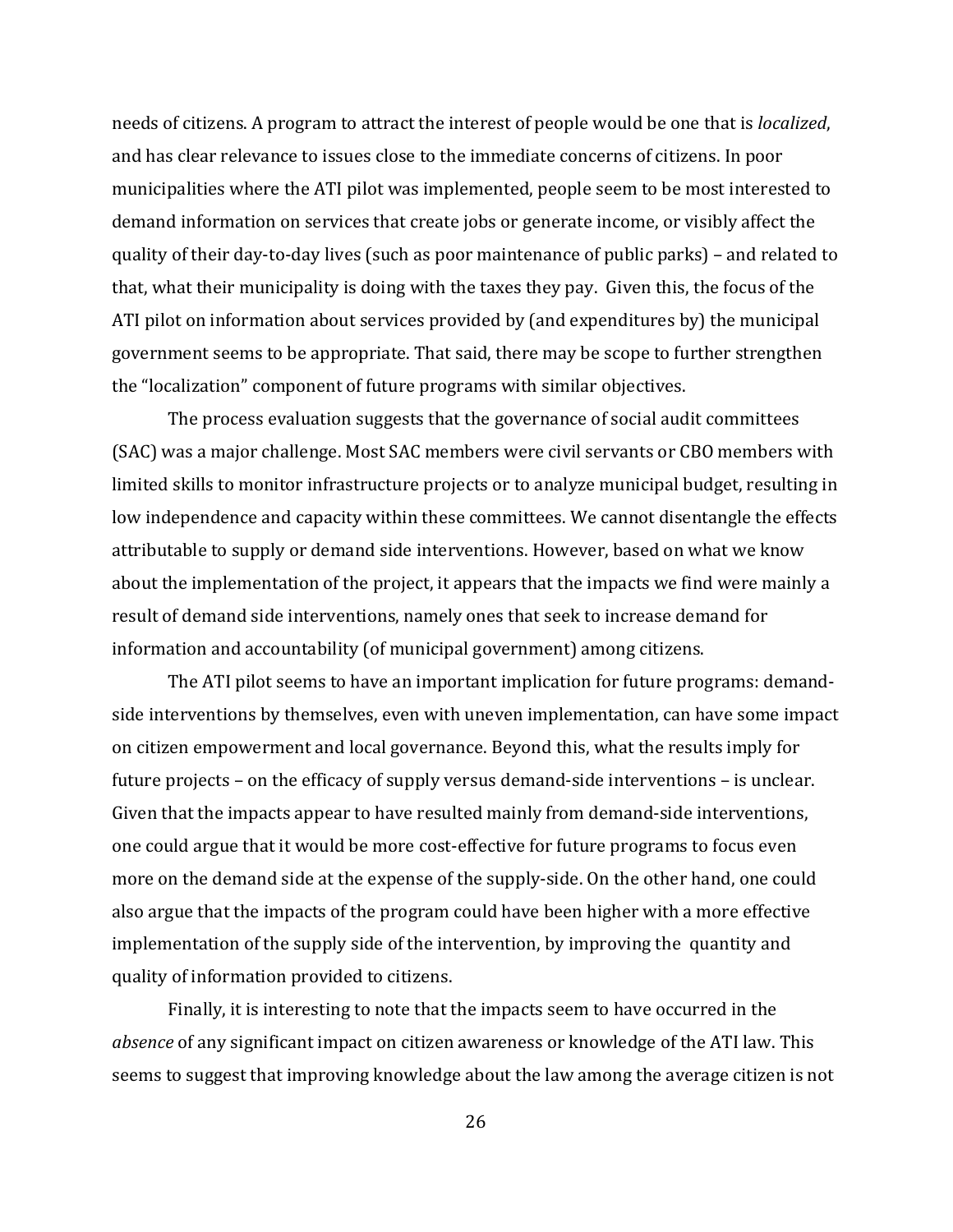a *necessary* condition for citizen empowerment to occur through demand-side interventions. In the case of the ATI intervention, empowerment seems to have occurred mainly through increased engagement of CBOs in the process, even though these organizations are low on capacity and have limited outreach among citizens. Whether this is the most cost-effective way to use ATI law to improve citizen empowerment is however a question that this project cannot shed light on. To address this question, it would be useful to design interventions that combine different potential ways to raise awareness on ATI law, and evaluate these against each other to find the most cost-effective ways of increasing awareness and citizen empowerment. This could include, for example, outreach through CBOs, media channels and combinations thereof – and each method could be evaluated against the others for impact and cost-effectiveness. We hope that the findings of this study will be a catalyst for such experimentation and research, since the use of ATI law is a powerful potential tool for citizen empowerment, which can raise the quality of governance and services that affects the lives of poor people everywhere.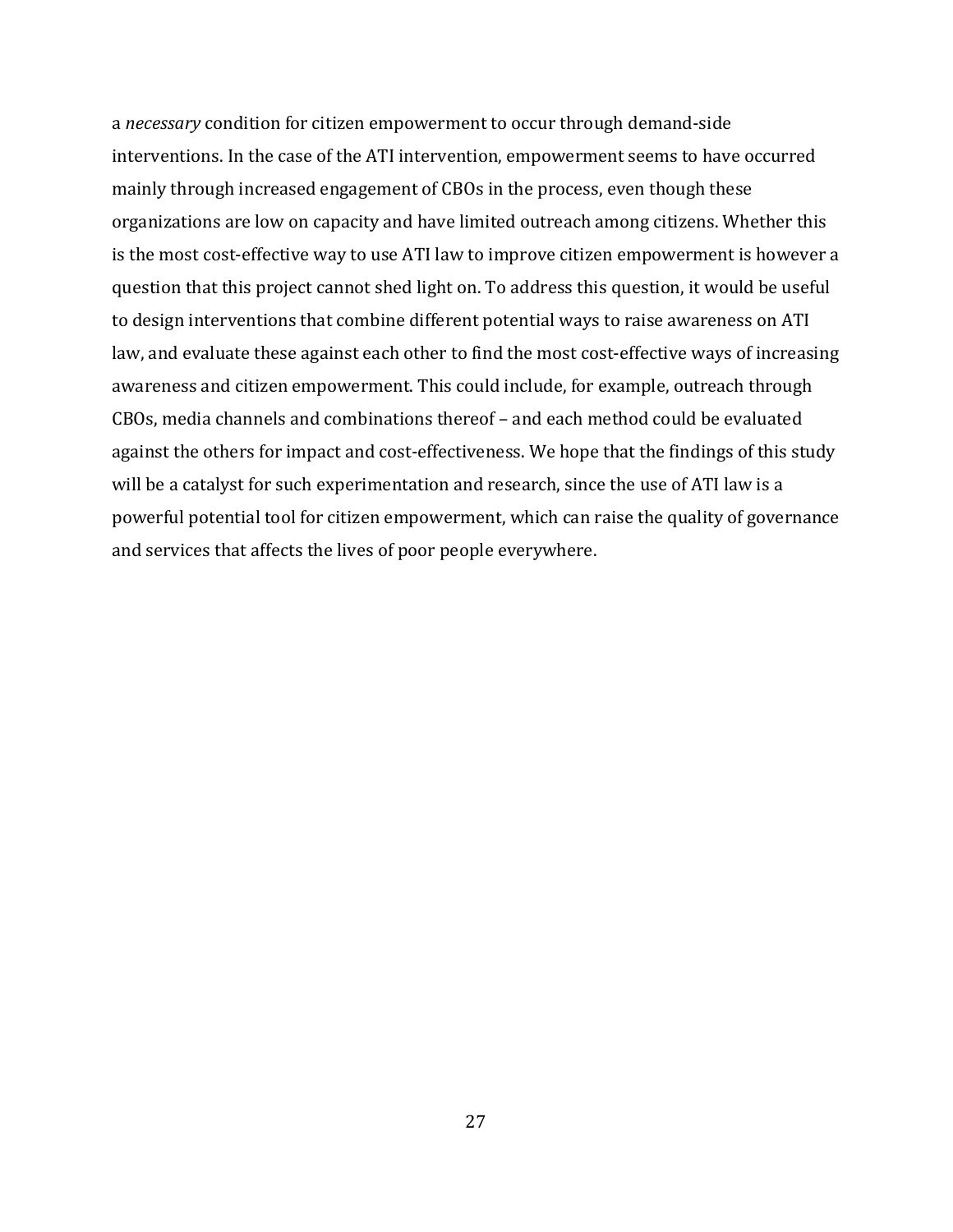#### **References**

- Abadie, Alberto and Guido W. Imbens (2002). "Simple and Bias-Corrected Matching Estimators for Average Treatment Effects", NBER Technical Working Paper 283.
- Abadie, Alberto and Guido W. Imbens (2006). "Large Sample Properties of Matching Estimators for Average Treatment Effects", *Econometrica*, 74(1), pp. 235-267.
- Acemoglu, Daron, Simon Johnson and James A. Robinson (2001). "The Colonial Origins of Comparative Development: An Empirical Investigation", *American Economic Review*, vol. 91(5), pp. 1369-1401.
- Andrabi, Tahir, Jishnu Das and Asim Ijaz Khwaja (2009). "Report Cards: The Impact of Providing School and Child Test-scores on Educational Markets", Duke University, mimeo.
- Banerjee, Abhijit, Rukmini Banerji, Esther Duflo, Rachel Glennerster and Stuti Khemani (2008). "Pitfalls of Participatory Programs: Evidence from a Randomized Evaluation in Education in India", NBER Working paper no. 14311.
- Banisar, D. (2006). "Freedom of Information Around the World 2006: A Global Survey of Access to Government Information Laws." London: Privacy International.
- Blundell, Richard and Monica Costa-Dias (2008). "Alternative Approaches to Evaluation in Empirical Microeconomics", Cemmap Working Paper CWP 26/08, Department of Economics, UCL.
- Bjorkman, Martina (2008). "Public Funding in the Educational Sector and Its Effect on Test Scores", IIES Monograph Series no. 56, Stockholm University.
- Bjorkman, Martina and Jakob Svensson (2006). "Power to the People: Evidence from a Randomized Experiment of a Citizen Report Card Project in Uganda", mimeo, IIES, Stockholm University.
- Bjorkman, Martina and Jakob Svensson (2009). "When is Community-Based Monitoring Effective? Evidence from a Randomized Experiment in Primary Health in Uganda", mimeo, IIES, Stockholm University.
- Calland, R. and K. Bentley (2011). The impact and effectiveness of accountability and transparency initiatives; Freedom of Information. Mimeo.
- Dokeniya, Anupama (2013). "Implementing Right to Information: Lessons from Experience", The World Bank, Poverty Reduction and Economic Management, Washington, DC.
- Dudwick, Nora, Lycia Lima, Valery Vega, and Renata Narita (2012). "Access to Information in Dominican Republic: What a Mixed-Methods Survey Tells Us About Attitudes and Expectations." Background Paper for the ATI Project Report, The World Bank, PREM Poverty Reduction and Equity Group, Washington, DC.
- Duflo, Esther, Pascaline Dupas, Michael Kremer and Samuel Sinei (2006). "Education and HIV/AIDS Prevention: Evidence from a Randomized Evaluation in Western Kenya", WPS4024, World Bank.
- Dupas, Pascaline (2011). "Do Teenagers Respond to HIV Risk Information? Evidence from a Field Experiment in Kenya", *American Economic Journal: Applied Economics*, vol. 3, pp. 1–34.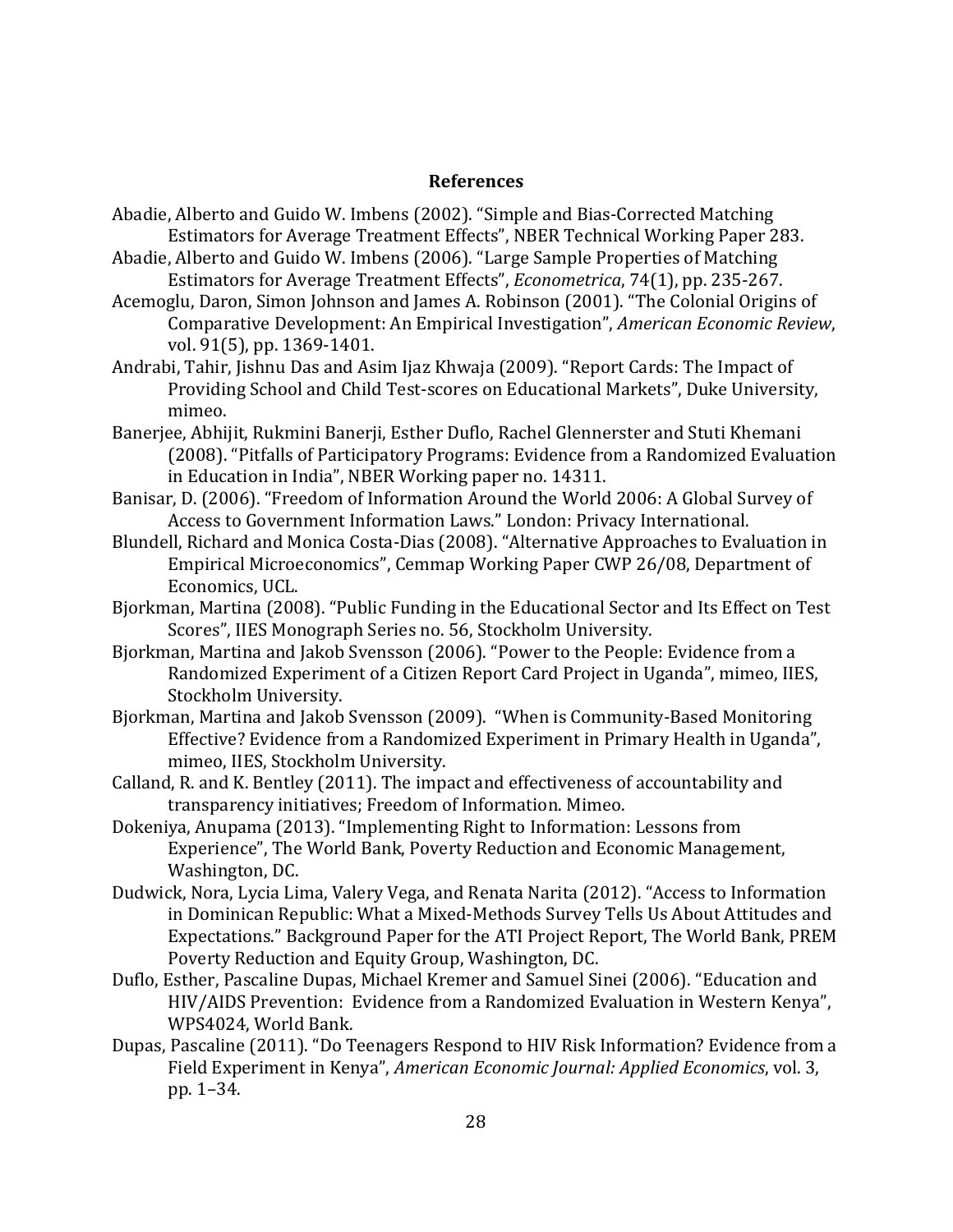- Gauri, Varun. (2009). "How Do Local-Level Legal Institutions Promote Development? An Exploratory Essay", Justice and Development Working Paper Series no. 6, The World Bank.
- Goncalves, Sonia (2009). "Power to the People: The Effects of Participatory Budgeting on Municipal Expenditures and Infant Mortality in Brazil", mimeo, London School of Economics.
- Guerrero-Amparan, J. P and M. S. Toledo (2009). "The Right to Information for Marginalized Groups: The Experience of Proyecto Comunidades in Mexico: 2005-2007." Mexico City: William and Flora Hewlett Packard Foundation.
- Hall, Robert E. and Charles I. Jones (1999). "Why Do Some Countries Produce So Much More Output Per Worker than Others?", *Quarterly Journal of Economics*, vol. 114 (1), pp. 83-116.
- Heckman, James J., Hidehiko Ichimura and Petra Todd (1997). "Matching as an Econometric Evaluation Estimator: Evidence from Evaluating a Job Training Programme", *Review of Economic Studies*, 64(4), pp. 605-654.
- Heckman, James J., Hidehiko Ichimura, Jeffrey A. Smith and Petra Todd (1998)."Characterizing Selection Bias Using Experimental Data", *Econometrica*, 66(5), pp. 1017-1098.
- Imbens, Guido W. (2004) "Nonparametric Estimation of Average Treatment Effects under Exogeneity: A Review", *Review of Economics and Statistics*, 86(1), pp. 4-29.
- Imbens, Guido W. and Jeffrey M. Wooldridge (2009) "Recent Developments in the Econometrics of Program Evaluation", *Journal of Economic Literature,* 47(1), pp. 5- 86.
- Keefer , Phillip and Stuti Khemani (2011). " Mass Media and Public Services: The Effects of Radio Access on Public Education in Benin", Policy Research Working Paper no. 5559, The World Bank.
- Keefer, Philip and Stephen Knack (1995). "Institutions and Economic Performance: Cross-Country Tests Using Alternative Institutional Measures", *Economics and Politics*, vol. 7(3), pp. 207-227.
- Keefer, Philip and Stephen Knack (1997). "Why Don't Poor Countries Catch Up? A Cross-National Test of an Institutional Explanation", *Economic Inquiry*, vol. 35, pp. 590- 602.
- La Porta, Rafael, Florencio Lopez-de-Silanes, Andrei Shleifer and Robert Vishny (1999). "The Quality of Government", *Journal of Law, Economics, and Organization*, vol. 15(1), pp. 222-279.
- Lima, Lycia (2011). "Expanding Access to Information to the Poor and Vulnerable Communities in the Dominican Republic: Findings from the Impact Evaluation Baseline Quantitative Survey". Background Paper for the ATI Project Report, PREM Poverty Reduction and Equity Group, Washington, DC.
- Mauro, Paulo (1995). "Corruption and Growth", *Quarterly Journal of Economics,* vol. 110, pp. 681-712.
- Olken, Benjamin A. (2007). "Monitoring Corruption: Evidence from a Field Experiment in Indonesia", *Journal of Political Economy*, vol. 115(2), pp. 200-249.
- Olson, Mancur (1965). "The Logic of Collective Action: Public Goods and the Theory of Groups", Cambridge: Harvard University Press.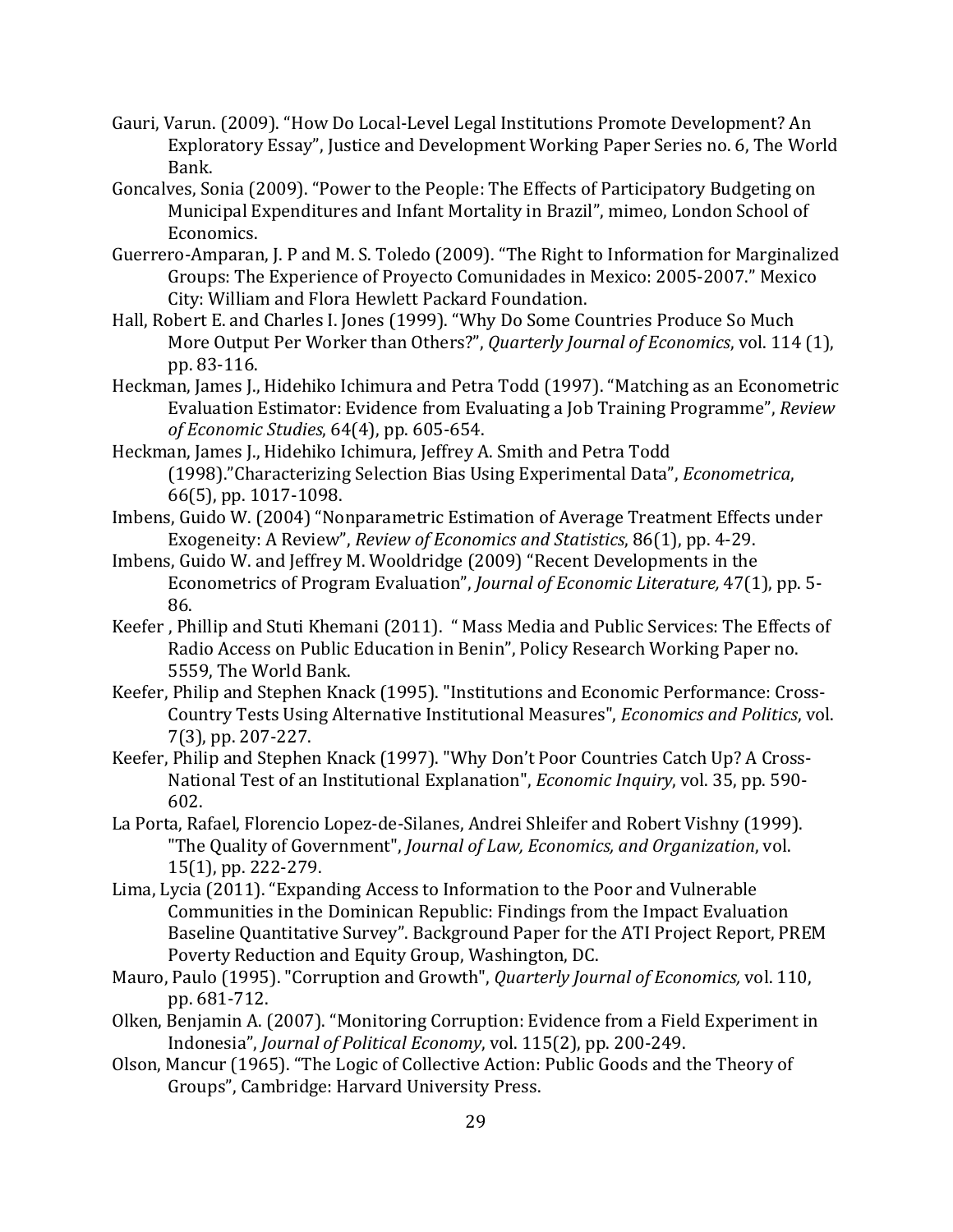- Pandey, Priyanka, Sangeeta Goyal, and Venkatesh Sundararaman (2007). "Community Participation in Public Schools: Impact of Information Campaigns in three Indian States", Unpublished manuscript, World Bank, Washington, D.C.
- Pandey, Priyanka, Ashwini R. Sehgal, Michelle Riboud, David Levine, and Madhav Goyal (2007). "Informing Resource-Poor Populations and the Delivery of Entitled Health and Social Services in Rural India: A Cluster Randomized Controlled Trial", *Journal of the American Medical Association*, vol.298, pp. 1867-1875.
- Reinikka, Ritva and Jakob Svensson (2011). "The Power of Information in Public Services: Evidence from Education in Uganda", *Journal of Public Economics*, vol. 95, pp. 956- 966.
- Roberts, A. (2010). "A Great and Revolutionary Law? The First Four Years of India's Right to Information Act." *Public Administration Review*, 70 (6): 914-924.
- Rosenbaum, Paul R. and Donald B. Rubin (1983). "The Central Role of the Propensity Score in Observational Studies for Causal Effects", *Biometrika*, 70(1), pp. 41-55.
- Rosenbaum, Paul R. and Donald B. Rubin (1985). "The Bias Due to Incomplete Matching" *Biometrics*, 41, 103-116.
- Smith, Jeffrey A. and Petra E. Todd (2005). "Does Matching Overcome LaLonde's Critique of Nonexperimental Estimators?", *Journal of Econometrics*, vol. 125, pp. 305-353.
- Vega (2011). "Qualitative Research Report". Background Paper for the ATI Project Report, The World Bank, PREM Poverty Reduction and Equity Group, Washington, DC.
- World Bank. (2004). World Development Report: Making Services Work for Poor people, The World Bank and Oxford University Press.
- World Bank (2005). Law and Development Movement. Law and Justice Institutions. Brief. [http://web.worldbank.org/WBSITE/EXTERNAL/TOPICS/EXTLAWJUSTINST/0,,con](http://web.worldbank.org/WBSITE/EXTERNAL/TOPICS/EXTLAWJUSTINST/0,,contentMDK:23103515%7EmenuPK:1989584%7EpagePK:210058%7EpiPK:210062%7EtheSitePK:1974062%7EisCURL:Y,00.html) [tentMDK:23103515~menuPK:1989584~pagePK:210058~piPK:210062~theSitePK](http://web.worldbank.org/WBSITE/EXTERNAL/TOPICS/EXTLAWJUSTINST/0,,contentMDK:23103515%7EmenuPK:1989584%7EpagePK:210058%7EpiPK:210062%7EtheSitePK:1974062%7EisCURL:Y,00.html) [:1974062~isCURL:Y,00.html](http://web.worldbank.org/WBSITE/EXTERNAL/TOPICS/EXTLAWJUSTINST/0,,contentMDK:23103515%7EmenuPK:1989584%7EpagePK:210058%7EpiPK:210062%7EtheSitePK:1974062%7EisCURL:Y,00.html)
- World Bank (2011). Country Partnership Strategy Progress Report for the Dominican Republic.
- Zhen-Wei Qiang, Christine; Lanvin, Bruno; Minges, Michael; Swanson, Eric; Wellenius, Bjorn; clarke, George R.; Halewood, Naomi; Adamali, Aref; Coffey, John Oliver; Safdar, Zaid (2006) "Global trends and policies - 2006 : Information and Communications for Development." Washington DC, The World Bank. [http://documents.worldbank.org/curated/en/2006/01/6739395/global-trends](http://documents.worldbank.org/curated/en/2006/01/6739395/global-trends-policies-2006-information-communications-development)[policies-2006-information-communications-development](http://documents.worldbank.org/curated/en/2006/01/6739395/global-trends-policies-2006-information-communications-development)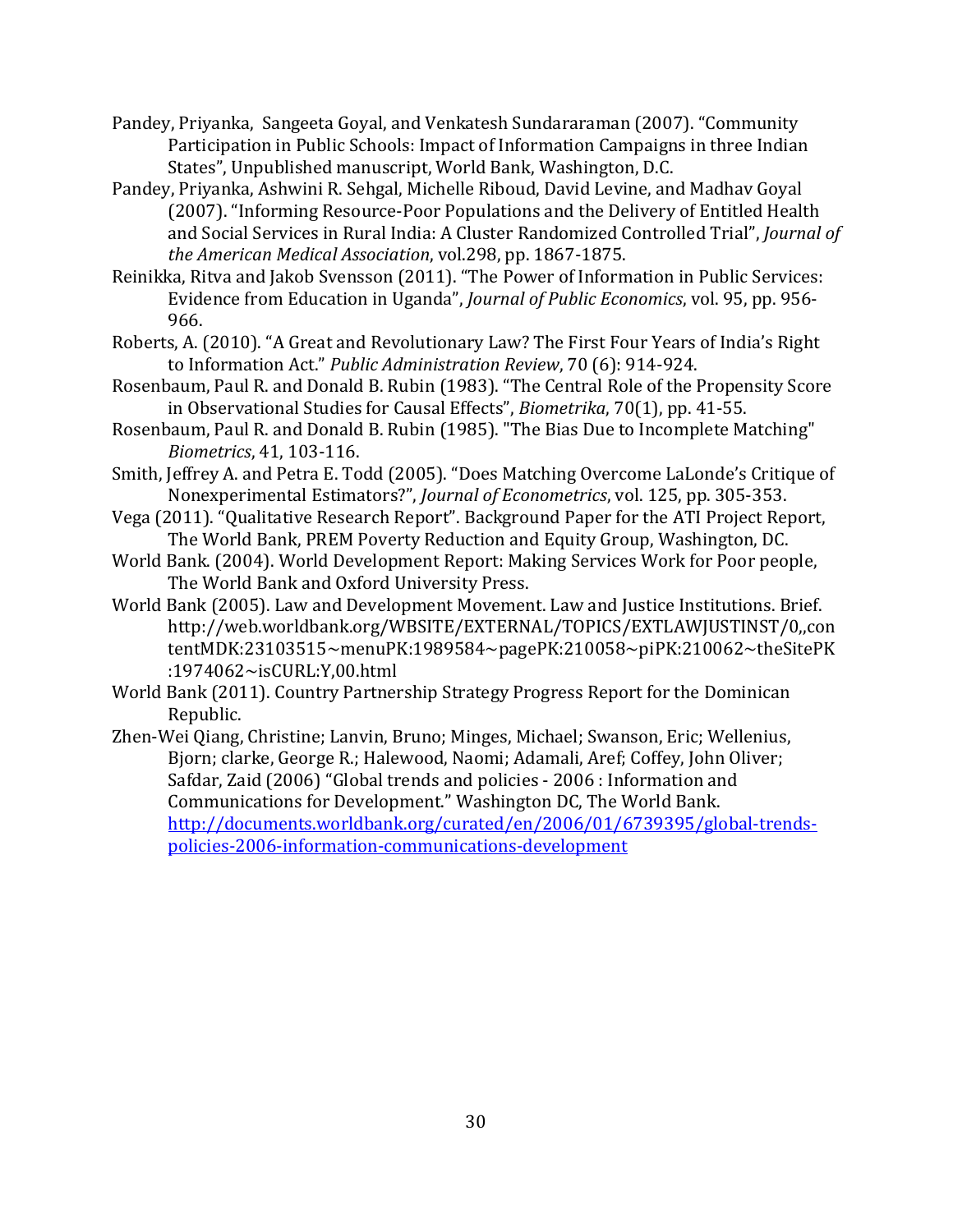|                                                                  | <b>Indicators</b>                                                          | <b>Baseline</b> |                | Follow up      |                | $DID^*$        | $p-$           |
|------------------------------------------------------------------|----------------------------------------------------------------------------|-----------------|----------------|----------------|----------------|----------------|----------------|
| Subject                                                          |                                                                            | Control         | Treatment      | Control        | Treatment      |                | value          |
| Awareness                                                        |                                                                            |                 |                |                |                |                |                |
| (i) Knowledge of                                                 | Rights under the<br>FOI law: Yes<br><b>Existence of ATI</b><br>office: Yes | 0.253<br>0.078  | 0.270<br>0.111 | 0.301<br>0.086 | 0.339<br>0.130 | 0.036<br>0.009 | 0.313<br>0.621 |
| (ii)<br>Responsibilities of<br>each level of                     | Electricity<br>(central<br>government)                                     | 0.728           | 0.632          | 0.674          | 0.622          | 0.024          | 0.611          |
| government in<br>terms of service<br>provision (key<br>services) | Garbage collection<br>(local<br>government)                                | 0.953           | 0.965          | 0.948          | 0.949          | 0.002          | 0.901          |
|                                                                  | Roads, streets,<br>pathways (local<br>government)                          | 0.574           | 0.583          | 0.524          | 0.549          | 0.034          | 0.421          |
|                                                                  | Health (central<br>government)                                             | 0.823           | 0.815          | 0.762          | 0.756          | 0.029          | 0.558          |
|                                                                  | <b>Education</b> (central<br>government)                                   | 0.849           | 0.838          | 0.760          | 0.790          | 0.042          | 0.425          |
| (iii) Participatory<br>budgeting process                         | Heard about PB<br>meetings: Yes                                            | 0.254           | 0.265          | 0.287          | 0.295          | 0.004          | 0.845          |
| Use of the FOI law                                               |                                                                            |                 |                |                |                |                |                |
| (i) utilization of<br>the Access to<br>Information rights        | Asked public<br>information to<br>any official or<br>government: Yes       | 0.044           | 0.032          | 0.041          | 0.041          | 0.015          | 0.214          |
|                                                                  | Ever complained<br>to government:<br>Yes                                   | 0.109           | 0.097          | 0.069          | 0.085          | 0.045          | 0.017          |

**Table 1 - Awareness of and Access to Information**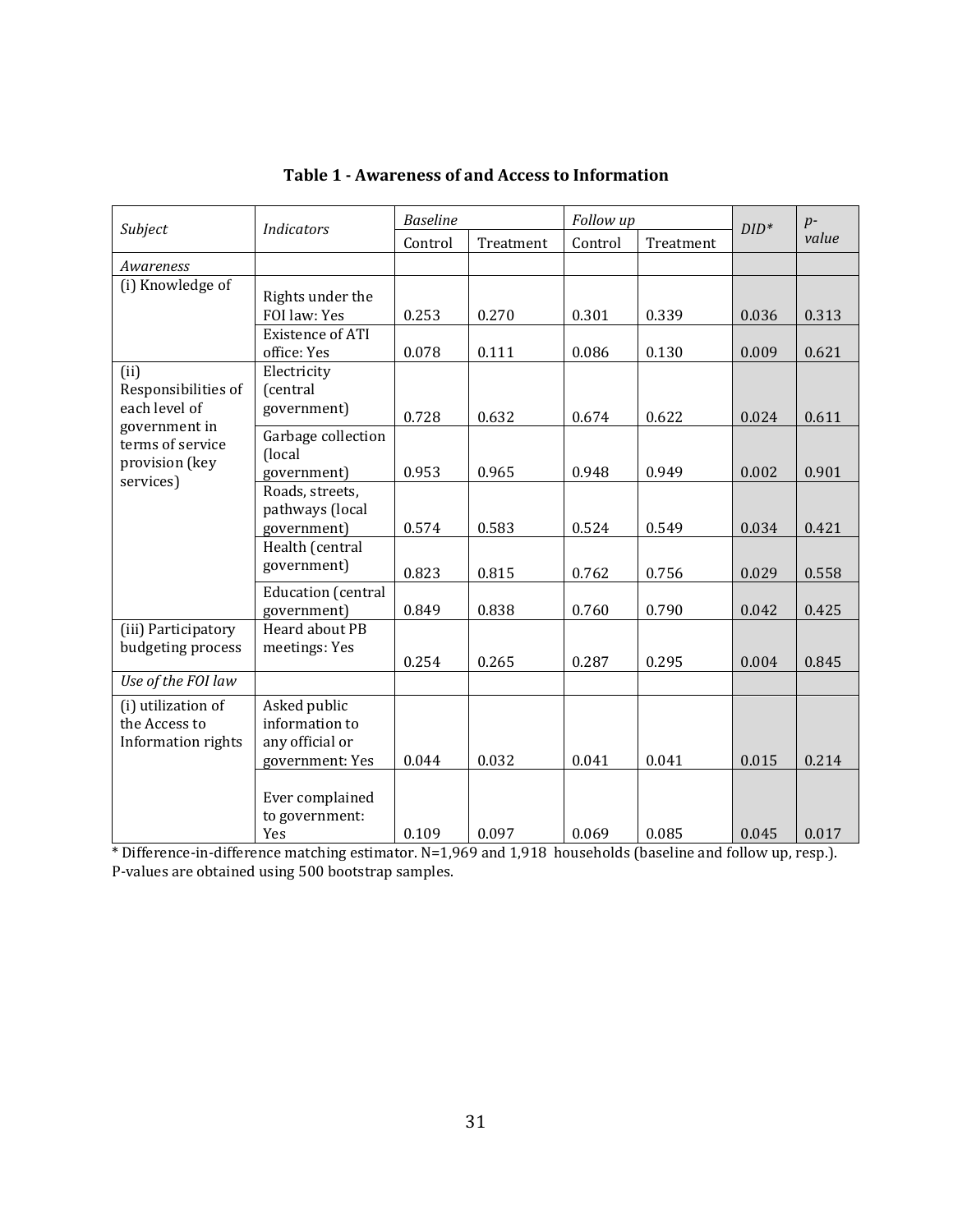| Subject         | Indicators                                                  | <b>Baseline</b> |           | Follow up |           | $DID^*$  | $p-$  |
|-----------------|-------------------------------------------------------------|-----------------|-----------|-----------|-----------|----------|-------|
|                 |                                                             | Control         | Treatment | Control   | Treatment |          | value |
| (i) Group       | Participation in                                            |                 |           |           |           |          |       |
| membership/part | CBOs: Yes                                                   | 0.478           | 0.462     | 0.651     | 0.603     | $-0.027$ | 0.595 |
| icipation       | Participation in                                            |                 |           |           |           |          |       |
|                 | PB meetings: Yes                                            | 0.286           | 0.308     | 0.325     | 0.345     | 0.008    | 0.683 |
|                 | Participation in<br>protests/strikes:                       |                 |           |           |           |          |       |
|                 | <b>Yes</b>                                                  | 0.182           | 0.161     | 0.128     | 0.108     | 0.003    | 0.908 |
|                 | Voted municipal<br>election: Yes                            | 0.803           | 0.758     | 0.788     | 0.763     | 0.025    | 0.589 |
|                 | Supported<br>campaign for city<br>council candidate:<br>Yes | 0.582           | 0.552     | 0.566     | 0.534     | $-0.002$ | 0.978 |
|                 |                                                             |                 |           |           |           |          |       |

**Table 2- Participation in collective action**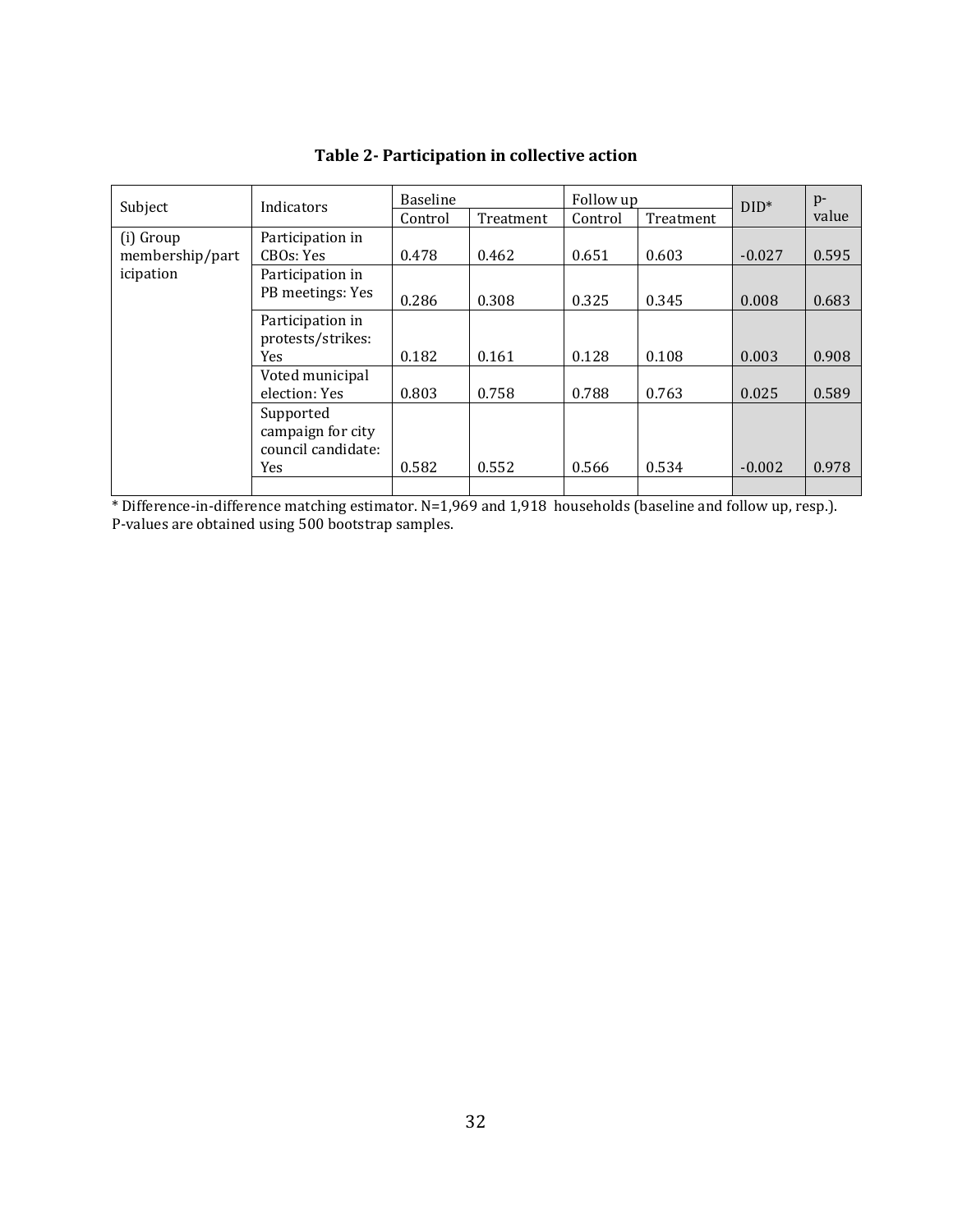|                                    | Indicators                                                                         | Baseline |           | Follow up |           | $DID^*$ | $p-$  |
|------------------------------------|------------------------------------------------------------------------------------|----------|-----------|-----------|-----------|---------|-------|
| Subject                            |                                                                                    | Control  | Treatment | Control   | Treatment |         | value |
| (i)<br>Governance/Tran<br>sparency | Government<br>consults citizens<br>for project<br>prioritization:                  |          |           |           |           |         |       |
|                                    | <b>Often</b>                                                                       | 0.222    | 0.260     | 0.167     | 0.213     | 0.010   | 0.699 |
|                                    | Government<br>consults citizens<br>for making<br>decisions: Always<br>or sometimes | 0.568    | 0.598     | 0.501     | 0.586     | 0.078   | 0.078 |
|                                    | Government<br>spends in key<br>areas in the<br>community: Yes                      | 0.449    | 0.507     | 0.354     | 0.469     | 0.081   | 0.066 |

**Table 3 - Local governance**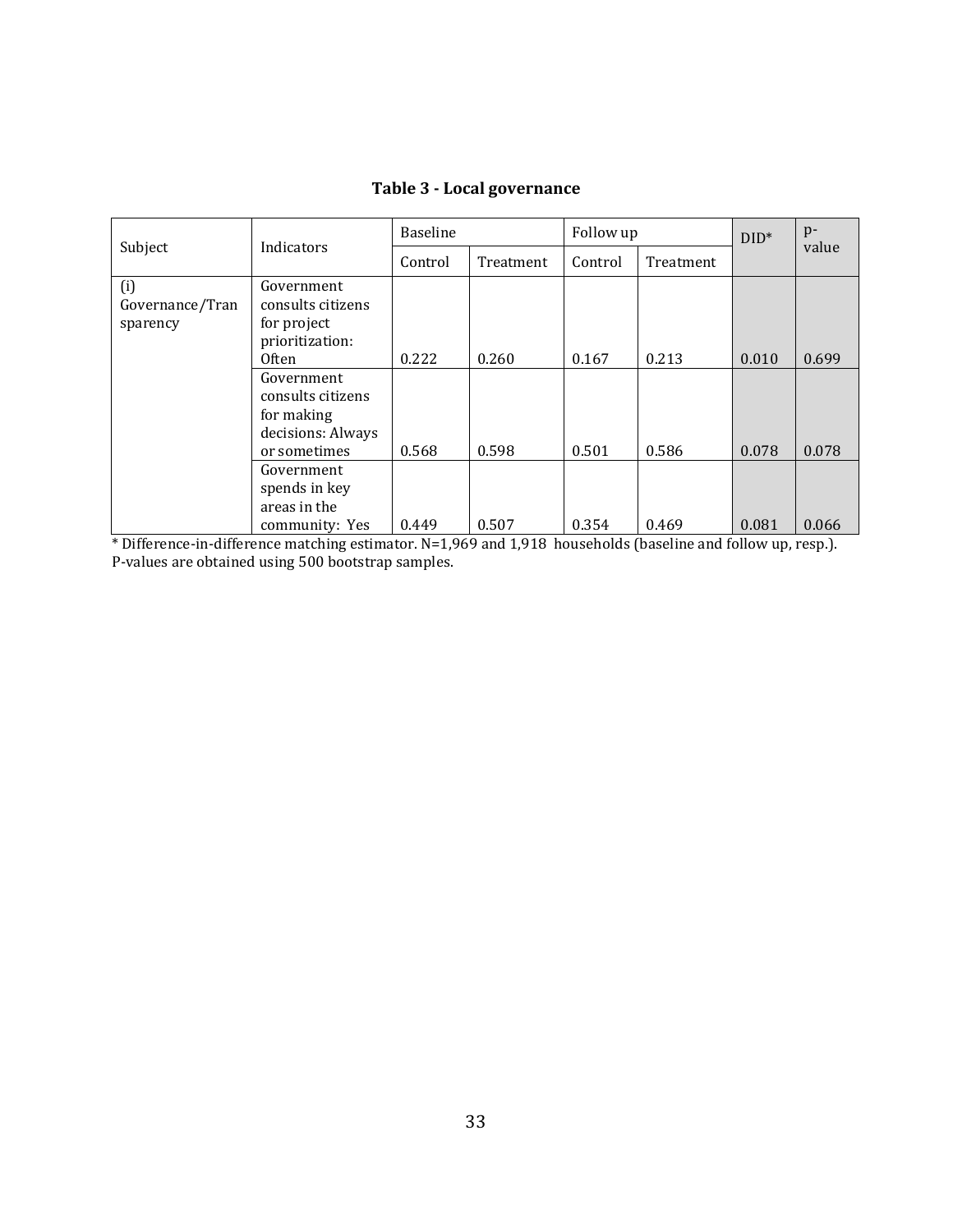| Subject                                         | Indicators              |         | <b>Baseline</b> |         | Follow up | $DID^*$  | p-value |  |
|-------------------------------------------------|-------------------------|---------|-----------------|---------|-----------|----------|---------|--|
|                                                 |                         | Control | Treatment       | Control | Treatment |          |         |  |
| (i) in public institutions<br>(complete or some | Central<br>government   | 0.696   | 0.664           | 0.778   | 0.758     | 0.007    | 0.840   |  |
| trust)                                          | Municipal<br>government | 0.652   | 0.633           | 0.599   | 0.663     | 0.095    | 0.057   |  |
|                                                 | Justice courts          | 0.539   | 0.533           | 0.583   | 0.605     | 0.024    | 0.592   |  |
|                                                 | Police                  | 0.525   | 0.478           | 0.591   | 0.566     | 0.010    | 0.797   |  |
| (ii) in individuals or                          | neighbors               | 0.822   | 0.801           | 0.850   | 0.823     | $-0.007$ | 0.979   |  |
| CSOs (complete or some<br>trust)                | family                  | 0.963   | 0.978           | 0.978   | 0.967     | $-0.022$ | 0.785   |  |
|                                                 | church                  | 0.929   | 0.914           | 0.935   | 0.930     | 0.014    | 0.760   |  |
|                                                 | political parties       | 0.408   | 0.359           | 0.478   | 0.475     | 0.048    | 0.241   |  |
|                                                 | NGOs                    | 0.708   | 0.652           | 0.726   | 0.693     | 0.019    | 0.689   |  |
|                                                 | <b>CBOs</b>             | 0.797   | 0.732           | 0.798   | 0.811     | 0.086    | 0.119   |  |

**Table 4 – Trust in public and non-public institutions**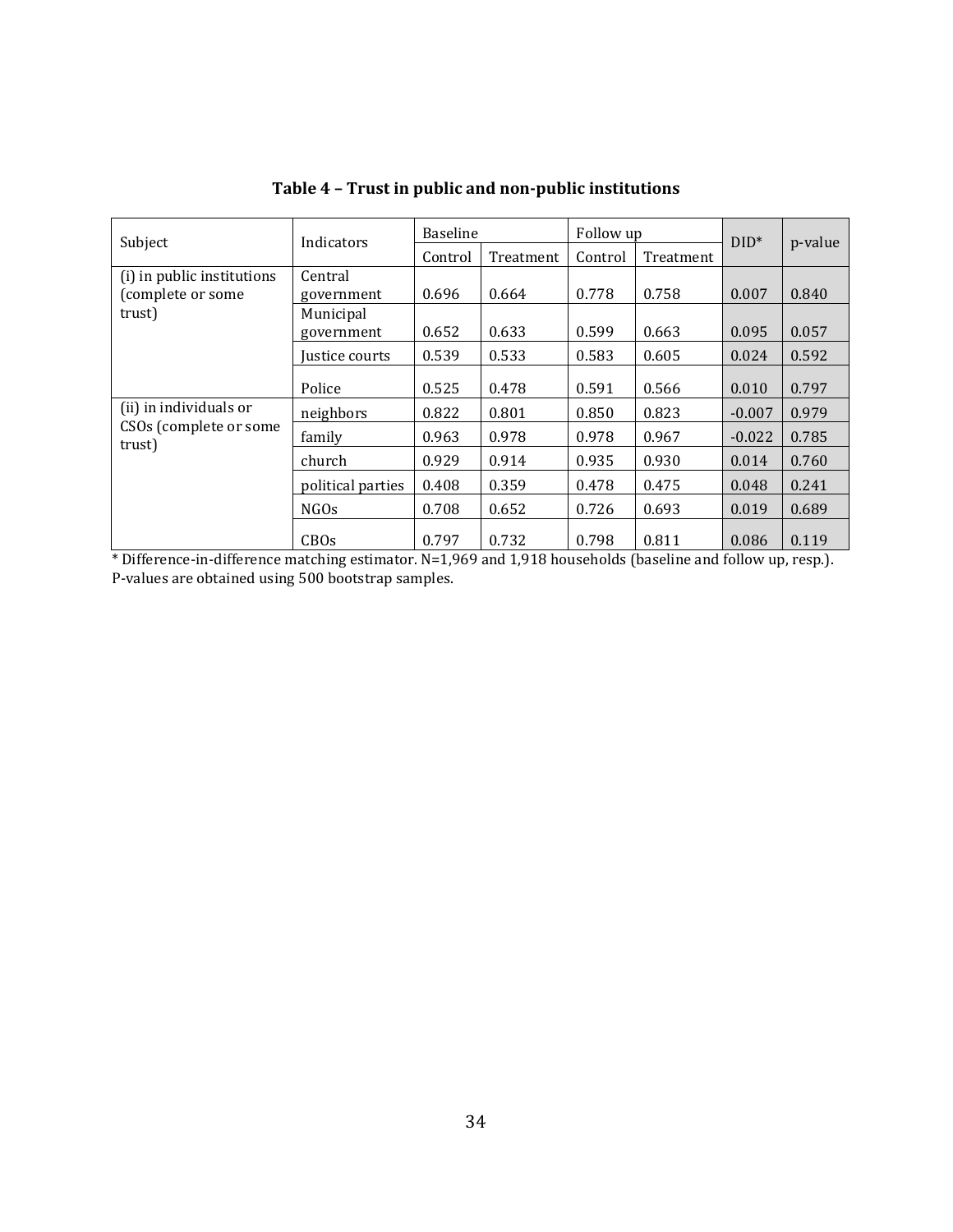|                                   | Indicators                     | <b>Baseline</b> |           | Follow up |           | $DID^*$  | $p-$  |
|-----------------------------------|--------------------------------|-----------------|-----------|-----------|-----------|----------|-------|
| Subject                           |                                | Control         | Treatment | Control   | Treatment |          | value |
| (i) with public<br>services (Yes) | Sewer system                   | 0.759           | 0.690     | 0.648     | 0.735     | $-0.002$ | 0.974 |
|                                   | Electricity                    | 0.444           | 0.565     | 0.518     | 0.608     | $-0.059$ | 0.227 |
|                                   | Water                          | 0.749           | 0.725     | 0.725     | 0.729     | 0.028    | 0.517 |
|                                   | Garbage<br>collection          | 0.852           | 0.925     | 0.859     | 0.841     | $-0.078$ | 0.134 |
|                                   | Roads, streets,<br>pathways    | 0.321           | 0.321     | 0.349     | 0.366     | $-0.004$ | 0.924 |
|                                   | Transport                      | 0.526           | 0.539     | 0.586     | 0.615     | 0.015    | 0.725 |
|                                   | Maintenance of<br>public parks | 0.491           | 0.358     | 0.521     | 0.477     | 0.093    | 0.027 |
|                                   | Health                         | 0.514           | 0.486     | 0.543     | 0.488     | $-0.020$ | 0.730 |
|                                   | Education                      | 0.732           | 0.717     | 0.787     | 0.768     | 0.001    | 0.924 |

**Table 5- Satisfaction with public services**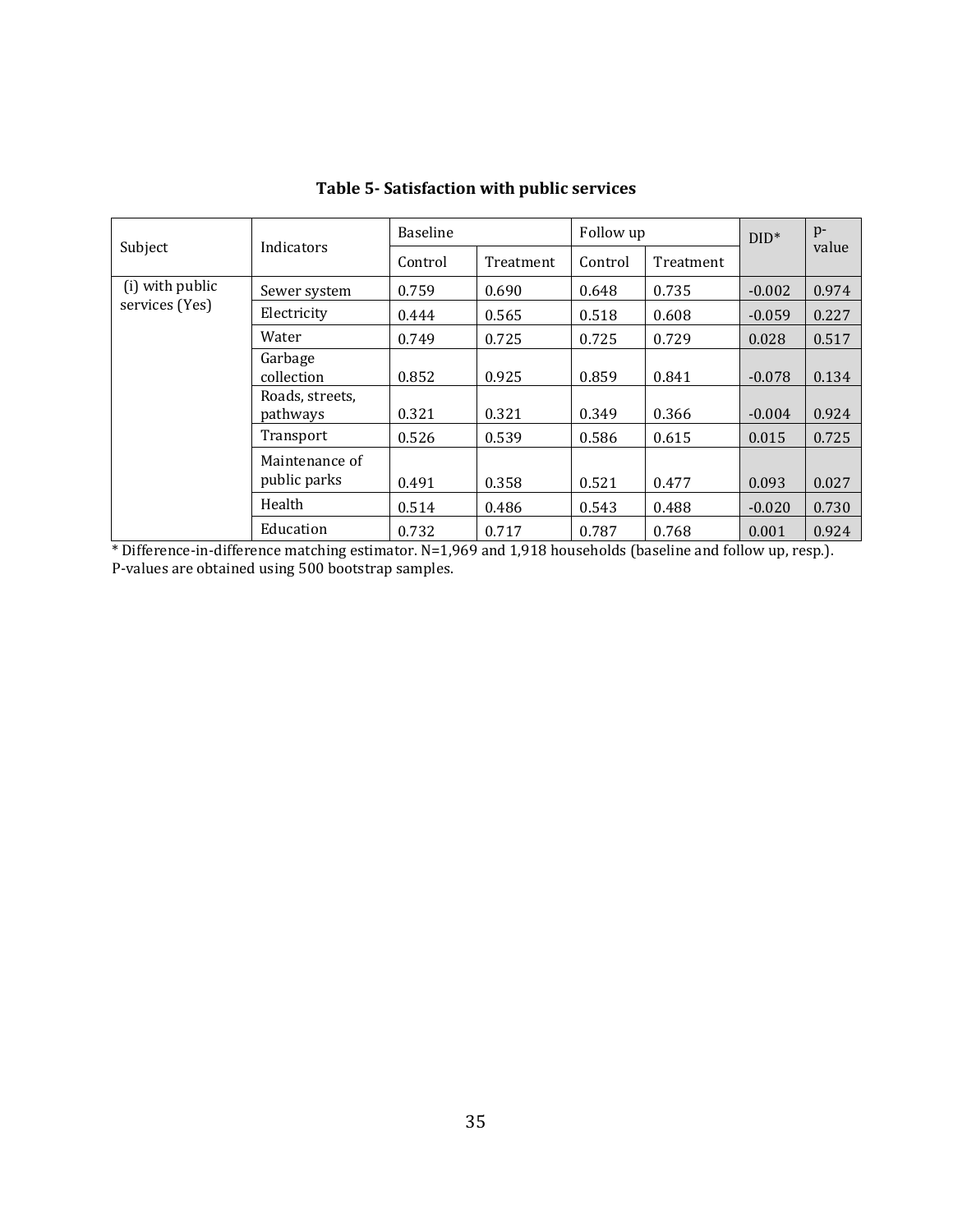|                  |                                             | Whole sample |         | <b>Only younger heads</b> |         |  |
|------------------|---------------------------------------------|--------------|---------|---------------------------|---------|--|
| <b>Subject</b>   | <b>Indicators</b>                           | <b>DID</b>   | p-value | <b>DID</b>                | p-value |  |
| Awareness        | of FOI law: YES                             | 0.036        | 0.313   | 0.067                     | 0.265   |  |
| Access to rights | Even complained to<br>government: YES       | 0.045        | 0.017   | 0.059                     | 0.077   |  |
| Trust            | in the municipal government                 | 0.095        | 0.057   | 0.192                     | 0.022   |  |
| Satisfaction     | Maintainance of public parks                | 0.093        | 0.027   | 0.169                     | 0.016   |  |
| Local Governance | Government expenditure in<br>key areas: YES | 0.078        | 0.078   | 0.143                     | 0.039   |  |

## **Table 6- Heterogeneity of impacts**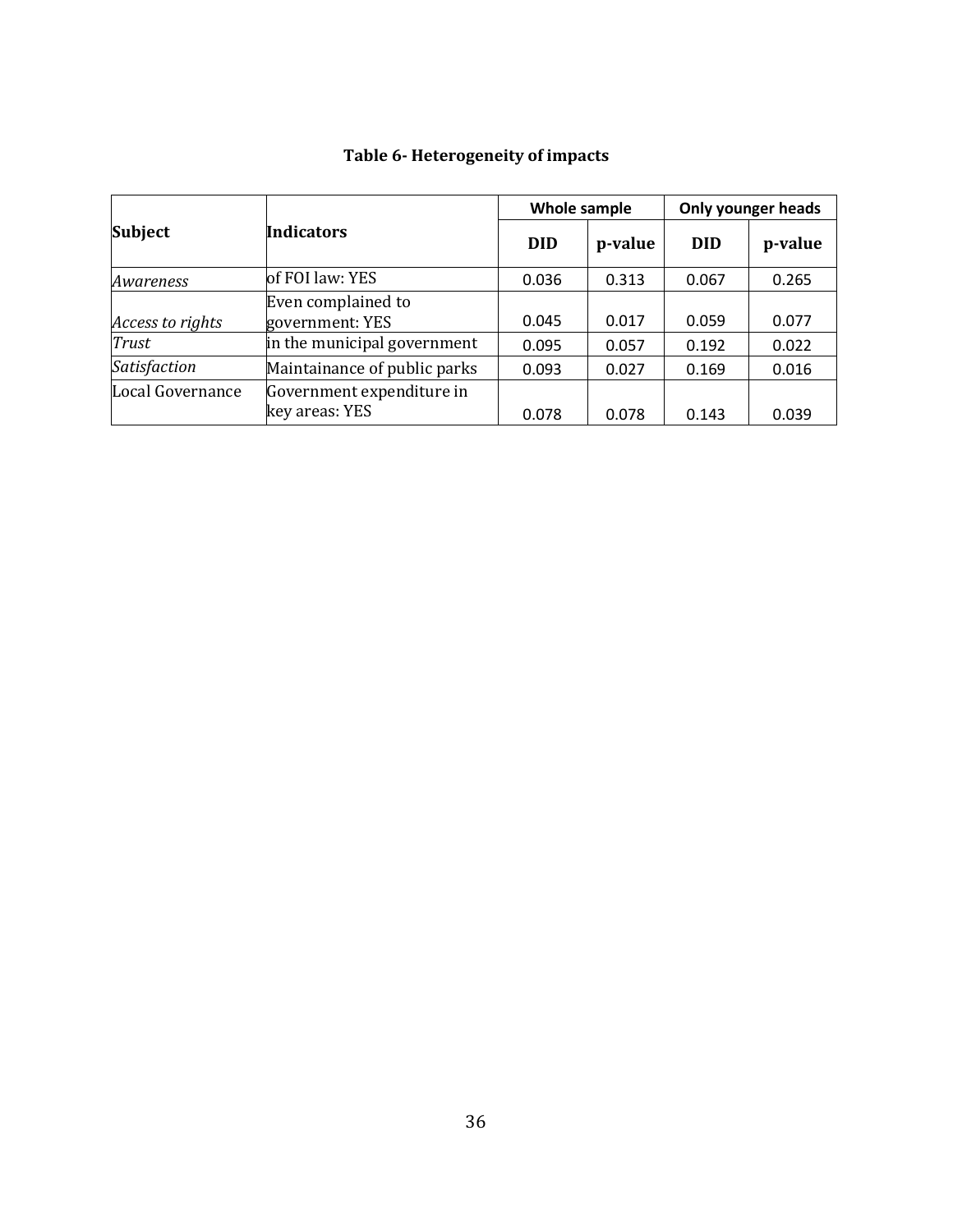## **Appendix A**

| A.1- Treatment and Control Municipalities: Population, Poverty and Location |  |
|-----------------------------------------------------------------------------|--|
|-----------------------------------------------------------------------------|--|

| <b>TREATMENT</b><br><b>MUNICIPALITIES</b> | <b>Population</b> | <b>Poverty</b><br>(%) | <b>CONTROL</b><br><b>MUNICIPALITIES</b> | <b>Population</b> | <b>Poverty</b><br>(%) |
|-------------------------------------------|-------------------|-----------------------|-----------------------------------------|-------------------|-----------------------|
| <b>CRISTOBAL</b>                          | 2.546             | 84.3                  | <b>UBILLA</b>                           | 2,989             | 73.4                  |
| SAN JOSE DE LOS<br><b>LLANOS</b>          | 18,282            | 74.0                  | <b>EL VALLE</b>                         | 7,966             | 69.7                  |
| <b>BAYAGUANA</b>                          | 33,122            | 68.4                  | <b>DON JUAN</b>                         | 8.267             | 75.4                  |
| <b>MONTE PLATA</b>                        | 24,863            | 64.8                  | <i><b>SABANA GRANDE</b></i><br>DE BOYA  | 24,357            | 73.8                  |
| <b>EL PENON</b>                           | 4.040             | 66.5                  | <b>EL CACHON</b>                        | 2,101             | 70.5                  |
| SABANA DE LA MAR                          | 14,676            | 61.6                  | <b>MICHES</b>                           | 10,545            | 56.0                  |
| HATO MAYOR DEL<br><b>REY</b>              | 43,544            | 54.0                  | QUISQUEYA                               | 18,528            | 62.0                  |

\* The names in italic indicate those municipalities selected for the qualitative baseline study.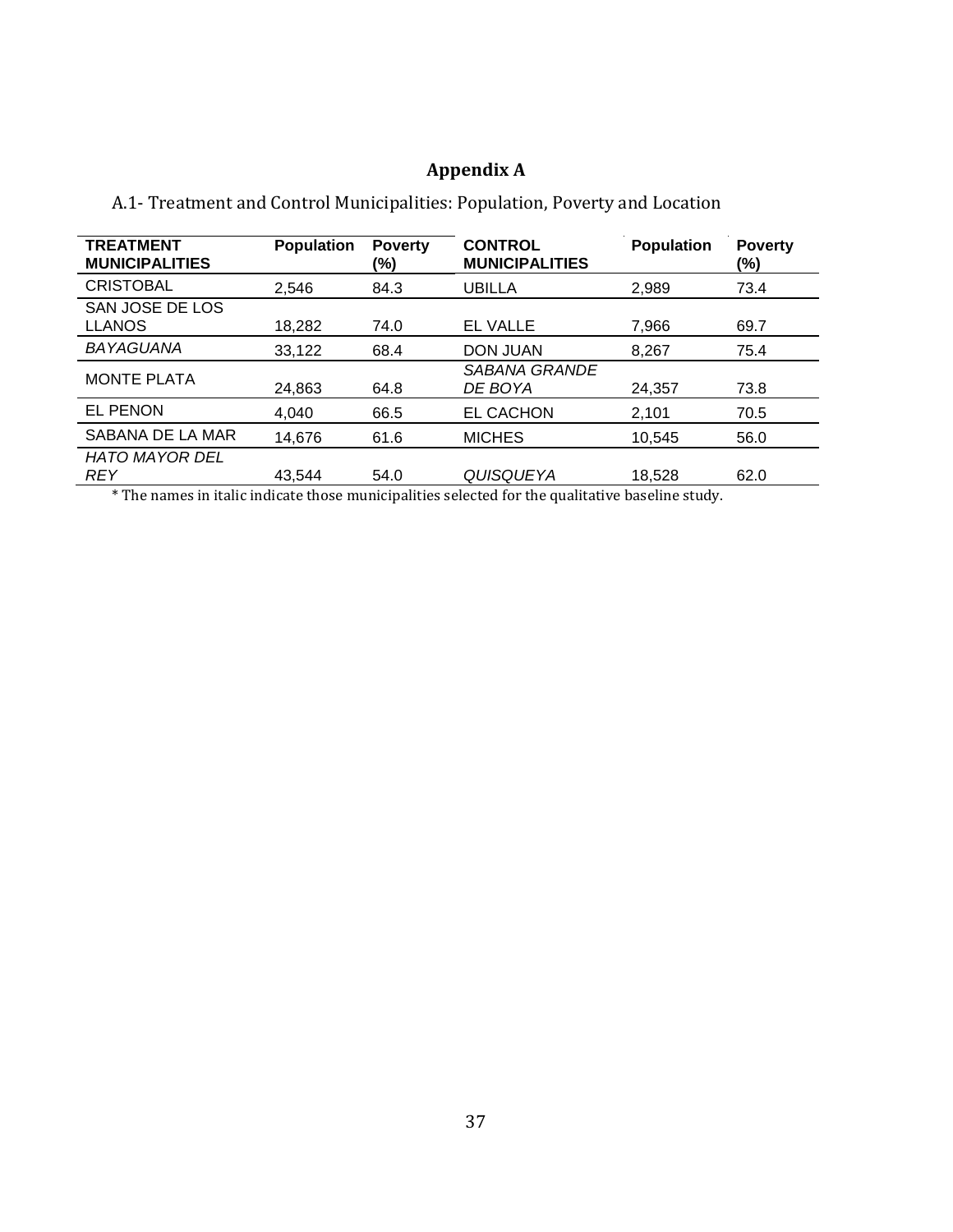## **Appendix B**

|                                             | Control |       |           | Treatment |        |           |         |  |
|---------------------------------------------|---------|-------|-----------|-----------|--------|-----------|---------|--|
| Subject/Indicator                           | $\#$    | Mean  | <b>SD</b> | #         | Mean   | <b>SD</b> | p-value |  |
| Demographics                                |         |       |           |           |        |           |         |  |
| Gender of HH head: male                     | 982     | 0.659 | 0.474     | 987       | 0.678  | 0.468     | 0.627   |  |
| Age of HH head                              | 982     | 48.7  | 16.575    | 987       | 50.099 | 16.9      | 0.673   |  |
| Age of spouse                               | 548     | 40.8  | 14.641    | 560       | 41.736 | 15.2      | 0.399   |  |
| Education of HH head:                       |         |       |           |           |        |           |         |  |
| Primary                                     | 892     | 0.674 | 0.469     | 871       | 0.674  | 0.469     | 0.559   |  |
| Secondary (and has not started<br>tertiary) | 892     | 0.215 | 0.411     | 871       | 0.191  | 0.393     | 0.280   |  |
| Incomplete tertiary                         | 892     | 0.044 | 0.205     | 871       | 0.052  | 0.221     | 0.299   |  |
| Complete tertiary                           | 892     | 0.045 | 0.207     | 871       | 0.048  | 0.214     | 0.991   |  |
| Postgraduate                                | 892     | 0.003 | 0.058     | 871       | 0.009  | 0.095     | 0.290   |  |
| Other education                             | 892     | 0.019 | 0.137     | 871       | 0.026  | 0.160     | 0.253   |  |
| Education of HH spouse:                     |         |       |           |           |        |           |         |  |
| Primary                                     | 487     | 0.581 | 0.494     | 494       | 0.601  | 0.490     | 0.494   |  |
| Secondary (and has not started<br>tertiary) | 487     | 0.253 | 0.435     | 494       | 0.247  | 0.432     | 0.927   |  |
| Incomplete tertiary                         | 487     | 0.074 | 0.262     | 494       | 0.061  | 0.239     | 0.731   |  |
| Complete tertiary                           | 487     | 0.068 | 0.252     | 494       | 0.061  | 0.239     | 0.643   |  |
| Postgraduate                                | 487     | 0.006 | 0.078     | 494       | 0.008  | 0.090     | 0.982   |  |
| Other education                             | 487     | 0.018 | 0.135     | 494       | 0.022  | 0.148     | 0.465   |  |
| Occupation of HH head:                      |         |       |           |           |        |           |         |  |
| Wage earner                                 | 982     | 0.281 | 0.450     | 987       | 0.282  | 0.450     | 0.566   |  |
| Self employed                               | 982     | 0.359 | 0.480     | 987       | 0.373  | 0.484     | 0.952   |  |
| <b>Student</b>                              | 982     | 0.003 | 0.055     | 987       | 0.009  | 0.095     | 0.052   |  |
| Other                                       | 982     | 0.356 | 0.479     | 987       | 0.336  | 0.473     | 0.513   |  |
| Occupation of HH spouse:                    |         |       |           |           |        |           |         |  |
| Wage earner                                 | 548     | 0.175 | 0.380     | 555       | 0.207  | 0.406     | 0.232   |  |
| Self employed                               | 548     | 0.151 | 0.359     | 555       | 0.144  | 0.352     | 0.586   |  |
| <b>Student</b>                              | 548     | 0.040 | 0.196     | 555       | 0.043  | 0.204     | 0.523   |  |
| Other                                       | 548     | 0.633 | 0.482     | 555       | 0.605  | 0.489     | 0.872   |  |
| HH characteristics/assets                   |         |       |           |           |        |           |         |  |
| HH size                                     | 982     | 3.749 | 1.911     | 987       | 3.721  | 2.041     | 0.705   |  |
| HH rooms                                    | 978     | 3.767 | 1.512     | 986       | 3.773  | 1.544     | 0.940   |  |
| HH bedrooms                                 | 980     | 2.185 | 0.893     | 987       | 2.172  | 0.891     | 0.855   |  |
| Sanitation:                                 |         |       |           |           |        |           |         |  |
| private toilet                              | 982     | 0.311 | 0.463     | 987       | 0.345  | 0.476     | 0.259   |  |
| shared toiled                               | 982     | 0.026 | 0.161     | 987       | 0.035  | 0.185     | 0.084   |  |

B.1 – Baseline comparison of means: Main household characteristics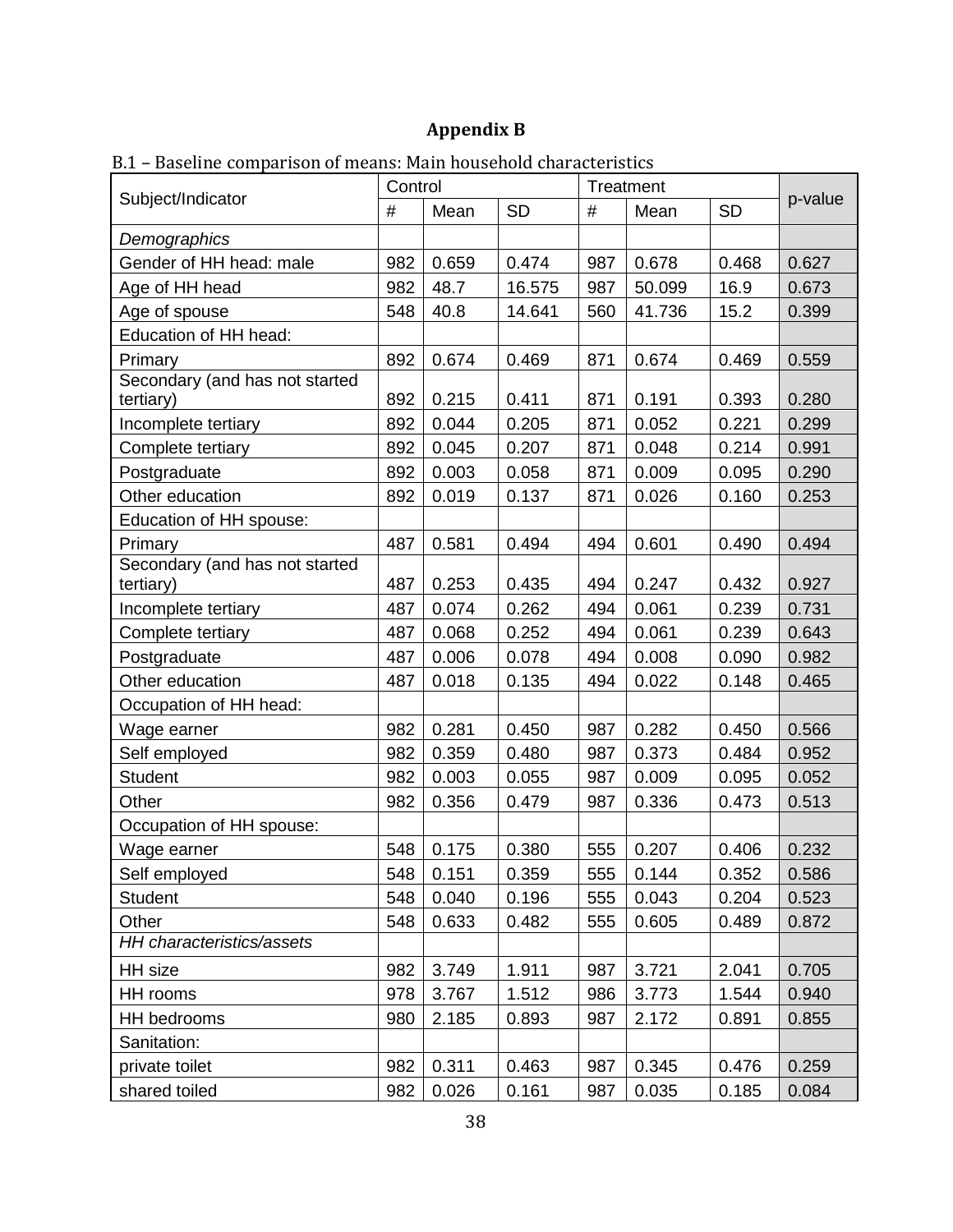| private latrine                  | 982 | 0.411 | 0.492 | 987 | 0.350 | 0.477 | 0.013 |
|----------------------------------|-----|-------|-------|-----|-------|-------|-------|
| shared latrine                   | 982 | 0.160 | 0.367 | 987 | 0.124 | 0.329 | 0.042 |
| none                             | 982 | 0.090 | 0.286 | 987 | 0.146 | 0.353 | 0.000 |
| Sewer:                           |     |       |       |     |       |       |       |
| residual waters system           | 982 | 0.080 | 0.272 | 987 | 0.186 | 0.390 | 0.000 |
| cesspool                         | 982 | 0.334 | 0.472 | 987 | 0.309 | 0.462 | 0.350 |
| none                             | 982 | 0.576 | 0.494 | 987 | 0.497 | 0.500 | 0.045 |
| don't know                       | 982 | 0.006 | 0.078 | 987 | 0.007 | 0.084 | 0.823 |
| Electricity provider:            |     |       |       |     |       |       |       |
| companies                        | 982 | 0.979 | 0.145 | 987 | 0.946 | 0.226 | 0.547 |
| none                             | 982 | 0.017 | 0.130 | 987 | 0.044 | 0.204 | 0.006 |
| other (power plants, solar)      | 982 | 0.004 | 0.064 | 987 | 0.010 | 0.100 | 0.259 |
| Water source:                    |     |       |       |     |       |       |       |
| Free water truck                 | 982 | 0.001 | 0.032 | 987 | 0.013 | 0.114 | 0.001 |
| Paid water truck                 | 982 | 0.021 | 0.145 | 987 | 0.010 | 0.100 | 0.036 |
| Private well                     | 982 | 0.030 | 0.169 | 987 | 0.125 | 0.330 | 0.000 |
| Public water companies           | 982 | 0.736 | 0.441 | 987 | 0.621 | 0.485 | 0.009 |
| Public well                      | 982 | 0.129 | 0.336 | 987 | 0.143 | 0.350 | 0.911 |
| Spring/ river/ pond/ rain        | 982 | 0.050 | 0.218 | 987 | 0.042 | 0.200 | 0.051 |
| Other                            | 982 | 0.032 | 0.175 | 987 | 0.047 | 0.211 | 0.029 |
| Garbage collection: Yes          | 982 | 0.791 | 0.407 | 987 | 0.690 | 0.463 | 0.035 |
| House property:                  |     |       |       |     |       |       |       |
| Loan (favor from family/friend)  | 982 | 0.107 | 0.309 | 987 | 0.085 | 0.279 | 0.091 |
| Loan (exchange for labor)        | 982 | 0.030 | 0.169 | 987 | 0.064 | 0.245 | 0.010 |
| Owned (donation/gift, inherited) | 982 | 0.115 | 0.319 | 987 | 0.085 | 0.279 | 0.139 |
| Owned (paying mortgage)          | 982 | 0.015 | 0.123 | 987 | 0.016 | 0.126 | 0.845 |
| Owned (paid)                     | 982 | 0.557 | 0.497 | 987 | 0.599 | 0.490 | 0.214 |
| Rented                           | 982 | 0.176 | 0.381 | 987 | 0.151 | 0.358 | 0.188 |
| If owned, has document? Yes      | 675 | 0.570 | 0.495 | 691 | 0.637 | 0.481 | 0.159 |
| Working cell phone? Yes          | 978 | 0.816 | 0.388 | 986 | 0.808 | 0.394 | 0.996 |
| Working computer? Yes            | 978 | 0.097 | 0.296 | 986 | 0.100 | 0.301 | 0.920 |
| Working TV? Yes                  | 978 | 0.755 | 0.431 | 986 | 0.776 | 0.417 | 0.399 |
| Working radio? Yes               | 978 | 0.454 | 0.498 | 986 | 0.489 | 0.500 | 0.479 |
| Working internet? Yes            | 978 | 0.052 | 0.222 | 986 | 0.051 | 0.220 | 0.799 |
| <b>HH</b> behavior               |     |       |       |     |       |       |       |
| listen to radio                  | 982 | 0.601 | 0.490 | 987 | 0.623 | 0.485 | 0.513 |
| read local newspapers            | 982 | 0.078 | 0.269 | 987 | 0.104 | 0.306 | 0.049 |
| watch TV                         | 982 | 0.862 | 0.346 | 987 | 0.882 | 0.322 | 0.479 |
| access the internet              | 982 | 0.074 | 0.262 | 987 | 0.091 | 0.288 | 0.292 |
| read paid national newspapers    | 982 | 0.258 | 0.438 | 987 | 0.265 | 0.442 | 0.839 |
| read magazines                   | 982 | 0.241 | 0.428 | 987 | 0.235 | 0.424 | 0.983 |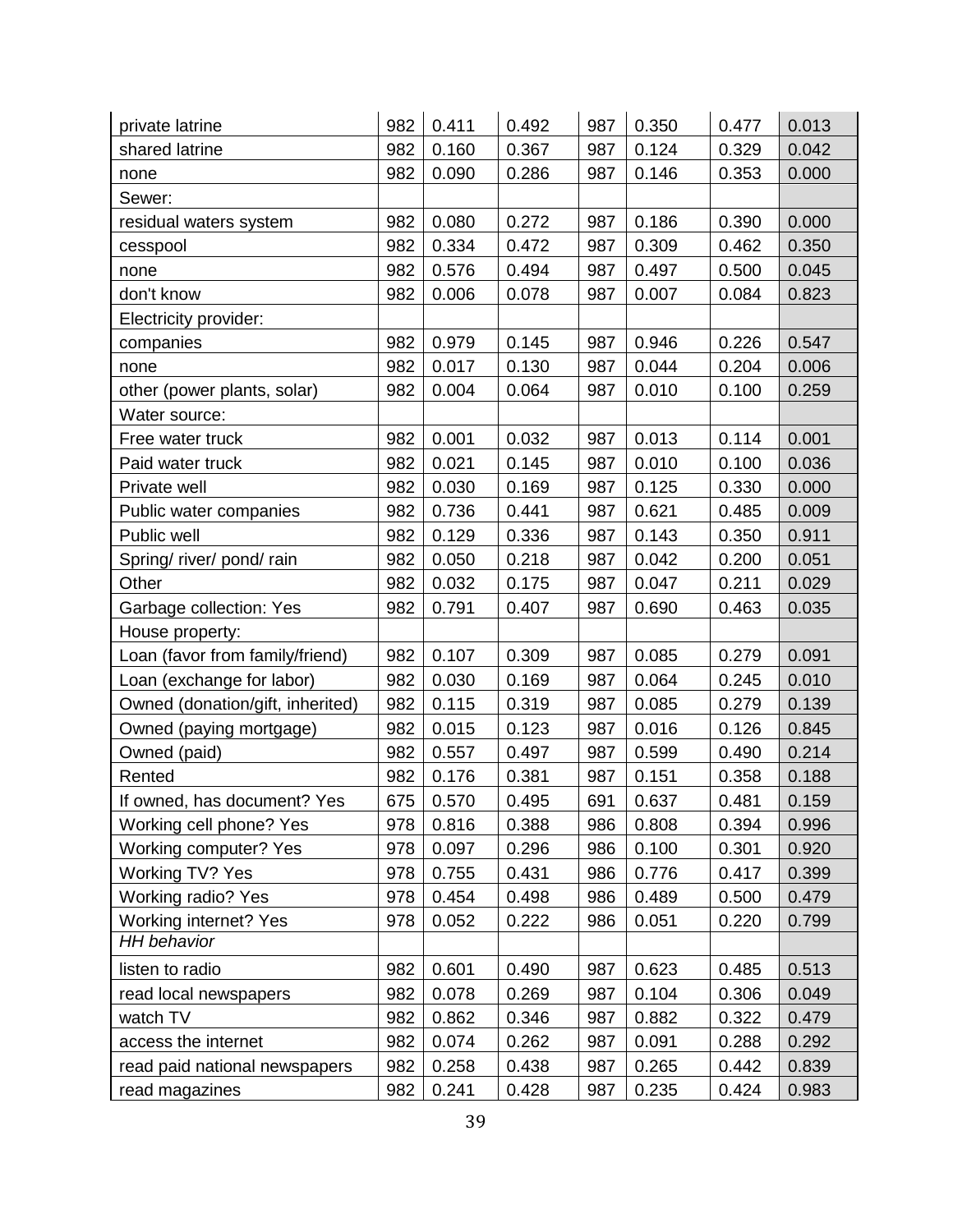| read free national newspapers                             | 982 | 0.161 | 0.368 | 987 | 0.168 | 0.374 | 0.905 |
|-----------------------------------------------------------|-----|-------|-------|-----|-------|-------|-------|
| Social programs, self-rated<br>poverty                    |     |       |       |     |       |       |       |
| Received benefits from any<br>social welfare program? Yes | 982 | 0.821 | 0.384 | 987 | 0.820 | 0.385 | 0.878 |
| Poverty level today: 1(poorest)-<br>10(richest)           | 981 | 3.128 | 1.617 | 987 | 2.978 | 1.652 | 0.301 |
| Poverty level 3 years ago:<br>1(poorest)-10(richest)      | 981 | 3.325 | 1.993 | 987 | 3.196 | 1.991 | 0.363 |
| Poverty level 3 years<br>ahead:1(poorest)-10(richest)     | 981 | 4.732 | 2.451 | 987 | 4.548 | 2.565 | 0.405 |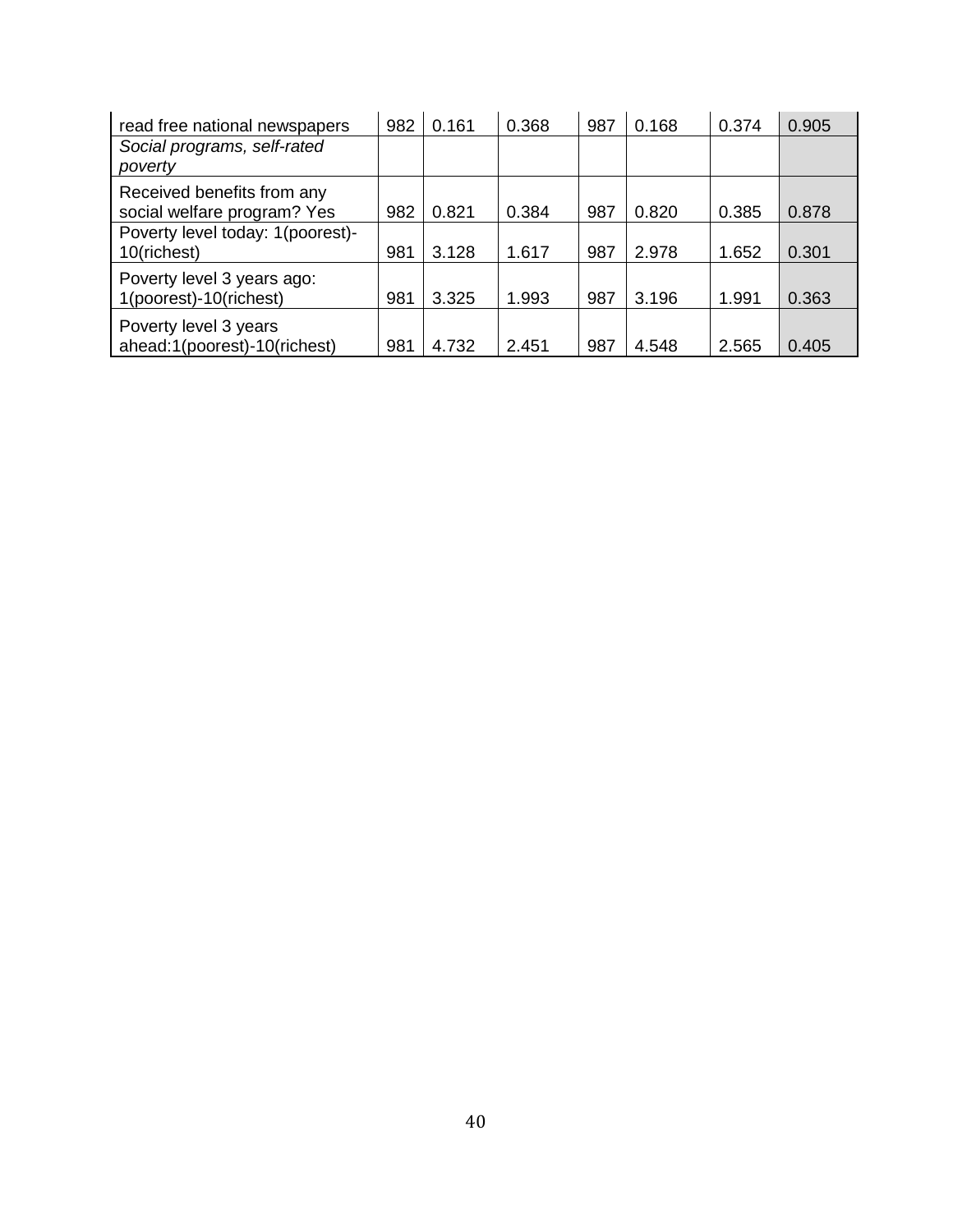B.2 - Baseline comparison of means: main outcomes

|                                                                                                          | Control |       |           |     | Treatment |           |         |
|----------------------------------------------------------------------------------------------------------|---------|-------|-----------|-----|-----------|-----------|---------|
| Subject/Indicator                                                                                        | #       | Mean  | <b>SD</b> | #   | Mean      | <b>SD</b> | p-value |
| Awereness                                                                                                |         |       |           |     |           |           |         |
| Knowledge of rights under the<br>ATI law: Yes                                                            | 982     | 0.253 | 0.435     | 987 | 0.270     | 0.444     | 0.562   |
| Knowledge of existence of an<br>OAI: Yes                                                                 | 982     | 0.078 | 0.269     | 987 | 0.111     | 0.315     | 0.015   |
| Use of the FOI law                                                                                       |         |       |           |     |           |           |         |
| Have asked information to any<br>government office or official?<br>Yes                                   | 982     | 0.044 | 0.205     | 987 | 0.032     | 0.177     | 0.198   |
| Participation in collective action                                                                       |         |       |           |     |           |           |         |
| Participation in CBOs: Yes                                                                               | 982     | 0.478 | 0.500     | 987 | 0.462     | 0.499     | 0.211   |
| Have complained to government<br>last year? Yes                                                          | 982     | 0.109 | 0.312     | 987 | 0.097     | 0.296     | 0.185   |
| Have voted in last municipal<br>election? Yes                                                            | 982     | 0.803 | 0.398     | 987 | 0.758     | 0.429     | 0.298   |
| Have supported campaign for<br>city council candidate? Yes                                               | 982     | 0.582 | 0.493     | 987 | 0.552     | 0.498     | 0.512   |
| Local governance                                                                                         |         |       |           |     |           |           |         |
| How much the government<br>consults citizens for project<br>prioritization? Often                        | 982     | 0.222 | 0.416     | 987 | 0.260     | 0.439     | 0.113   |
| How much the government takes<br>into account the citizens when<br>making decisions?<br>Always/Sometimes | 982     | 0.568 | 0.496     | 987 | 0.598     | 0.491     | 0.503   |
| Does the government spend<br>resources in key areas? Yes                                                 | 982     | 0.449 | 0.498     | 987 | 0.507     | 0.500     | 0.174   |
| Trust                                                                                                    |         |       |           |     |           |           |         |
| Trust in central government?<br>Complete or some trust                                                   | 982     | 0.696 | 0.460     | 987 | 0.664     | 0.473     | 0.431   |
| Trust in local government?<br>Complete or some trust                                                     | 982     | 0.652 | 0.477     | 987 | 0.633     | 0.482     | 0.352   |
| Trust in CBOs? Complete or<br>some trust                                                                 | 982     | 0.797 | 0.402     | 987 | 0.732     | 0.443     | 0.058   |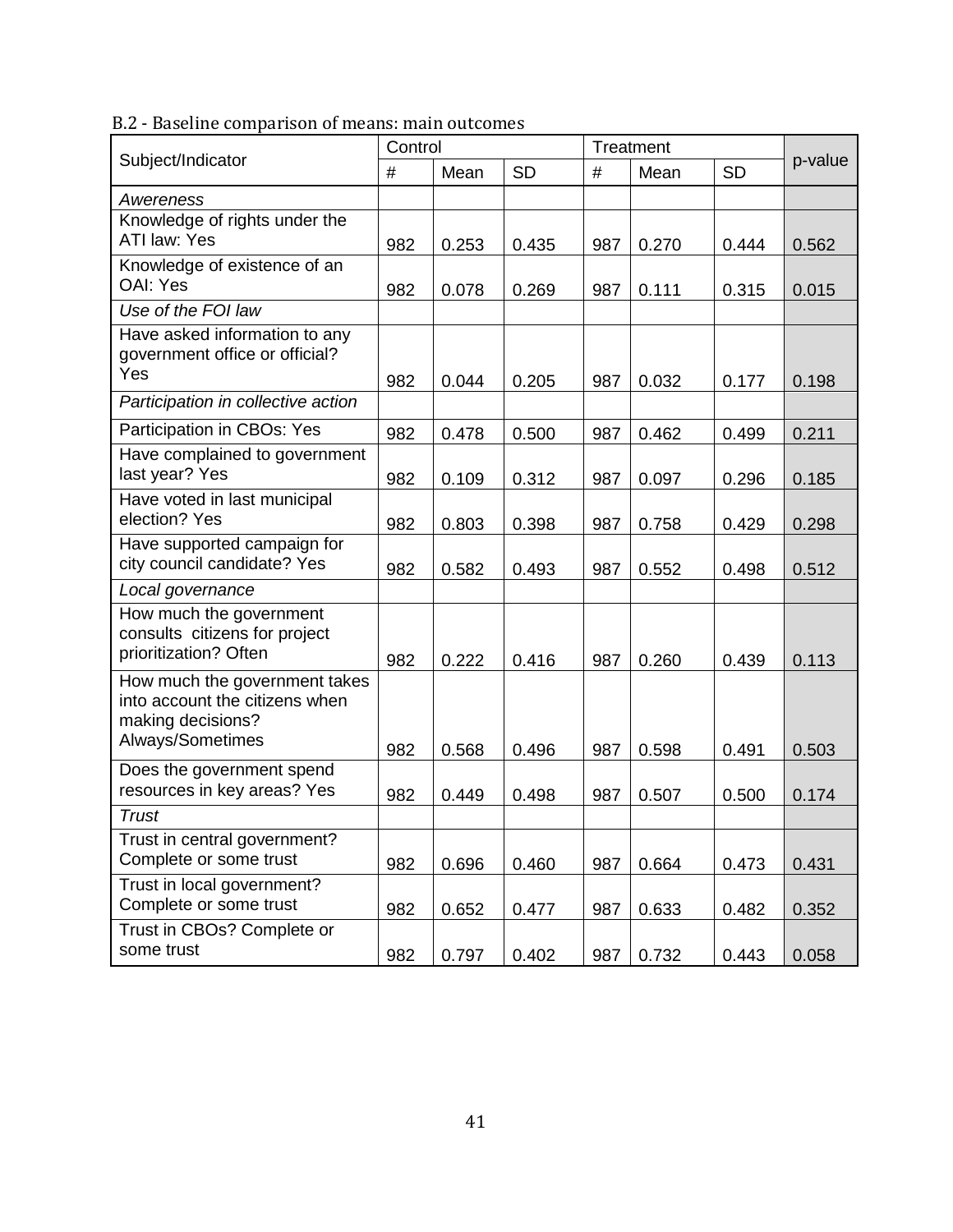#### **Appendix C**

#### *Comparing Double-difference with Ex-post difference results*

In this appendix, we show results calculated using only the ex-post difference. Given that the outcomes at the baseline were in general statistically similar, in principle the ex-post difference is unbiased and generates more precise estimates. We find that using DID or expost difference (both with matching) leads to similar conclusions in 28 out of 37 cases. Among the effects found significant using DID, only the effect on "satisfaction with maintenance of public parks" has an opposite sign and is not significant using the ex-post difference. In five cases (knowledge of rights under the FOI law, of existence of an ATI office, satisfaction with sewer, with garbage collection, and whether government often consults citizens for project prioritization), the DID results fail to reject the null while the ex-post difference is significant at 1 or 5% level. Especially regarding the main outcomes of knowledge of rights under the FOI law and of existence of an ATI office, municipalities in the intervention group seem ex-ante more knowledgeable than the control group. The balancing tests (in Table B.2) show however that a simple ex-post difference would overestimate the impact of the program on knowledge of existence of an ATI office. Therefore, our results using DID are conservative in that we allow for pre-program differences between intervened and not intervened municipalities, even though for most outcomes the balancing tests reject these two groups are statistically different. Using only ex-post difference shows that knowledge on the ATI law improved by about 5% and this is statistically significant. Satisfaction with sewer system also improved however satisfaction decreased with garbage collection. Results in terms of satisfaction could go either way. In the short run, as people are more knowledgeable, they are able to make a better judgment of the services they consume. One striking result is that sewer and garbage collection – along with maintenance of parks – are provided by the municipality, so it seems that individuals are more aware of local services than with those provided by the national government. Together with other findings pointing to higher trust in the municipal government and better local governance, these results seem to suggest that the ATI was

42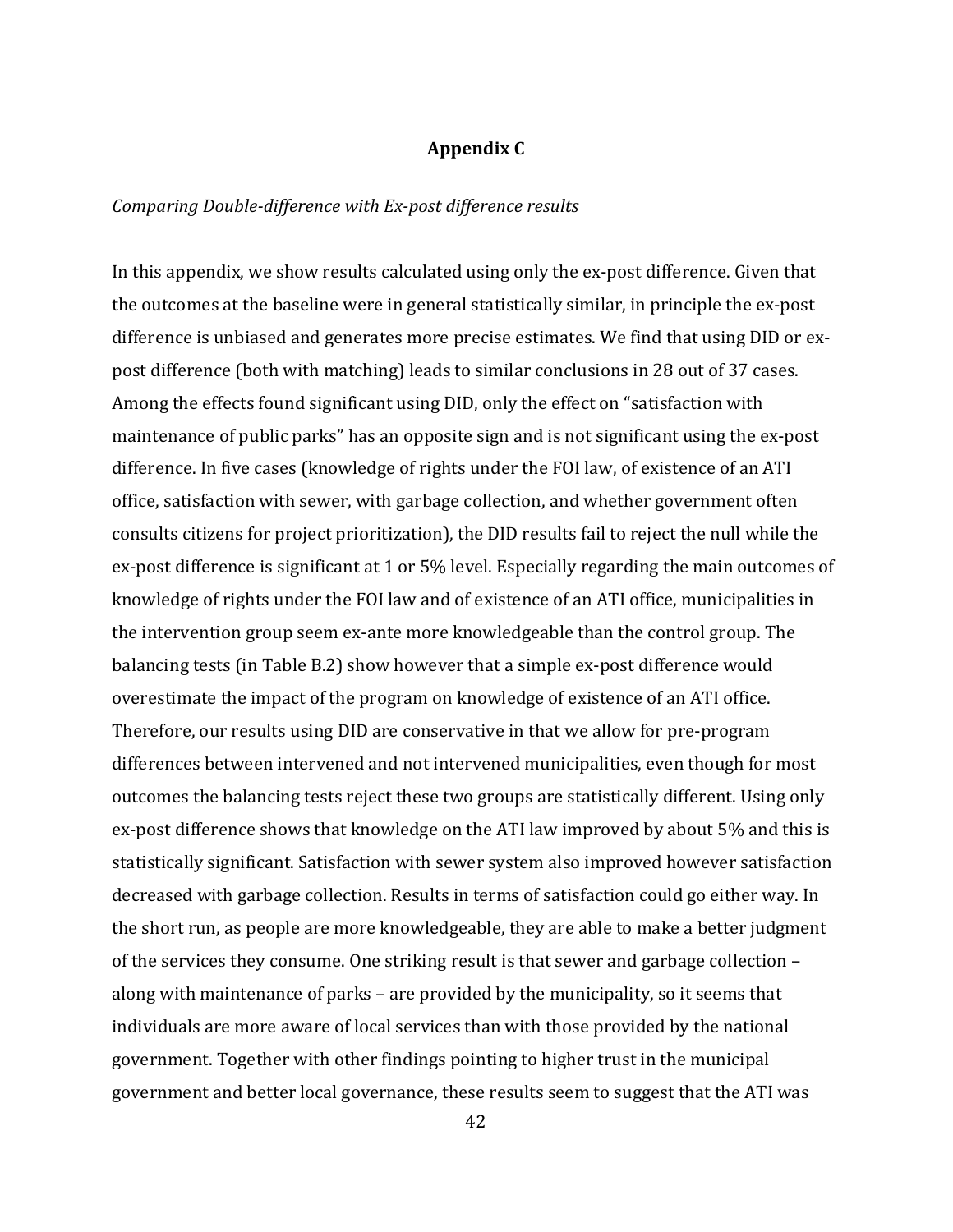effective in improving awareness at the local level in particular, thus people are now able to judge or to tell their perceptions about the local government and locally provided services.

|                            |                         |                  |         | Ex-post          | p-    |  |
|----------------------------|-------------------------|------------------|---------|------------------|-------|--|
| <b>Subject</b>             | <b>Indicators</b>       | DID <sup>*</sup> | p-value | <b>Differenc</b> | value |  |
|                            |                         |                  |         | е                |       |  |
| <b>Awareness</b>           |                         |                  |         |                  |       |  |
| (i) Knowledge of           | Rights under the FOI    | 0.036            | 0.313   | 0.049            | 0.050 |  |
|                            | law: Yes                |                  |         |                  |       |  |
|                            | <b>Existence of ATI</b> | 0.009            | 0.621   | 0.045            | 0.004 |  |
|                            | office: Yes             |                  |         |                  |       |  |
| <b>Participation in</b>    |                         |                  |         |                  |       |  |
| collective action          |                         |                  |         |                  |       |  |
| activities                 |                         |                  |         |                  |       |  |
|                            | Ever complained to      | 0.045            | 0.017   | 0.024            | 0.037 |  |
|                            | government: Yes         |                  |         |                  |       |  |
| <b>Trust</b>               |                         |                  |         |                  |       |  |
| (i) in public institutions |                         |                  |         |                  |       |  |
| (complete or some trust)   |                         |                  |         |                  |       |  |
|                            | Municipal               | 0.095            | 0.057   | 0.063            | 0.077 |  |
|                            | government              |                  |         |                  |       |  |
| <b>Satisfaction</b>        |                         |                  |         |                  |       |  |
| (i) with public services   | Sewer system            | $-0.002$         | 0.974   | 0.054            | 0.000 |  |
| (Yes)                      |                         |                  |         |                  |       |  |
|                            | Garbage collection      | $-0.078$         | 0.134   | $-0.099$         | 0.007 |  |
|                            | Maintenance of          | 0.093            | 0.027   | $-0.043$         | 0.212 |  |
|                            | public parks            |                  |         |                  |       |  |
| Local governance           |                         |                  |         |                  |       |  |

## *C.1 – Double-difference vs. ex-post difference*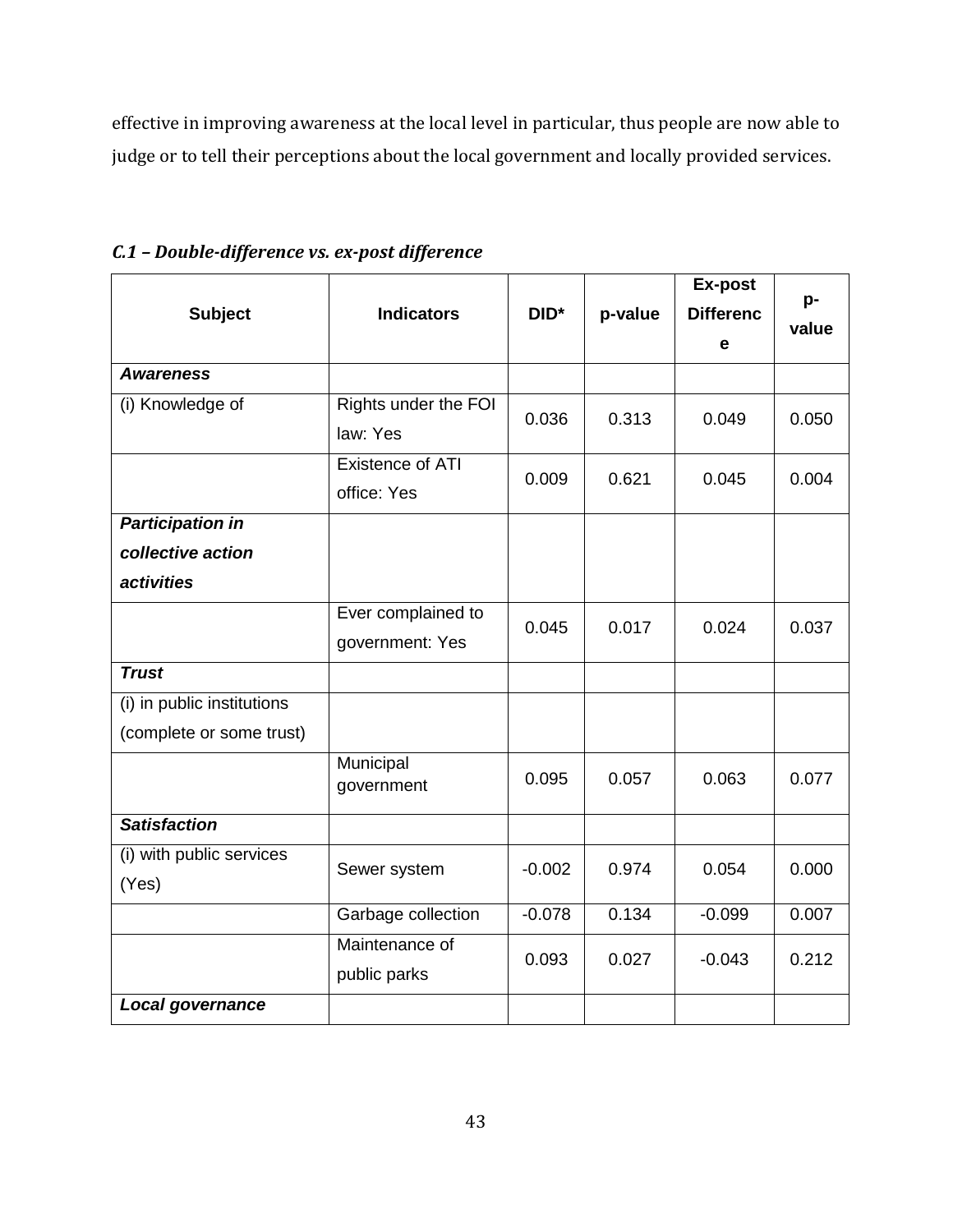| (i)                    | Government consults   |       | 0.699 | 0.049 | 0.019 |
|------------------------|-----------------------|-------|-------|-------|-------|
| Governance/Transparenc | citizens for project  | 0.010 |       |       |       |
| У                      | prioritization: Often |       |       |       |       |
|                        | Government consults   |       | 0.078 | 0.096 | 0.001 |
|                        | citizens for making   |       |       |       |       |
|                        | decisions: Always or  | 0.078 |       |       |       |
|                        | sometimes             |       |       |       |       |
|                        | Government spends     |       | 0.066 | 0.130 | 0.000 |
|                        | in key areas in the   | 0.081 |       |       |       |
|                        | community: Yes        |       |       |       |       |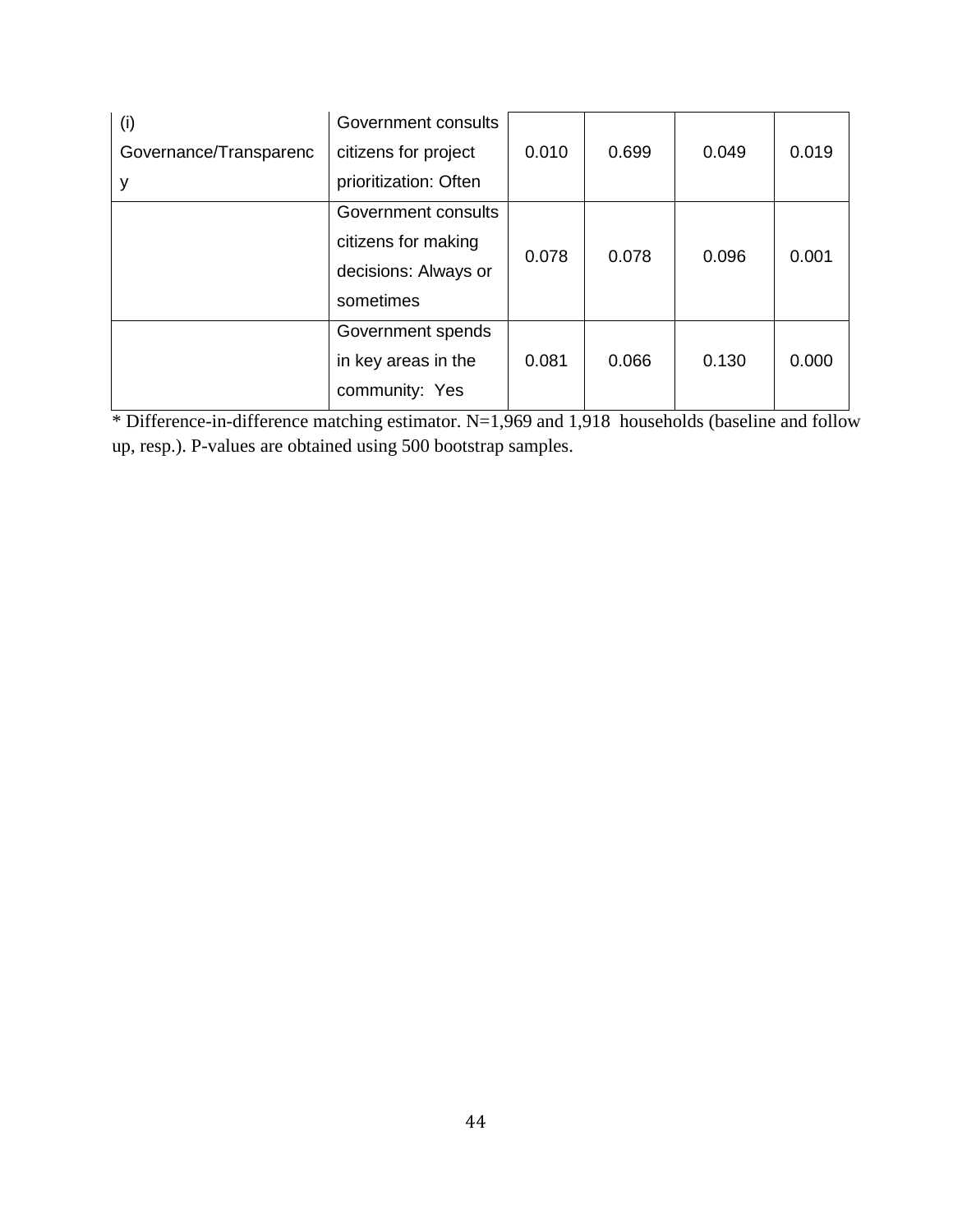#### **Appendix D**

*Comparing DID using matching with DID using both matching and regression methods*

Unlike the previous estimator, the DID using both matching and regression is a semiparametric method combining regression with the same matching procedure as explained in the body text. The regression is an additional attempt to correct for potential biases arising from differences in observed characteristics between treatment and control units, though they are close because of the matching process (see Imbens, 2004; Imbens and Wooldridge, 2009; Abadie and Imbens, 2002, 2006). It is ambiguous whether adding regression to matching methods will improve precision, as it combines both parametric and non-parametric methods. However the resulting estimates are showed to be consistent and asymptotically normal.

Taking on similar notation (as that in section II.5), the estimator is implemented as:

$$
I\widehat{T}\widehat{T}_{\text{DDMR}} = \frac{1}{\# \{T_{it} = 1\}} \sum_{i:\{T_{it} = 1\} \cap S} \{Y_{1it} - W(i, j, t) [Y_{0jt} + \beta_{0t} ' (X_{1it} - X_{0jt})]\}
$$

$$
- \frac{1}{\# \{T_{it'} = 1\}} \sum_{i:\{T_{it'} = 1\} \cap S} \{Y_{1it'} - W(i, j, t') [Y_{0jt'} + \beta_{0t} ' (X_{1it'} - X_{0jt'})]\}
$$

with  $\beta_{0t}$  and  $\beta_{0t'}$  estimated from regressions using individuals in the control group

$$
Y_{0jt} = \alpha_{0t} + \beta'_{0t}(X_{1it} - X_{0jt}) + \varepsilon_{0jt}
$$

$$
Y_{0jt'} = \alpha_{0t'} + \beta'_{0t'}(X_{1it'} - X_{0jt'}) + \varepsilon_{0jt'}
$$

using weighted least squares with weights varying by municipality corresponding to the number of times a control municipality is used as a match (Abadie and Imbens, 2002). The results using this additional bias correction confirm the main predictions of tables 2.1- 2.5. In similar magnitude, they show that the ATI project increased complaints to the government, improved trust on the municipal government, increased satisfaction with maintenance of public parks, and the perceptions of people as to whether the government spend resources in key areas for their community. One estimate is not robust to this bias correction and rejects that the ATI had an impact on whether governments make public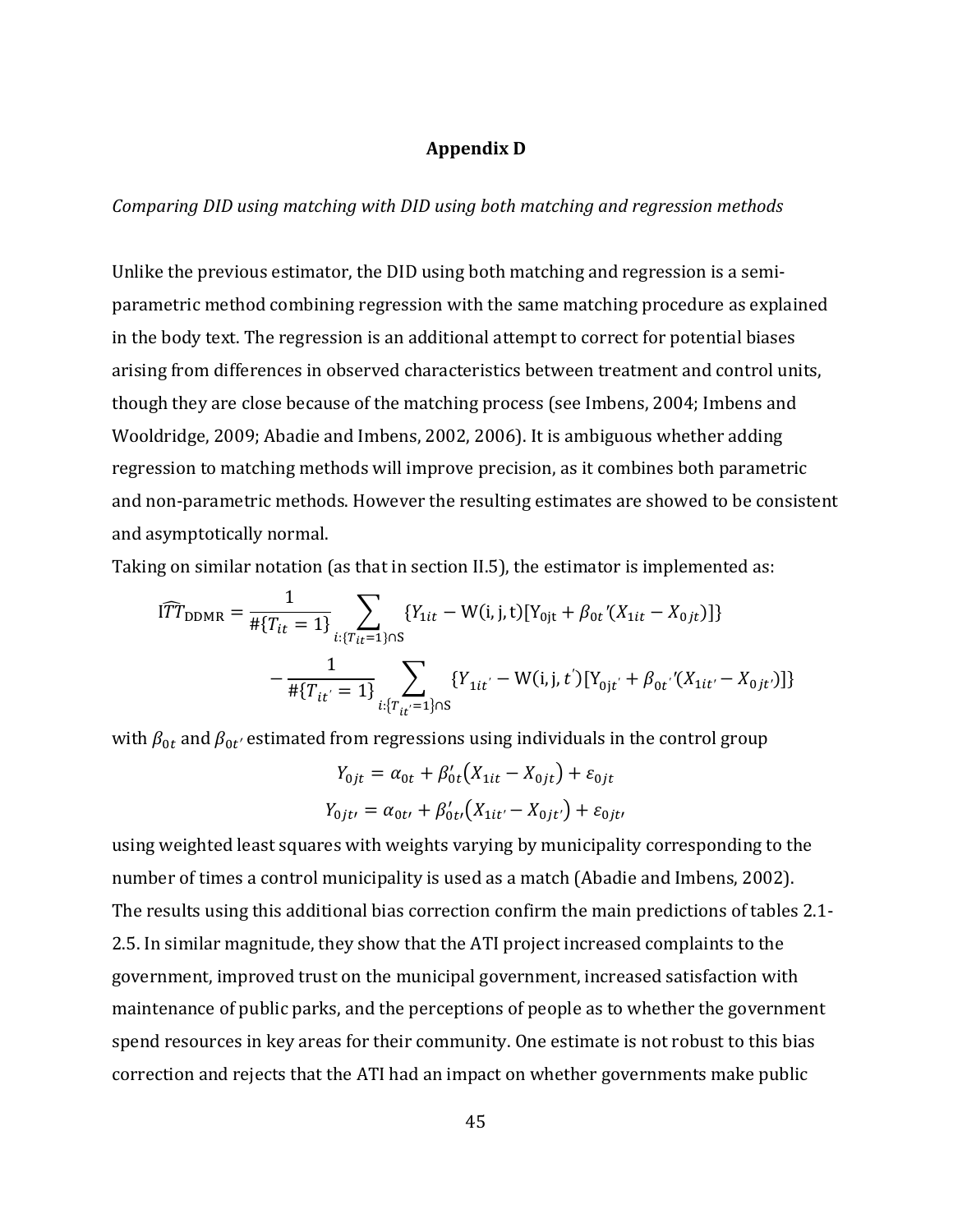consultations about where to invest. The matching with regression procedure was also applied as a bias correction for the ex-post difference estimator reported in Appendix C. More strongly, it supports the previous findings that the ATI had an impact on the knowledge about the existence of an ATI office, but then rejects that there exists an impact on the knowledge about the ATI law itself.

| <b>Subject</b>                                         | <b>Indicators</b>                        | <b>Matching</b> |             | <b>Matching with Regression</b> |             |                                      |             |
|--------------------------------------------------------|------------------------------------------|-----------------|-------------|---------------------------------|-------------|--------------------------------------|-------------|
|                                                        |                                          | <b>DID</b>      | p-<br>value | <b>DID</b>                      | p-<br>value | Ex-<br>post<br><b>Differe</b><br>nce | p-<br>value |
| <b>Awareness</b>                                       |                                          |                 |             |                                 |             |                                      |             |
| (i) Knowledge of                                       | Rights under the<br>FOI law: Yes         | 0.036           | 0.313       | 0.018                           | 0.637       | 0.034                                | 0.200       |
|                                                        | Existence of ATI<br>office: Yes          | 0.009           | 0.621       | 0.008                           | 0.785       | 0.042                                | 0.028       |
| <b>Participation in</b>                                |                                          |                 |             |                                 |             |                                      |             |
| collective action                                      |                                          |                 |             |                                 |             |                                      |             |
| activities                                             |                                          |                 |             |                                 |             |                                      |             |
|                                                        | Ever complained<br>to government:<br>Yes | 0.045           | 0.017       | 0.048                           | 0.041       | 0.024                                | 0.119       |
| <b>Trust</b>                                           |                                          |                 |             |                                 |             |                                      |             |
| (i) in public institutions<br>(complete or some trust) |                                          |                 |             |                                 |             |                                      |             |
|                                                        | Municipal<br>government                  | 0.095           | 0.057       | 0.096                           | 0.050       | 0.063                                | 0.072       |
| <b>Satisfaction</b>                                    |                                          |                 |             |                                 |             |                                      |             |
| (i) with public services<br>(Yes)                      | Sewer system                             | $-0.002$        | 0.974       | 0.041                           | 0.657       | 0.086                                | 0.241       |
|                                                        | Garbage<br>collection                    | $-0.078$        | 0.134       | $-0.076$                        | 0.104       | $-0.100$                             | 0.002       |

*D.1 - Double-difference: matching vs. matching with regression*